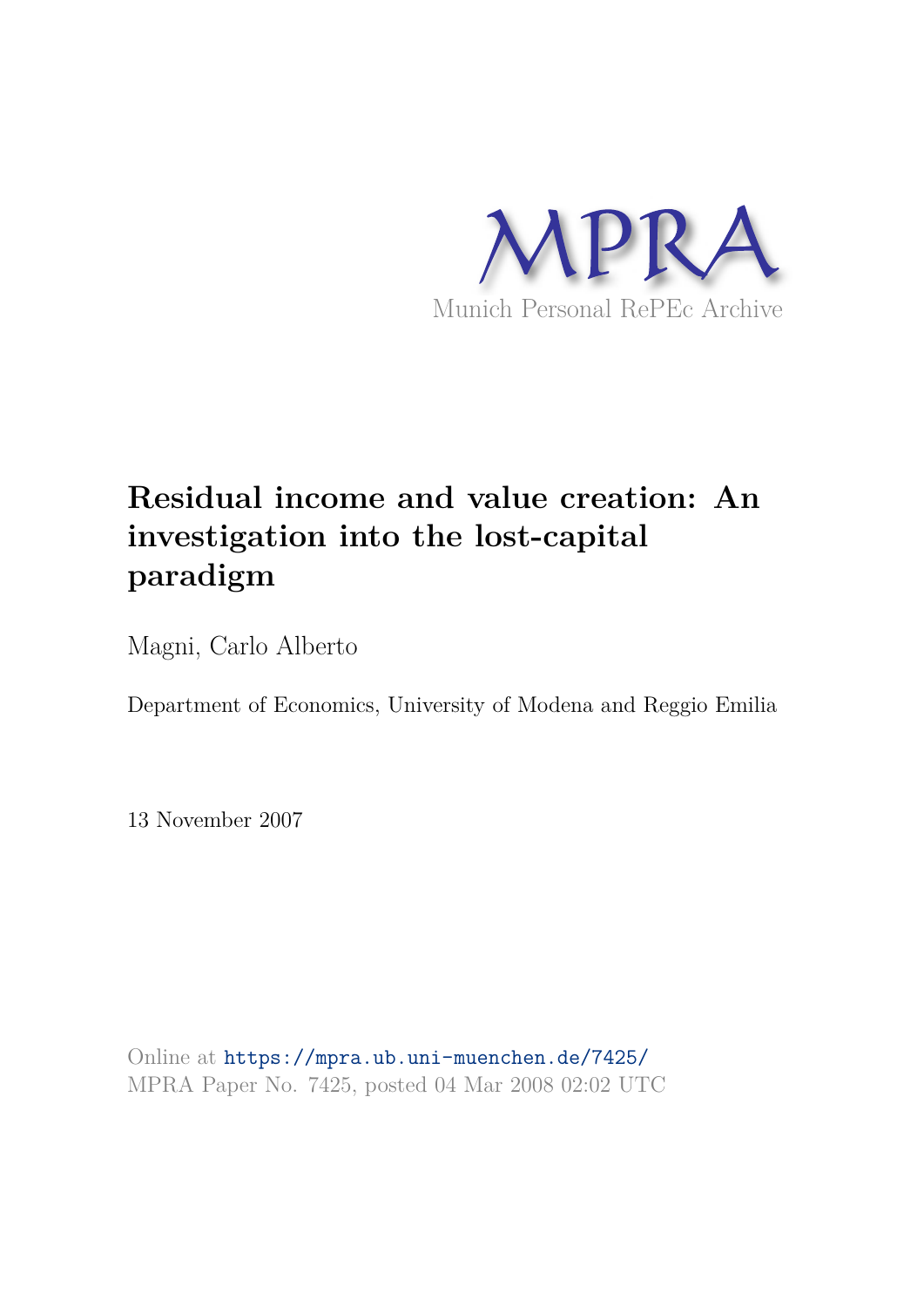# Residual income and value creation: An investigation into the lost-capital paradigm

Carlo Alberto Magni

Department of Economics, University of Modena and Reggio Emilia viale Berengario 51, 41100 Modena, Italy. Email: magni@unimo.it, tel. +39-059-2056777, fax +39-059-2056997.

November 13, 2007

#### Abstract

This paper presents a new way of measuring residual income, originally introduced by Magni (2000a, 2000b, 2000c, 2001a, 2001b, 2003). Contrary to the standard residual income, the capital charge is equal to the capital lost by investors. The lost capital may be viewed as (a) the foregone capital, (b) the capital implicitly infused into the business, (c) the outstanding capital of a shadow project, (d) the claimholders' credit. Relations of the lost capital with book values and market values are studied, as well as relations of the lost-capital residual income with the classical standard paradigm; many appealing properties are derived, among which a property of earnings aggregation. Different concepts and results, provided by different authors in such different fields as economic theory, management accounting and corporate finance, are considered: O'Hanlon and Peasnell's (2002) unrecovered capital and Excess Value Created; Ohlson's (2005) Abnormal Earnings Growth; O'Byrne's (1997) EVA improvement; Miller and Modigliani's (1961) investment opportunities approach to valuation; Keynes's (1936) user cost; Drukarczyk and Schueler's (2000) Net Economic Income, Fern´andez's (2002) Created Shareholder Value, Anthony's (1975) profit. They are all conveniently reinterpreted within the theoretical domain of the lost-capital paradigm and conjoined in a unified view. The results found make this new theoretical approach a good candidate for firm valuation, incentive compensation, capital budgeting decision-making.

Keywords. Management accounting, corporate finance, residual income, abnormal earnings, paradigm, value creation, incentive compensation, outstanding capital, lost capital, net present value, book value, market value.

Acknowledgements. The author wishes to thank Stephen O'Byrne and Richard Brief, whose invaluable remarks have stimulated the addition of section 5.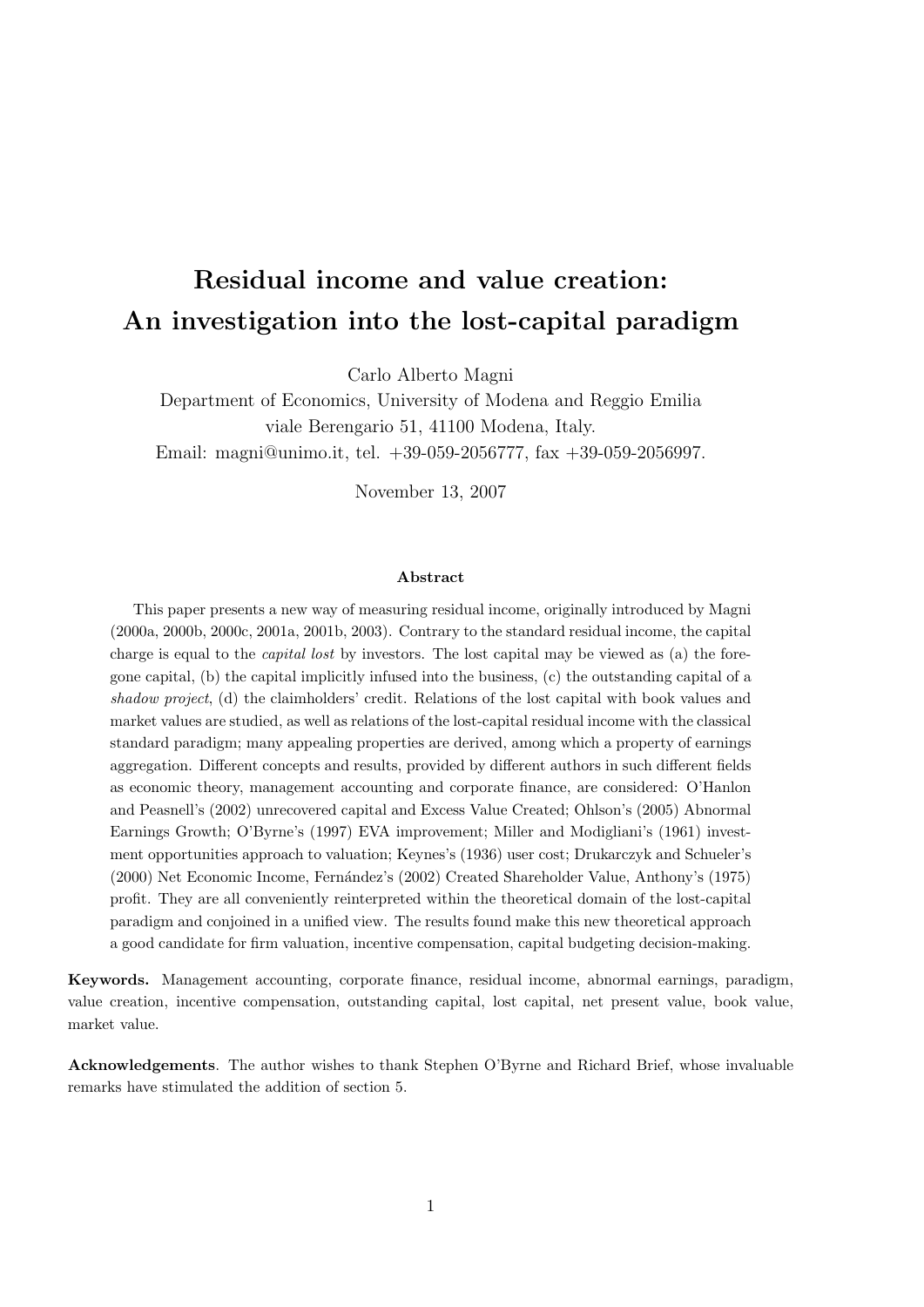### Residual income and value creation: An investigation into the lost-capital paradigm

Carlo Alberto Magni Department of Economics, University of Modena and Reggio Emilia Email: magni@unimo.it

### Introduction

Residual income is income in excess of an income that could be obtained if investor invested their funds at the opportunity cost of capital. Introduced in the first half of the past century (e.g. Preinreich, 1936, 1938) on the ground of some intuition by early microeconomists (e.g. Marshall, 1947), the term "residual income" has been first used by Solomons (1965). The terms "abnormal earnings" and "excess profit" are also used in management accounting and business economics, respectively, to mean earnings (profit) in excess of normal earnings (profit). While it was a minor area of research in the '50s and '60s, the massive literature developed on projet and firm valuation in the last forty years have induced a renewed interest on residual income, both as a valuation tool and as a basis for incentive compensation. In particular, important works such as Peasnell's (1981, 1982) and Ohlson's (1989, 1995) in management accounting, and the proposal of Economic Value Added in applied corporate finance (Stewart, 1991) have triggered a considerable amount of contributions striving to obtain a link between performance measurement and value creation as well as to construct appropriate compensation plans for managers.

A major element in residual income is played by the opportunity cost (capital charge), which represents the income that could be obtained by investing funds at the cost of capital. While the counterfactual feature of the opportunity cost as a foregone income is well known (Coase, 1968; Buchanan, 1969), no debate has ever taken place in the literature about possible alternative ways of computing such a counterfactual income. The traditional accepted formalization of opportunity cost rests on the assumption of investment of the actual capital at the cost of capital.

In recent years, a new definition of residual income, called Systemic Value Added, has been proposed in Magni (2000a, 2000b, 2000c, 2001a, 2001b, 2003), derived from the comparison between two alternative dynamic systems: The first one describes the net worth's evolution in case of project acceptance, the second one refers to project rejection. Rather than a particular metric, the Systemic Value Added is a paradigm, on the basis of which one can construct infinite possible metrics. The paradigm has been thoroughly studied by the author from several points of view: Conceptual, formal, theoretical, cognitive, empirical (see Magni, 2004, 2005, 2006, forthcoming; Ghiselli Ricci and Magni, 2006).

This paper revisits the Systemic-Value-Added paradigm, which is here renamed lost-capital paradigm. The purpose is to show that this new paradigm may be useful for both valuation and management compensation, and that it is capable of encompassing seemingly disparate perspectives and conjoining them in one single theoretical domain. To this end, the lost-capital paradigm is thoroughly investigated in two senses: (i) Formal results are provided aimed at clarifying both the link between performance and value creation and the link between residual income and compensation plan; in addition, the formal and conceptual relations that the two paradigms bear one another are studied; (ii) several notions, models and results in the literature are considered, spanning from the '30s up to most recent years, ranging from microeconomics to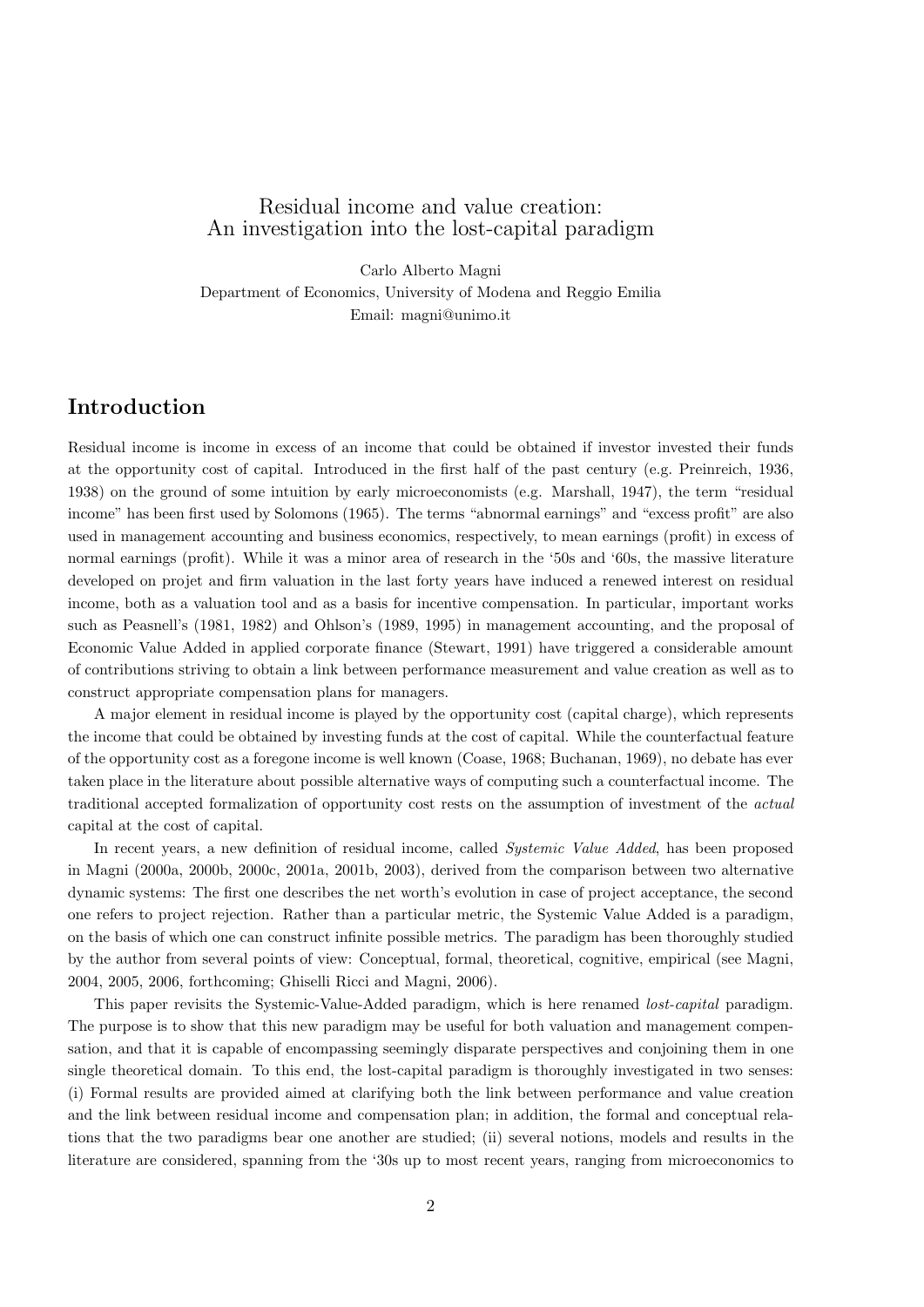management accounting and corporate finance. Different as they are in aims and scope, they are here unified in the comprehensive theoretical domain of the lost-capital paradigm.

In particular, after a brief introduction of the standard paradigm (section 1)

- the lost-capital paradigm is presented and the role of the capital foregone by investors is highlighted (section 2)
- the two paradigms are connected via a cumulation procedure according to which the lost-capital residual income equals the interest earned on cumulated conventional residual incomes (section 3)
- it is shown that, if the lost-capital paradigm is followed, (abnormal) earnings aggregation applies (section 4)
- it is underlined that Ohlson's (2005) Abnormal Earnings Growth is the equity counterpart of O'Byrne's (1997) Economic-Value-Added improvement, and that the fundamental EVA equation is equivalent to Miller and Modigliani's (1961) equity valuation inclusive of the future goodwill; it is also shown that the cumulated future value of the Abnormal Earnings Growth is equal to the lost-capital residual income (section 5)
- the Net Present Value of a project is shown to equal the market value minus the lost capital; this implies that the aggregated earnings measure the difference between book value and the capital infused into the business, as well as the differences between Net Present Value and Market Value Added (section 6)
- the lost capital is shown to coincide with the notion of *unrecovered capital* introduced by O'Hanlon and Peasnell (2002); the link they provide between residual income and value creation is mirrored by analogous results in the lost-capital paradigm, where the Net Present Value (=Excess Value Created) is split in past and prospective lost-capital residual incomes, and the property of earnings aggregation is preserved (section 7)
- a subclass of lost-capital residual incomes, called Net Value Added, is presented which is aligned in sign with the Net Present Value at each time  $t$  (section 8)
- Keynes's (1967) notion of user cost and Coase's (1968) notion of depreciation through use are retrieved and explained as basic constituents of the Net Value Added (section 9)
- Drukarczyk and Schueler's (2000) Net Economic Income and Fernández's (2002) Created Shareholder Value are shown to be related: The former and the lost-capital companion of the latter are the Net Value Added computed from an entity approach and a proprietary approach, respectively (section 10)
- a final unification of the two paradigms is shown to be implied by Anthony's (1975) notion of profit: The use of his argument leads to a subclass of residual income models that belong to both paradigms. This subclass represents the only intersection of the two paradigms. Anthony's argument, consistent with the realization concept and therefore with accounting, is opposite to Fernández's perspective, which considers value creation as a 'windfall gain', consistently with a theory-of-finance perspective (section 11)
- the main results of the paper are briefly summarized (section 12)

Some caveats are worth underlining: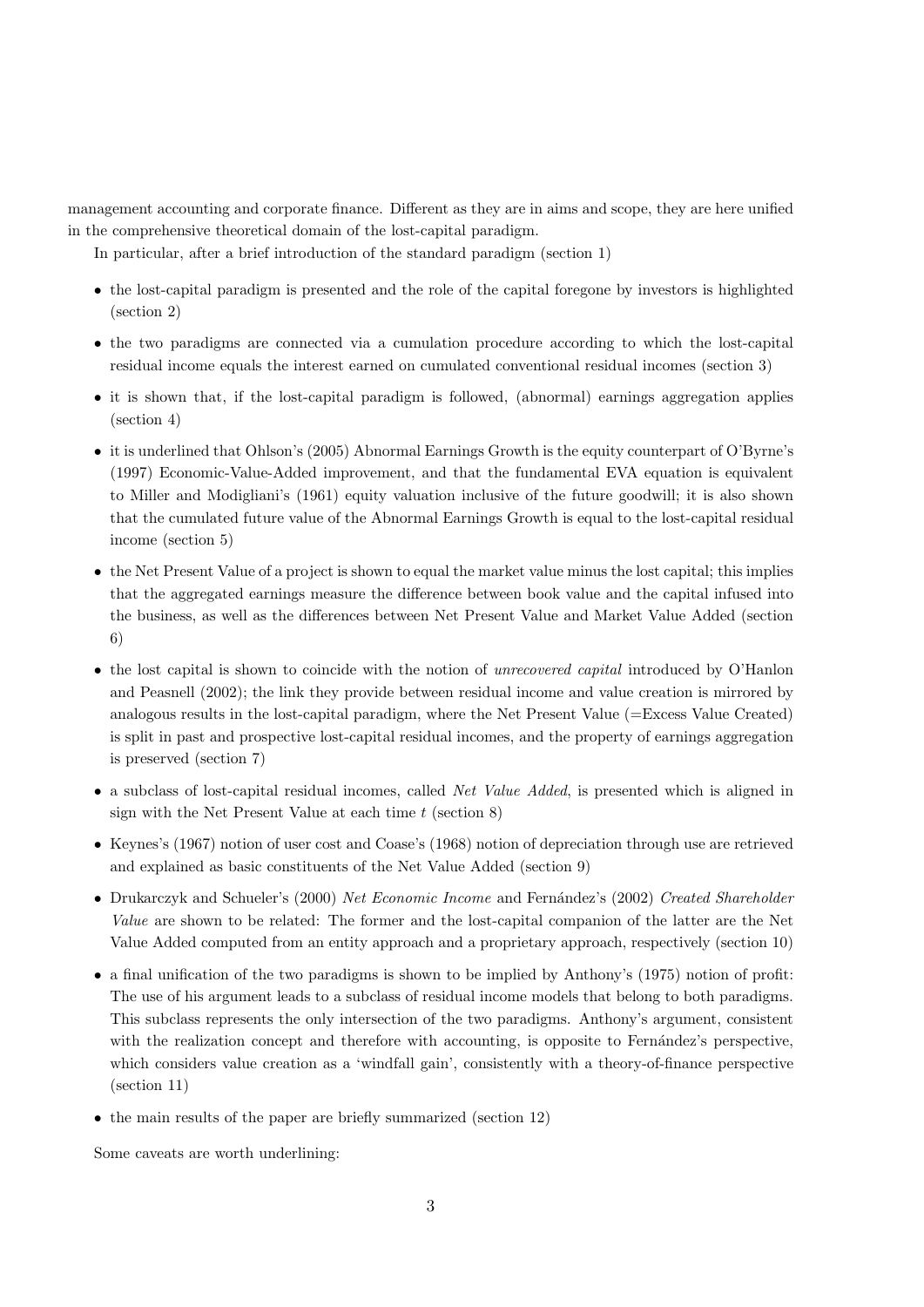- the analysis is meant to be valid for projects, firms, divisions, businesses. We will interchangeably use the terms 'project', 'firm', 'business', 'enterprise'.
- the entity approach and the equity approach are merged. According to the perspective adopted, capital will refer to either equity capital or total liabilities, and claimholders will be equityholders only or equityholders and debtholders
- the terms 'outstanding balance' and 'outstanding capital' are used as synonyms and refer to the actual capital employed (which will be distinguished from the capital infused into the business)
- the cost of debt (required return to debt) equals the nominal rate on debt. This (usual) assumption is made to avoid discrepancy between the equity Net Present Value (discounted equity cash flows) and the entity Net Present Value (discounted free cash flows<sup>1</sup>), and to guarantee that discounted residual incomes lead to the market value irrespective of the outlook adopted (equity vs. entity)
- we will be concerned with project (firm)  $\vec{d}$ , described by the cash-flow stream  $(-d_0, d_1, \ldots, d_n)$ . With no loss of generality, we will assume that the final cash flow  $d_n$  is inclusive of the project's terminal value (a finite-time horizon is assumed)
- for the sake of notational convenience, cost of capital is constant. Generalizing to variable costs of capital is just a matter of symbology
- time subscripts are sometimes omitted, if no ambiguity arises
- prospective values should be intended as expected values (from the point of view of the valuation date)
- cash flow available for distribution is assumed to be entirely distributed, unless otherwise indicated
- all notational conventions are collected in Table 0 at the end of the paper.

### 1 The standard paradigm

Consider a project (firm)  $\vec{d} = (-d_0, d_1, d_2, \ldots, d_n)$  and a sequence of n uniperiodic subprojects  $\vec{d}_t$  such that

$$
\vec{d}_t = (0, \dots, 0, -y_{t-1}, y_t + d_t, 0, 0, \dots, 0) \in \mathbb{R}^{n+1}, \qquad t = 1, \dots, n;
$$

the vector  $\vec{y}=(y_0, y_1, y_2, \ldots, y_n)$  is such that  $y_0 := d_0$ , and  $y_t = 1, 2, \ldots n-1$ , is arbitrary in R. We may interpret  $y_t$  as the capital employed in  $\vec{d}_{t+1}$ . Let  $r_t$  be a rate of return such that

$$
y_{t-1} = \frac{y_t + d_t}{1 + r_t} \tag{1}
$$

for  $t \geq 1$ . From eq. (1), one finds the recurrence equation linking successive capitals:

$$
y_t(r) = y_{t-1}(r)(1+r_t) - d_t \tag{2}
$$

(Soper, 1959; Teichroew et al. 1965a, 1965b. See also Peasnell, 1982, p. 366), where the functional dependence of the capital on the return rates is highlighted. While  $y_t(r)$  may be any number, from a financial point of view it is possible to interpret it as the actual capital employed in  $\tilde{d}$  at the beginning of the  $(t + 1)$ -th

 $1Bv$  free cash flow we mean the equity cash flow that stockholders would receive if the firm were unlevered (see Fernández, 2002).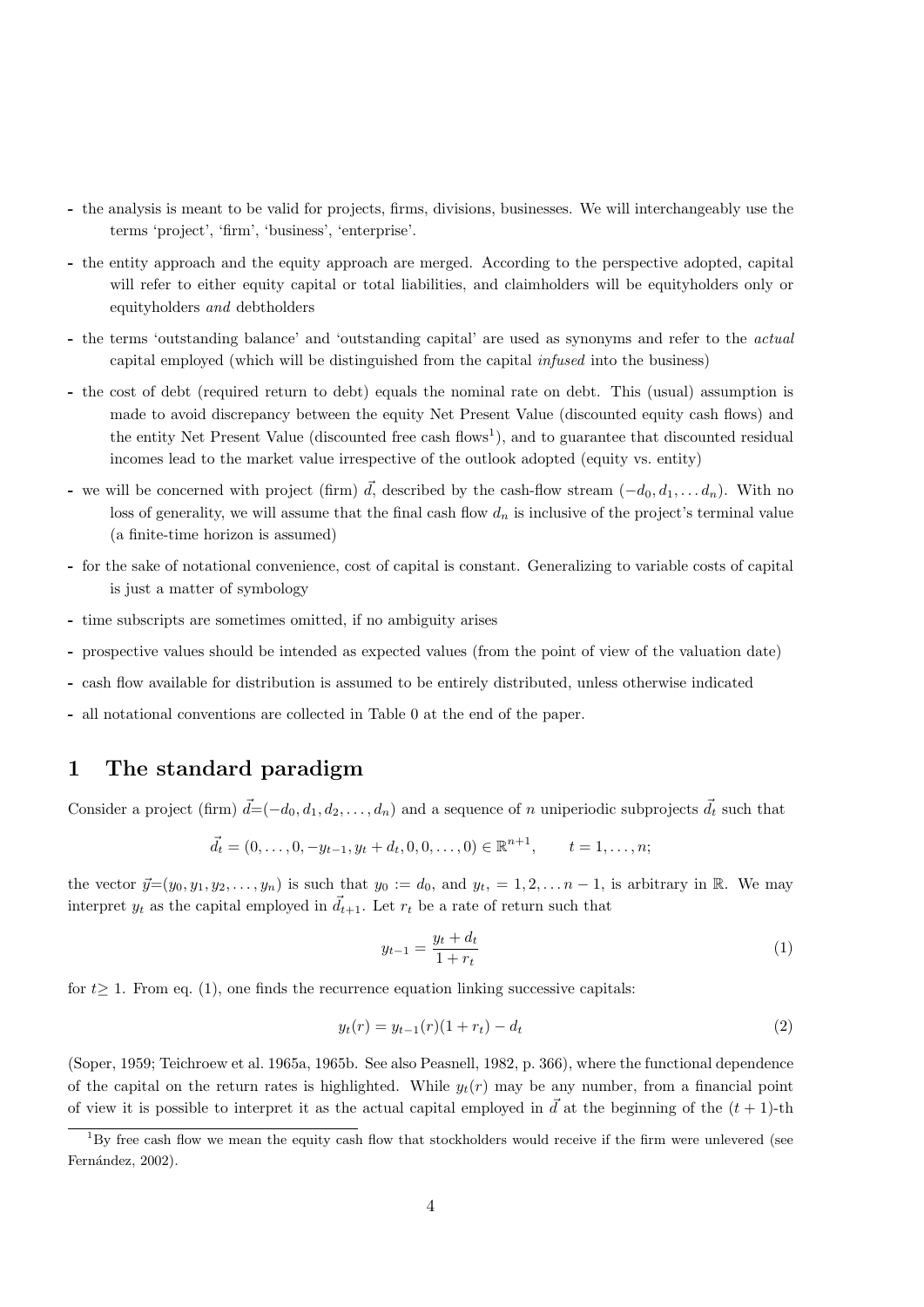period and redefine "income" as a general term representing the product of capital invested  $y_{t-1}(r)$  and rate of return  $r_t$ .<sup>2</sup> The final  $y_n(r)$  is determined by picking  $t = n$  in eq. (2). If  $y_n(r)=0$ , then  $\vec{d} = \sum_{t=1}^n \vec{d}_t$ . The initial condition  $y_0(r) := d_0$  says that the initial outstanding capital employed to undertake the project coincides with the capital infused by the investors (it is a negative dividend). The net present value (NPV) of subproject  $\vec{d}_t$  is  $-\frac{y_{t-1}(r)}{(1+i)^{t-1}}+\frac{y_t(r)+d_t}{(1+i)^{t}}$ , which becomes, owing to eq. (2),

$$
\frac{y_{t-1}(r)(r_t - i)}{(1+i)^t} \qquad t = 1, \dots, n.
$$
\n(3)

It is widely known that the sum of these uniperiodic NPVs is just the project's NPV:

$$
NPV = \sum_{t=1}^{n} \frac{y_{t-1}(r)(r_t - i)}{(1+i)^t}
$$

(see Peasnell, 1981, 1982; Peccati, 1992; Martin and Petty, 2000; Lundholm and O'Keefe, 2001; Martin et al. 2003; Vélez-Pareja and Tham, 2003; Ohlson, 2005).

Remark 1. It is worth noting that:

• Solving eq. (2) one finds

$$
d_0(1+r)^{0,n} - \sum_{t=1}^n d_t(1+r)^{t,n} = y_n(r)
$$
\n(4)

where  $(1 + r)^{\tau, h} := (1 + r_{\tau+1}) \dots (1 + r_h)$  is the capitalization factor from  $\tau$  to h. The vector  $\vec{r} =$  $(r_1, r_2, \ldots r_n)$  is a discount function that generalizes the notion of internal rate of return. It is therefore an internal discount function (IDF) (see also Peasnell, 1981, p. 367). We stress that eq. (4) holds for any choice of  $\vec{r}$  satisfying eq. (1). Eq. (4) holds irrespective of the choice of the outstanding balances  $y_t(r)$  as well (IDF and outstanding capitals are in a biunivocal correspondence: Once selected either of the two, the other one is univocally determined). This means that any such discount function  $\vec{r}$  is an IDF for the cash-flow stream  $(-d_0, d_1, \ldots, d_n + y_n(r))$  (see also Ohlson, 2005).

Let  $\vec{r} = (r_1^*, r_2^*, \ldots, r_n^*)$  be such that  $y_n(r^*) = 0$ . Then,  $\vec{r}^*$  is an IDF for the cash-flow stream  $(-d_0, d_1, \ldots, d_n).$ 

- if  $y_t(r)$  is the equity book value  $B_t^e$ , then  $r_t$  is the Return On Equity (ROE), which determines an IDF for firm  $\vec{d}$ . Therefore, the ROE is an index with a genuine economic meaning (for relation between ROEs and internal rate of return, see also Peasnell, 1982; Brief and Lawson, 1990). The amount  $r_t B_{t-1}^e$  is obviously the shareholders' net profit
- $\bullet$  recurrence equation (2) is a familiar relation in finance, used in the construction of amortization plans, and is consistent with the clean surplus relation often advocated in management accounting (Peasnell, 1982; Ohlson, 1989, 1995):

 $\cosh\,\mathrm{flows} = \mathrm{income} + \mathrm{capital's}\,\mathrm{deprecision}.$ 

This sets a link between accounting and loan theory: The time-t outstanding balance is, in an amortization plan, the residual principal debt at time  $t$ ; the IDF represents the contractual rate(s), the variation of the outstanding balance is the principal repayment, the cash flows are the instalments, and the product  $ry_{t-1}(r)$  is the interest charge (see also Kellison, 1991; Promislow, 2006). The idea

<sup>2</sup>This is because any project may be conveniently assimilated to (interpreted as) a financial loan. See Remark 1.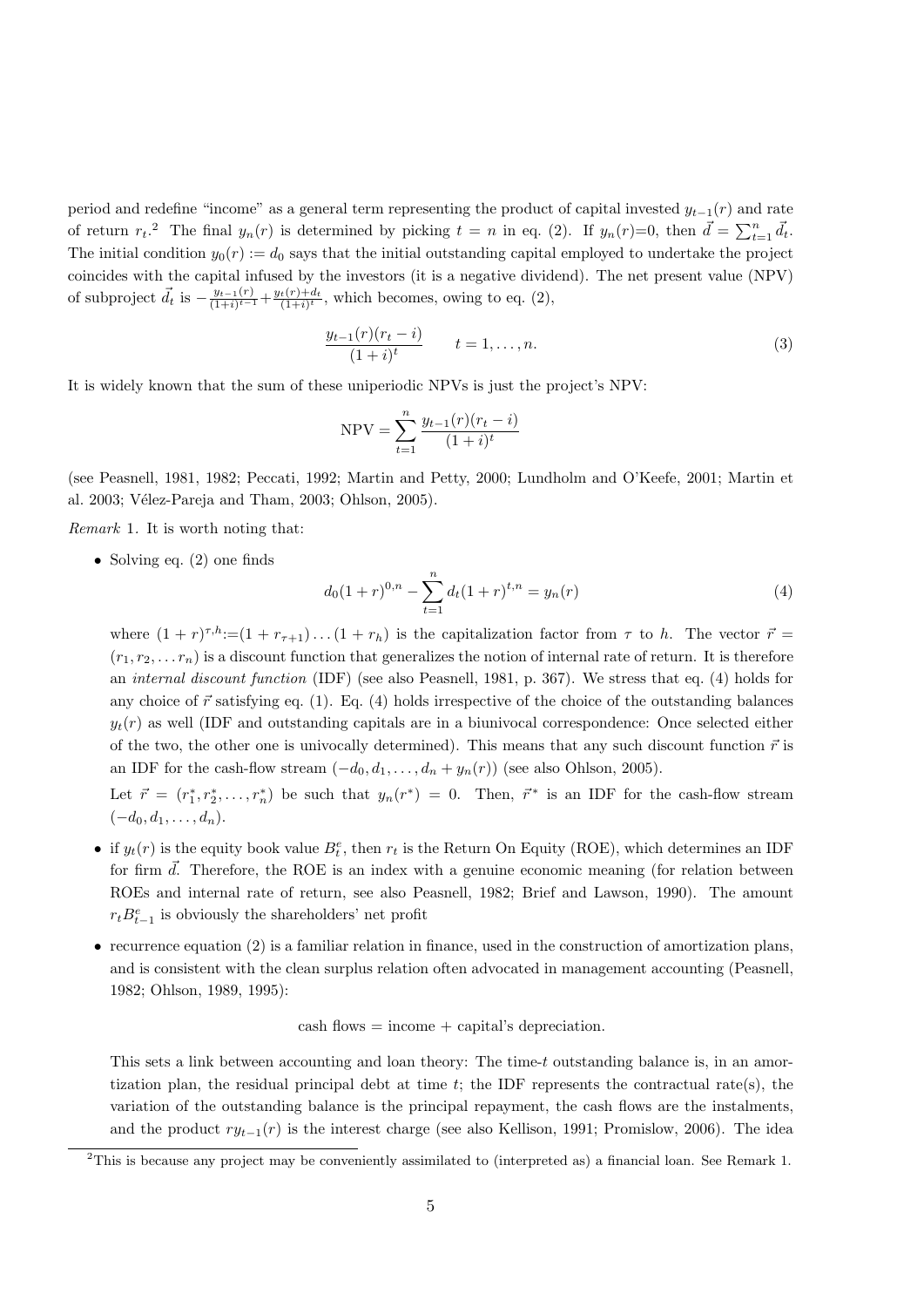of income as interest is unambiguous and already recognized in the relevant literature (see Forker and Powell, 2000, p. 237). This analogy is perfectly fulfilled in Anthony's perspective, where equity is seen as a shareholders' credit (section 11). (See also Table 1).

Let  $\vec{r} = (r_1^*, r_2^*, \dots, r_n^*)$  be an IDF for project  $\vec{d}$ , so that  $y_n(r^*) = 0$ . We give the following definition:

**Definition 1.** The classical paradigm of residual income is formally represented by the set  $\{x_t^a\}$  of those models such that

$$
x_t^a = y_{t-1}(r^*)(r_t^* - i). \tag{5}
$$

In the standard definition of residual income a capital charge  $iy_{t-1}(r^*)$ , representing counterfactual income, is deducted from the actual income  $r_t^* y_{t-1}(r^*)$ . The set  $\{x_t^a\}$  of the standard paradigm consists of many infinite residual income (RI) models, depending on the choice of  $\vec{r}^*$  and the choice of the cost of capital *i*. The former automatically determines the choice of  $\vec{y}(r^*)$ , the latter depends on the perspective taken: Cost of equity if equity cash flows are considered, weighted average cost of capital if free cash flows are used, pre-tax weighted average cost of capital if capital cash flows are employed (see Ruback, 2002, and Fernández, 2002, for the notion of capital cash flow).

To name a few metrics, the following ones belong to the set of the standard RI models:

#### Entity approach

- Economic Value Added (EVA) (Stewart, 1991). It is found by selecting *i*=wacc, r<sup>\*</sup>=ROA, and  $d_t$ =free cash flow (consequently,  $y(r^*)$  is the book value of total liabilities).
- Cash Flow Return On Investment (CFROI) (Madden, 1999). Strictly speaking, the CFROI is not a RI measure, but an internal rate of return. However, given an IRR, it is rather natural to construct the relative RI metric. The CFROI is the (inflation-adjusted) internal rate of return of the business, obtained by equating to zero the sum of the discounted free cash flows. Therefore,  $d_t$ =free cash flows and  $r_t^*$ =IRR (the outstanding balance  $y(r^*)$ ) is automatically determined by eq.  $(2)$ ). Choosing *i=wacc* one constructs the relative RI measure.

#### Equity approach

- Edwards-Bell-Ohlson (EBO) (Edwards and Bell, 1961; Ohlson, 1989, 1995). It is obtained by choosing  $i=k_e$ ,  $d_t$ =equity cash flow, and  $r^*$ =ROE (therefore  $y(r^*)$ ) is the book value of equity. See also Arnold, 2005).
- Created Shareholder Value (CSV) (Fernández, 2002). It is found by picking  $y_t(r^*)=V_t^e$  ( $\vec{r}^*$  is automatically determined by eq. (2)) and  $i=k_e$ .
- Cash Flow Return On Equity (CFROE). It is the internal rate of return obtained by equating to zero the sum of the discounted equity cash flows, i.e.  $d_t =$ equity cash flow  $(y(r^*)$  is automatically determined by the usual recursive equation). The resulting RI model is found by selecting  $i=k_e$ .

### 2 The lost-capital paradigm

In this section we revisit the Systemic Value Added model, relabelling it the "lost-capital paradigm".

In Magni (2000a, 2000b, 2001a, 2001b, 2003) attention is drawn on shareholders' wealth. It is assumed that, in case of acceptance of the project, shareholders reinvest the equity cash flows at the cost of capital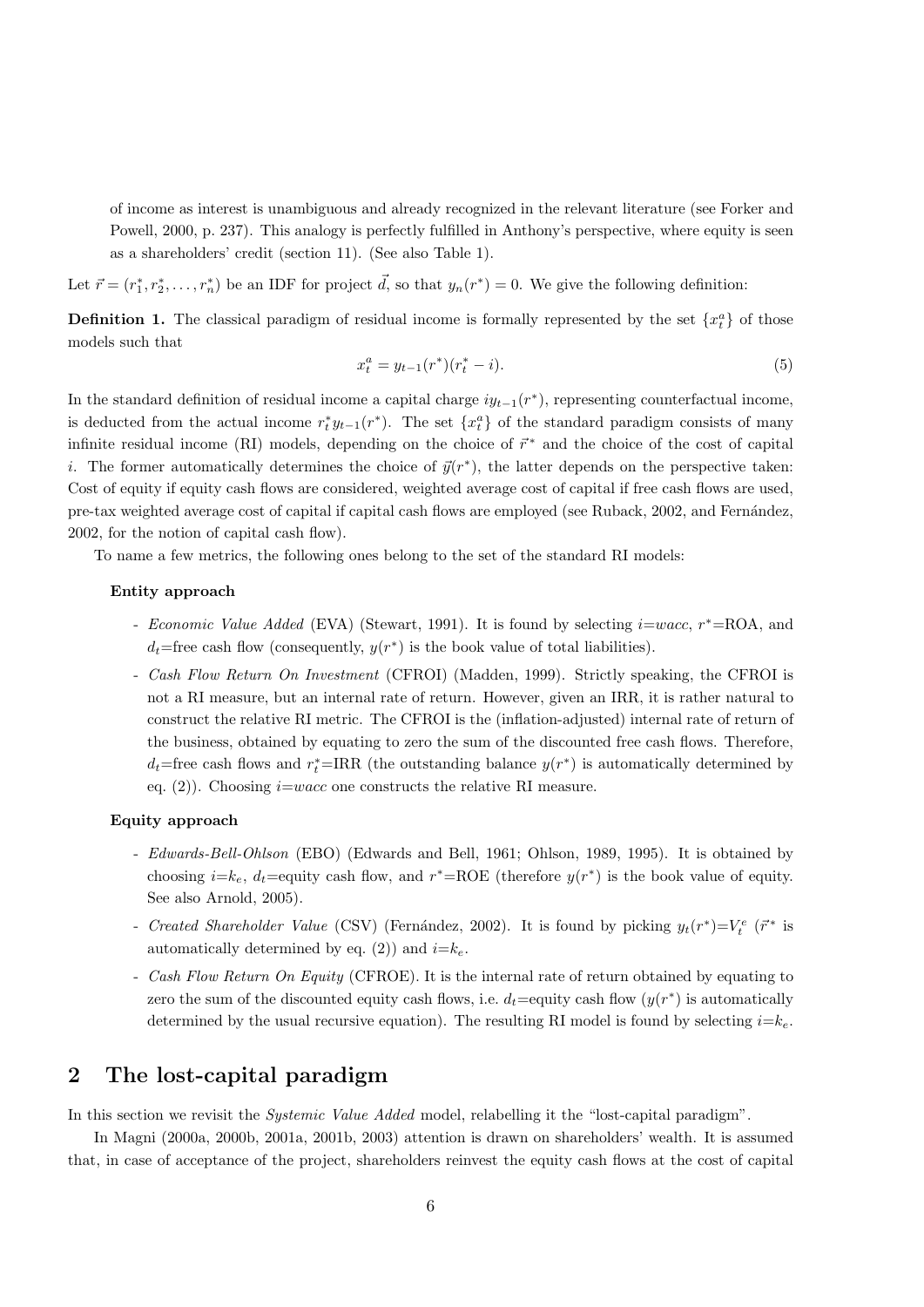$i$  (this is the standard assumption of the Net Present Value rule). Therefore, in each period shareholders' wealth is a portfolio of the project and the proceeds of the reinvestments. The all-comprehensive profit (inclusive of income from the project and earned interest from the reinvestments) is given by

$$
r^*y_{t-1}(r^*) + iC_{t-1},
$$

where  $C_{t-1}$  is the value, at time  $t-1$ , of the reinvestment proceeds, which evolves according to the dynamic system  $C_t = C_{t-1}(1 + i) + d_t$ . Suppose, instead, that the project is not undertaken and the amount  $d_0$ is invested at the cost of capital: Letting  $C<sup>t</sup>$  be its compounded value at time  $t$   $(C<sup>0</sup>=C<sub>0</sub>+d<sub>0</sub>$  is the initial investor's wealth), wealth is such that  $C^t = C^{t-1}(1+i)$ , so that the periodic income is

$$
iC^{t-1}.
$$

The residual income is given by the difference of the two alternative incomes, and is called Systemic Value Added because it is deduced from the two dynamic systems:

$$
Systemic Value Added = (r^*y_{t-1}(r^*) + iC_{t-1}) - iC^{t-1}.
$$
\n(6)

This residual income consists of three parts:  $r^*y_{t-1}(r^*)$  represents income from investment in the business,  $iC_{t-1}$  represents earned interest from reinvestment proceeds,  $iC^{t-1}$  is the income that shareholder forgo if project is undertaken. Note that, in Magni's model,  $C_{t-1}$  is part of the investor's actual wealth, whereas  $C^{t-1}$  is a foregone capital.

We here revisit this paradigm by adopting an arbitrage-type perspective, which enables us to dispense with the reinvestment assumption of interim cash flows. To this end, one can construct a twin asset that replicates the project's payoff. This is accomplished by assuming that  $d_0$  is invested at the cost of capital and that, at the end of each period, cash flow  $d_t$  is withdrawn from the asset's balance. So doing, the cash-flow stream of the project is replicated and, at the end of the n-th period, the residual capital  $y_n(i)$  is obtained as an arbitrage gain (or loss). In other terms, the two alternatives are represented by a double application of eq. (2) with two different IDFs: The first one is an arbitrary vector  $\vec{r} = (r_1^*, r_2^*, \dots, r_n^*)$  such that  $y_n(r^*) = 0$ , the second one is the vector of the costs of capital (which, we remind, are here assumed to be constant:  $\vec{i} = (i, i, \ldots, i))$ :

$$
y_t(r^*) = y_{t-1}(r^*)(1+r_t^*) - d_t \tag{7}
$$

$$
y_t(i) = y_{t-1}(i)(1+i) - d_t;
$$
\n(8)

the first dynamic system represents the evolution of the actual outstanding balance, the second one represents the path the balance would follow if investors invested their funds at the cost of capital while withdrawing, at each period, the cash flow  $d_t$  from the balance. Under this interpretation,  $y_t(r^*)$  is the actual capital employed by investors, whereas  $y_t(i)$  is the capital that would be (or have been) employed if, at time 0, investors decided (or had decided) to invest funds at the cost of capital. The amount  $y_t(i)$  is therefore the capital sacrificed by investors: The lost capital. Thus,  $r^*y_{t-1}(r^*)$  represents the actual income in the t-period, whereas  $iy_{t-1}(i)$  represents the lost income.

The difference between actual income and lost income gives the lost-capital (LC) residual income.

**Definition 2.** The lost-capital paradigm is formally represented by the set  $\{\xi_t^a\}$  of those models such that

$$
\xi_t^a = r_t^* y_{t-1}(r^*) - i y_{t-1}(i) \tag{9}
$$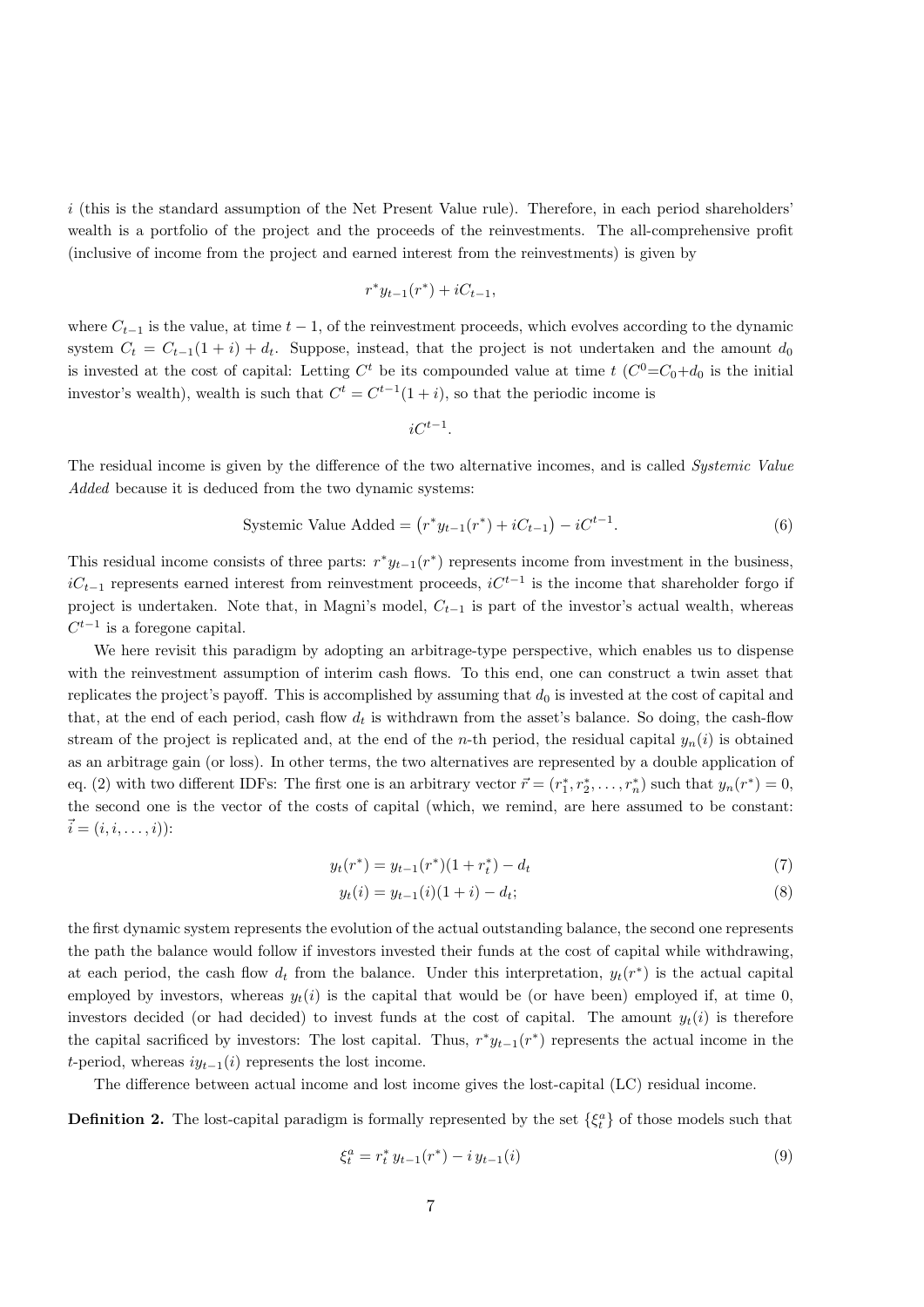Remark 2. Eq. (9) is just eq. (6) disguised in a different shape, given that  $C^t - C_t = y_t(i)$  for every t (see Magni, 2000a, 2003, 2005): The lost capital may be decomposed into an actual capital  $C_t$  and a foregone capital  $C<sup>t</sup>$ . In his papers Magni shows that the lost capital is just the outstanding capital of a shadou project whose classical residual income coincides with the lost-capital residual income of project  $\vec{d}$ . This interpretation makes the lost capital take on a non-counterfactual interpretation.<sup>3</sup>

Remark 3. The difference between the two alternative paradigms of RI lies in the counterfactual feature of the opportunity cost (capital charge). In the former, the counterfactual state (the alternative course of action) is obtained with a ceteris paribus argument: The rate of return changes, while other things (in particular, the capital invested) are held fixed. In the latter the counterfactual state is obtained by adopting a mutatis mutandis formalization: Both rate and capital change, because investing  $d_0$  at the cost of capital entails a change in subsequent incomes and outstanding balances.

Remark 4. As noted, we dispense with the reinvestment assumptions of interim cash flows. The same cashflow stream  $\vec{d}$  may be obtained by investing  $d_0$  either at the rate  $r^*$  or at the rate i. The difference between the terminal outstanding balances  $y_n(r^*) - y_n(i)$  indicates possible existence of arbitrage (remember that we assume that the terminal value is included in the final cash flow, so that  $y_n(r^*)=0$ .

Remark 5. Eq. (9) may be conveniently derived from an accounting perspective. Consider two mutually exclusive courses of action: Investing funds at the corporate rate of return, as opposed to investing funds at the corporate cost of capital. The two alternative courses of action give rise to two alternative clean-surplus type relations:

$$
d_t = r_t^* y_{t-1}(r^*) - \Delta y_t(r^*)
$$
  

$$
d_t = i y_{t-1}(i) - \Delta y_t(i).
$$

Subtracting the latter from the former, we have

$$
\Delta y_t(r^*) - \Delta y_t(i) = \xi_t^a.
$$

Given that depreciation is capital's variation changed in sign, the latter equality informs that periodic performance is positive if and only if the depreciation of the firm's capital is higher upon investing funds at the cost of capital rather than at the corporate actual rate of return.

Remark 6. The LC residual income is linked to depreciation in two different senses:

- *depreciation through time*: eq.  $(2)$  and eq.  $(9)$  imply

$$
\xi_t^a = \underbrace{[y_{t-1}(i) - y_t(i)]}_{\text{rejection}} - \underbrace{[y_{t-1}(r^*) - y_t(r^*)]}_{\text{acceptance}}
$$
\n(10)

where each depreciation charge refers to time, in the two alternative cases of project rejection and acceptance, respectively

- depreciation through use: eq. (10) may be rewritten as

$$
\xi_t^a = \underbrace{[y_{t-1}(i) - y_{t-1}(r^*)]}_{\text{time } t-1} - \underbrace{[y_t(i) - y_t(r^*)]}_{\text{time } t} \tag{11}
$$

where each depreciation charge refers to different uses of the funds, at time  $t-1$  and time t respectively.

 $3$ We do not deal with this result for reasons of space. The interested reader may turn to Magni (2000a, 2004, 2005, 2006).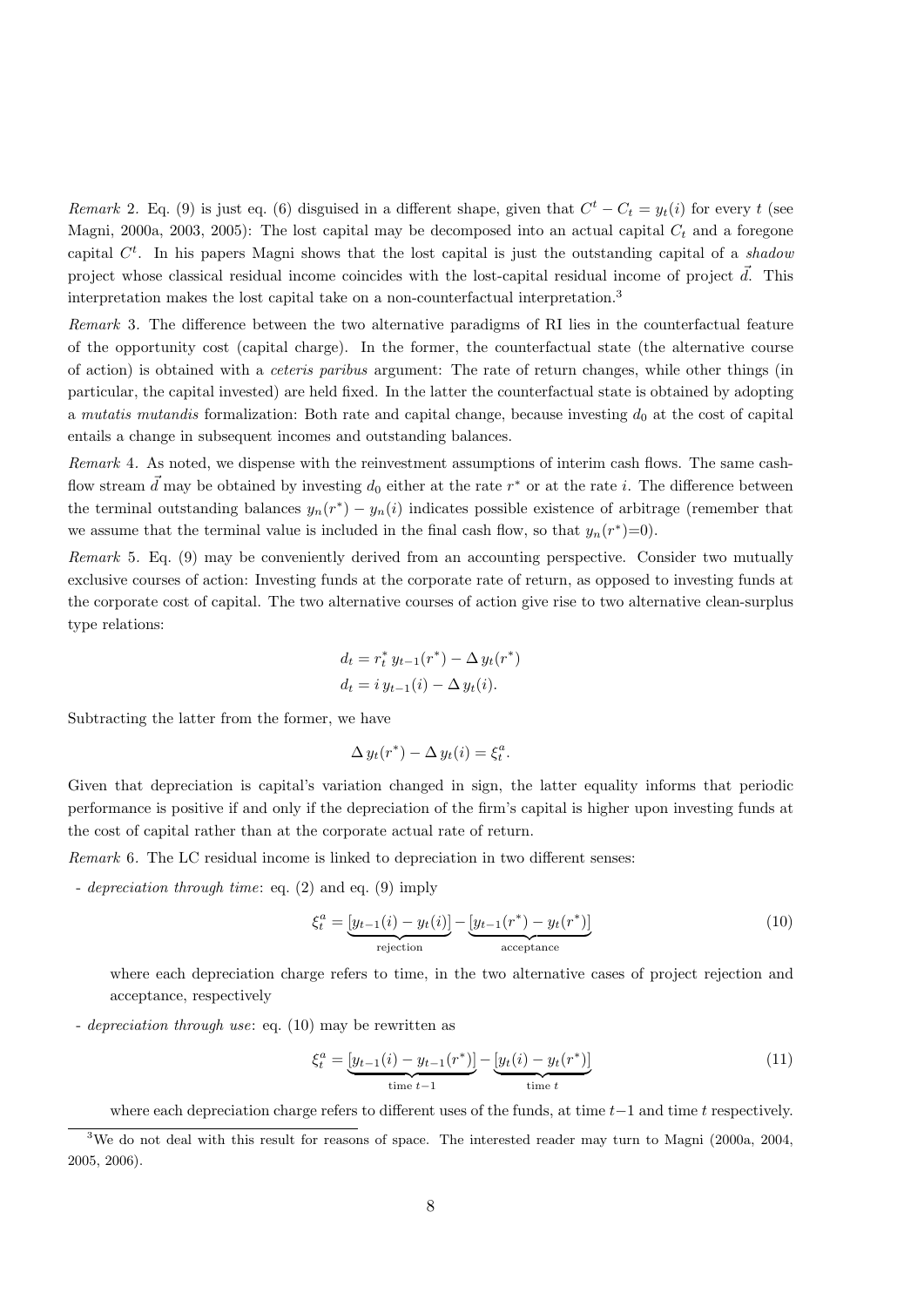Therefore, the LC paradigm encompasses both depreciation through time and depreciation through use (see section 9).

Whenever a metric in the classical paradigm is constructed, a corresponding metric in the LC paradigm is univocally determined. We will therefore use the following definition:

**Definition 3.** Let  $L$  the mathematical operator that transforms standard metrics in LC metrics:

$$
L: x_t^a \to \xi_t^a.
$$

If  $\xi_t^a$  is the image of  $x_t^a$  via L, i.e.  $\xi_t^a = L(x_t^a)$ , then  $\xi_t^a$  is said to be the LC-companion of  $x_t^a$ .

For example, the LC companions of EVA, EBO, and CSV are, respectively,

$$
L(\text{EVA}_t) = \text{ROA} \cdot B_t^l - wacc \cdot y_t(wacc)
$$

$$
L(\text{EBO}_t) = \text{ROE} \cdot B_t^e - k_e \cdot y_t(k_e)
$$

$$
L(\text{CSV}_t) = \begin{cases} r_t^* d_0 - k_e d_0 & t = 1\\ k_e V_t^e - k_e y_t(k_e) & t > 1 \end{cases}
$$

where  $r_1^* = (V_1^e + d_1 - d_0)/d_0$  (see also Table 2).

### 3 Cumulations of residual incomes

It is rather common in the value-based management literature to find recommendations regarding multiperiod cumulation of residual incomes (e.g. Stewart, 1991; Ehrbar, 1998; Young and O'Byrne, 2001), given that residual income as classically formalized does not measure value creation (see Martin et al. 2003): Performance bonuses should be banked and paid out over time. A compensation plan should therefore somehow consider capitalization of previous residual incomes. While section 8 shows that there exists a subclass of LC residual incomes that do measure value creation, this section shows that a cumulation of past residual incomes is intrinsically incorporated in the definition of LC residual income.

**Proposition 1.** The lost-capital RI is equal to the sum of the standard RI plus accumulated interest on past standard RIs.

$$
\xi_1^a = x_1^a
$$
  
\n
$$
\xi_t^a = x_t^a + i \sum_{k=1}^{t-1} x_k^a u^{t-1-k} \qquad \text{for } t > 1
$$
\n(12)

where  $u := 1 + i$ .

*Proof.* The first equation is obvious, given that  $y_0(r^*) = y_0(i)$ . Using the usual recursive (clean surplus) relation  $d_k = y_{k-1}(r^*)(1 + r_k^*) - y_k(r^*)$  one finds

$$
y_{t-1}(i) = y_0(i)u^{t-1} - \sum_{k=1}^{t-1} d_k u^{t-1-k}
$$
  
=  $y_0(i)u^{t-1} - \sum_{k=1}^{t-1} (y_{k-1}(r^*)(1+r_k^*) - y_k(r^*))u^{t-1-k}.$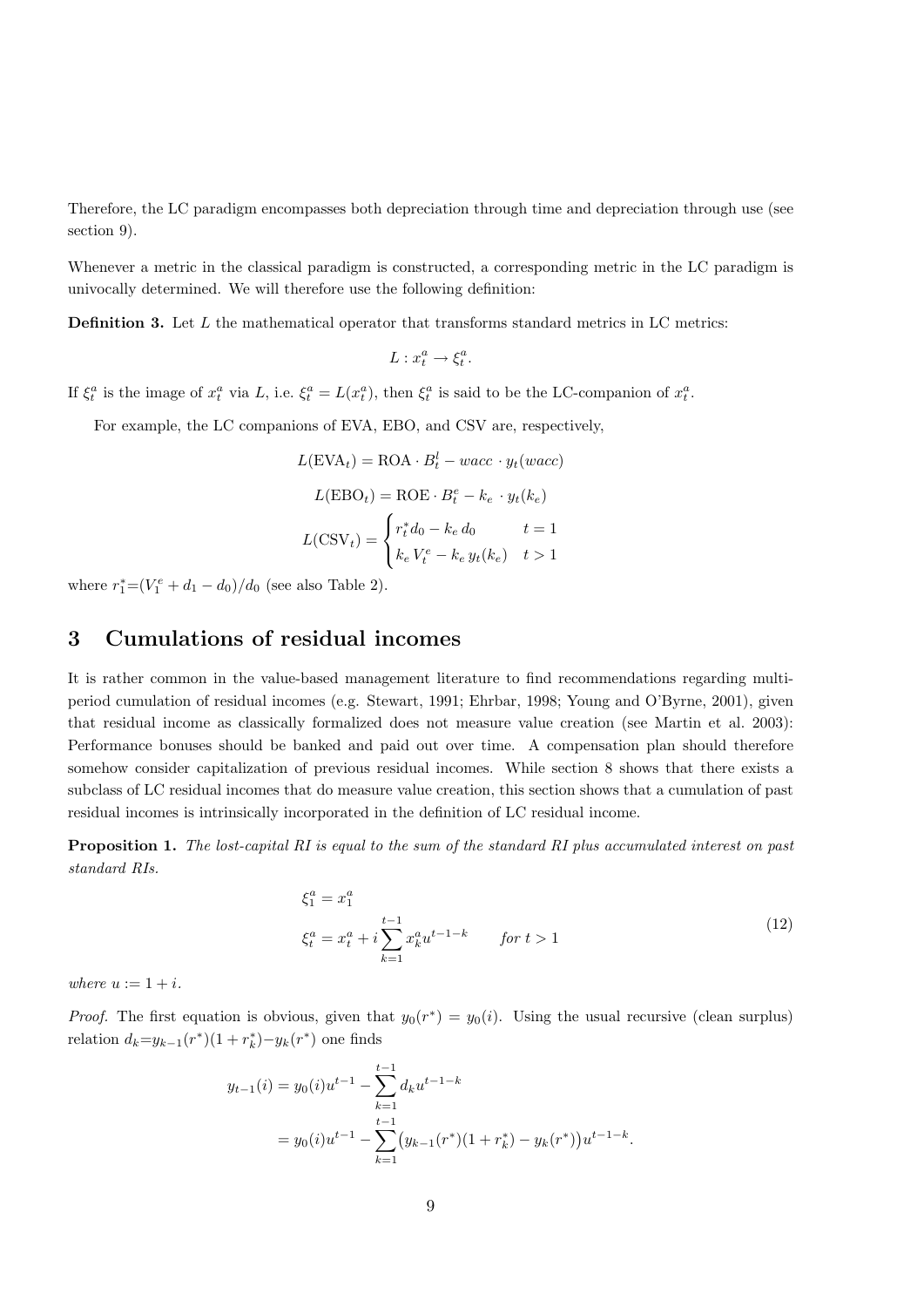Upon algebraic manipulations,

$$
y_{t-1}(i) = y_{t-1}(r^*) - x_1^a u^{t-2} - x_2^a u^{t-3} - \ldots - x_{t-1}^a.
$$

Therefore,

$$
\xi_t^a = r_t^* y_{t-1}(r^*) - iy_{t-1}(i)
$$
  
=  $r_t^* y_{t-1}(r^*) - i(y_{t-1}(r^*) - x_1^a u^{t-2} - x_2^a u^{t-3} + \dots - x_{t-1}^a)$ 

which is eq.  $(12)$ .

Remark 7. Eq. (12) shows that the notion of LC residual income may be reconstructed from the classical paradigm by compounding the past classical residual incomes and calculating interest on them at the cost of capital.

Remark 8. Using induction on eq. (12) it is easily proved that

$$
\sum_{k=1}^{t} \xi_k^a = \sum_{k=1}^{t} x_t^a u^{t-k} \qquad \text{for every } t \ge 1
$$
\n
$$
(13)
$$

 $\Box$ 

(see Magni, 2005, Lemma 2.4 and Theorem 2.2, for a generalization of eqs. (12) and (13)). Applying both eqs.  $(12)$  and  $(13)$  we find

$$
\xi_t^a = x_t^a + i \sum_{k=1}^{t-1} \xi_k^a \qquad \text{for every } t > 1 \tag{14}
$$

which expresses the LC residual income in terms of cumulations of past LC residual incomes.

Eqs. (12) and (13) enables one to show that (i) the LC paradigm is consistent with market values and Net Present Values, (ii) a significant property of (residual) income aggregation holds: Next section is just devoted to these issues.

### 4 Net present value, book values, market values

Eq. (13) implies that projects and firms can be appraised through the LC paradigm by reversing the role of summing and discounting: The standard-type residual income model is tied to the net present value via a discount-and-sum procedure, whereas the LC paradigm employs a sum-and-discount procedure. Letting  $v:=u^{-1}=(1+i)^{-1}$  and reminding that  $\sum_{k=1}^{n} x_k^a v^k = NPV$ , if one picks  $t=n$  in eq. (13) one obtains

$$
v^n \sum_{k=1}^n \xi_k^a = v^n \sum_{k=1}^n x_k^a u^{n-k}
$$
  
= 
$$
\sum_{k=1}^n v^k x_k^a
$$
  
= NPV. (15)

Residual incomes are first summed, and then discounted: The reverse of the classical procedure. In terms of Net Terminal Value one gets, at time n,

$$
N_n = \text{NPV}(1+i)^n = \sum_{k=1}^n \xi_k^a.
$$
 (16)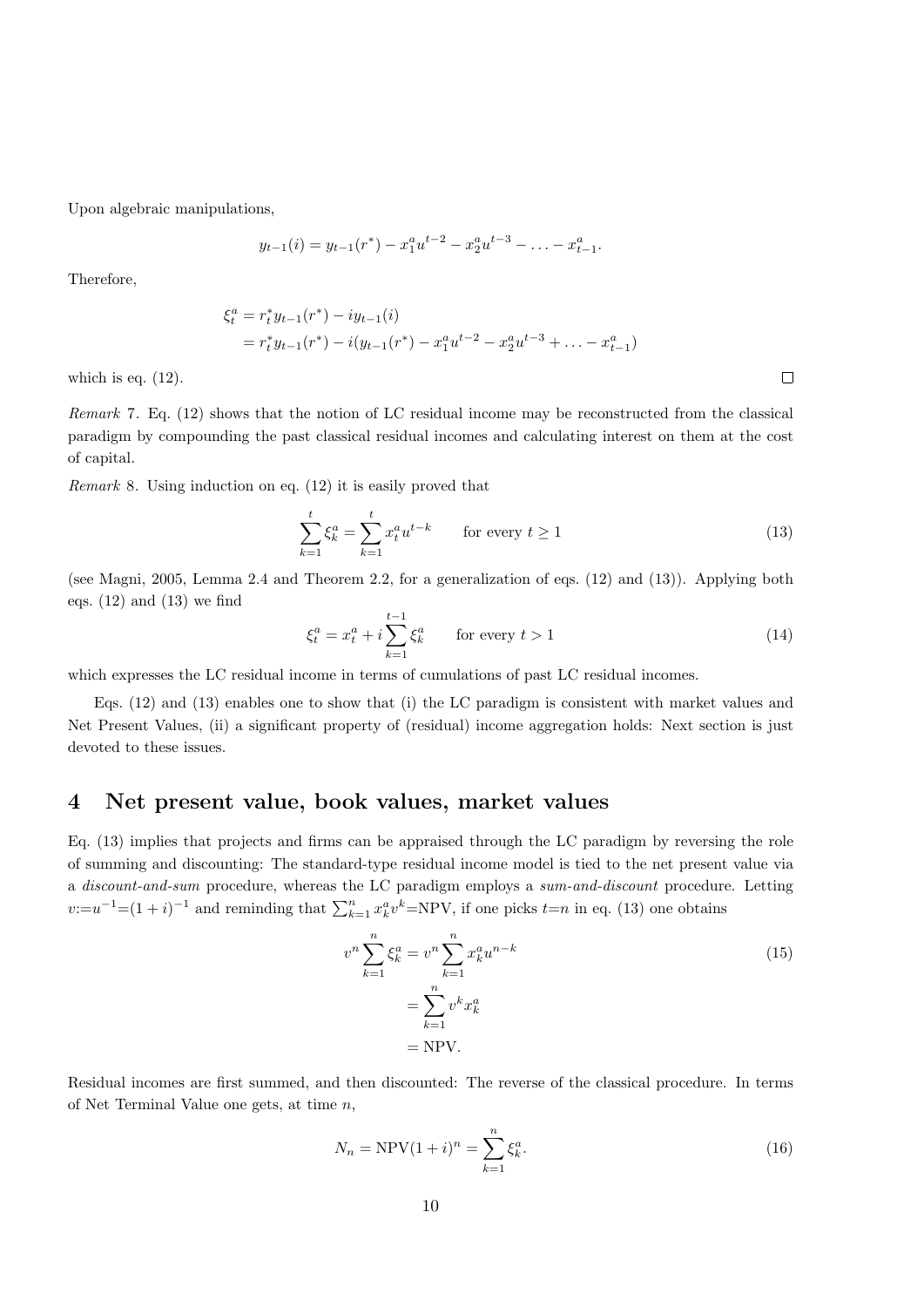The Net Terminal Value is given by the *uncompounded* sum of all residual incomes  $\xi_t^a$ . This means that the LC residual income is additively coherent.<sup>4</sup> Note also that, replacing r with i in eq. (4), the terminal lost capital is just the project's Net Terminal Value (changed in sign):  $y_n(i) = -N_n$ . Thus, the terminal lost capital may be found by summing the past residual incomes:  $y_n(i) = -\sum_{t=1}^n \xi_t^a$ .

The additive coherence, far from being a mere elegant formal property, unfolds the powerful property of income aggregation, as opposed to discounting. That is, equations (15) and (16) show that capital budgeting problems may be solved by dispensing with forecasting each and every cash flow and, in addition, by dispensing with forecasting each and every residual incomes. If the lost-capital paradigm is used, only the total residual incomes that a firm (project) releases within the fixed horizon is relevant. One does not have to worry about timing. This additive coherence reflects the aggregation property of accounting. Given that  $NPV=V_0-d_0=$  with  $d_0=y_0(r^*)$ , one can express the firm's market value as a function of the outstanding capital and the total residual incomes:

$$
V_0 = y_0(r^*) + v^n \sum_{k=1}^n \xi_k^a.
$$
 (17)

The above equation is particularly useful if book values are used for the outstanding capital: Picking  $y_k(r^*) = B_k^e$  and  $i=k_e$  one may write

$$
V_0^e = B_0^e + \frac{1}{(1+k_e)^n} \sum_{k=1}^n \text{abnormal earnings}
$$
 (18)

$$
=B_0^e + \frac{1}{(1+k_e)^n} \sum_{k=1}^n \text{(earnings – normal earnings)}.
$$
\n(19)

Lost-capital abnormal earnings aggregate in a value sense and avoid prediction in each of the following years. Value is derived from knowledge about total abnormal earnings in a span of  $n$  years, no matter how they distribute across periods. The notion of *indicated average future earning power* stated by Graham, Dodd, and Cottle (see Penman, 1992, p. 471) may be now referred to abnormal earnings: One may estimate an average abnormal earning for a future span of years and multiply by the number of years to obtain the Net Terminal Value. By discounting back and adding the equity book value one gets the equity market value. Section 7 provides a generalization of eqs. (18) and (19) when the analysis starts at time  $t>0$ .

Remark 9. The Net Terminal Value  $N_n$  may be reexpressed in a further fashion, where no capitalization process is involved for the standard RIs, while the lost-capital RIs are only linearly compounded. Expanding eq. (14),

$$
\xi_1^a = x_1^a
$$
  
\n
$$
\xi_2^a = x_2^a + i\xi_1^a
$$
  
\n
$$
\xi_3^a = x_3^a + i(\xi_1^a + \xi_2^a)
$$
  
\n... = ...  
\n
$$
\xi_n^a = x_n^a + i(\xi_1^a + \xi_2^a + ... \xi_{n-1}^a)
$$

and, summing by column,

$$
\sum_{t=1}^{n} \xi_t^a = \sum_{t=1}^{n} x_t^a + \sum_{t=1}^{n} i(n-t) \xi_t^a.
$$
\n(20)

<sup>&</sup>lt;sup>4</sup>See Magni (2003b) for the property of antisymmetry of the LC residual income and its implications.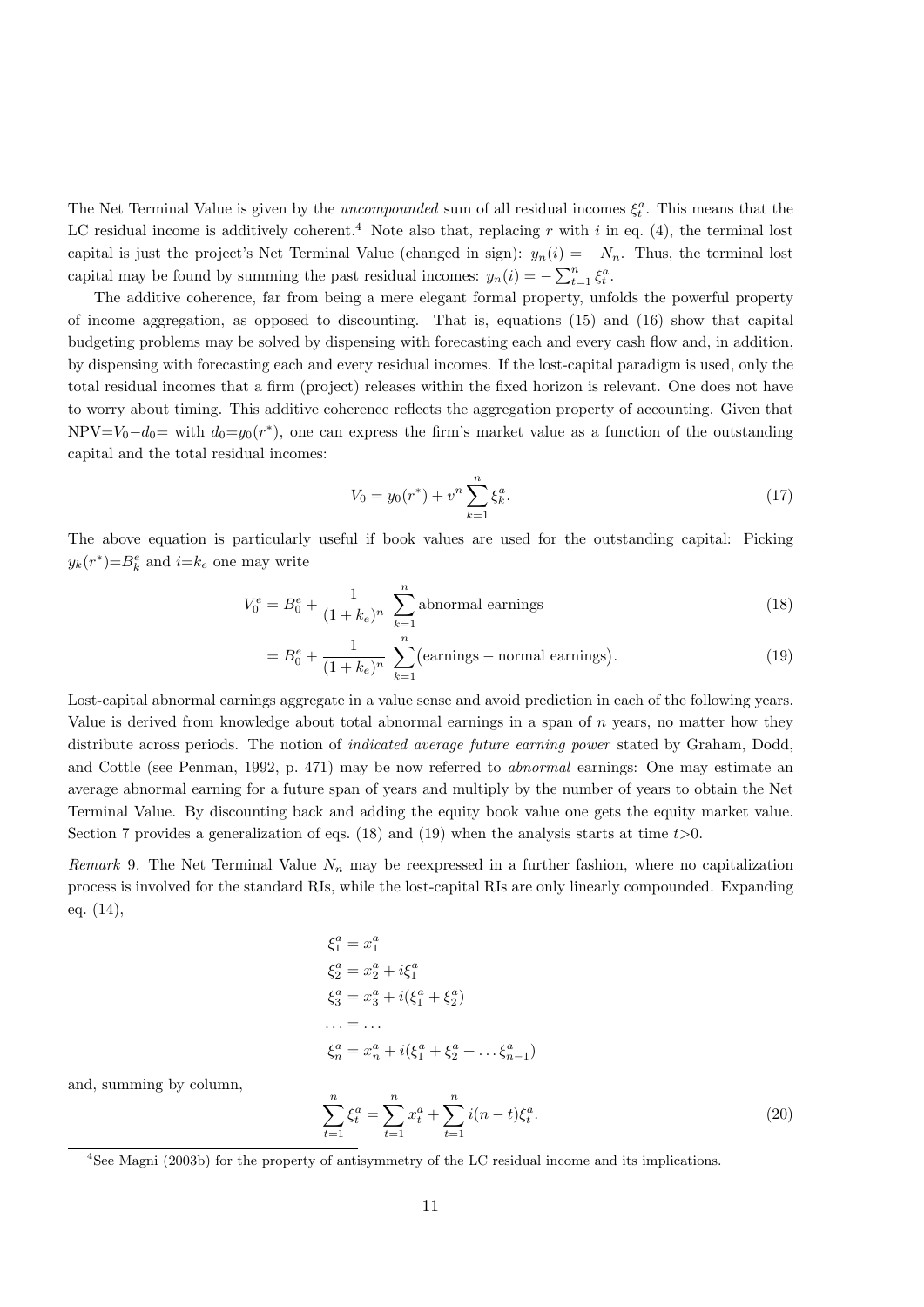Because  $\sum_{t=1}^{n} \xi_t^a = N_n$ , we have

$$
N_n = \sum_{t=1}^{n} x_t^a + \sum_{t=1}^{n} i(n-t) \xi_t^a
$$

.

The project's Net Terminal Value may therefore be viewed as a double sum of residual incomes: A sum of uncompounded conventional RIs plus a sum of linearly compounded LC residual incomes.

# 5 Ohlson's Abnormal Earnings Growth, O'Byrne's EVA improvement, and LC residual income

The notion of Abnormal Earnings Growth (AEG), recently proposed by Ohlson (2005) as a method of firm valuation, is arousing interest among management accounting scholars (see Ohlson and Juettner-Nauroth, 2005; Penman, 2005; Brief, 2007). AEG is the difference between two (standard) consecutive residual earnings (equity perspective): Denoting AEG with  $z_t$ , we define

> $z_t$  = Residual earnings<sub>t+1</sub> – Residual Earnings<sub>t</sub>  $t = 1, 2, \ldots, n$ .

This very concept has been previously used and studied for value-based management purposes by O'Byrne (1996, 1997) and Young and O'Byrne (2001). The so-called EVA improvement is just the AEG in an entity perspective. In their 2001 book, Young and O'Byrne illustrate a numerical example (p. 29) where the future value of EVA improvement is calculated period by period.<sup>5</sup> They explain the way they compute the future value of EVA improvement as follows: "We do this by multiplying the prior-year future value by 1.10 (1+the WACC of 10 percent) and then adding current-year excess EVA improvement" (p. 40). Formalizing their algorithm and denoting with  $F_t$  the future value of EVA improvement,

$$
F_t = F_{t-1}(1+i) + \text{EVA}_t - \text{EVA}_{t-1}.
$$
\n(21)

Let us generalize the above equation by replacing EVA with the generic residual income  $x_t^a$  and redefine AEG to include both equity and entity perspective:

$$
z_{t-1} = x_t^a - x_{t-1}^a \qquad t = 1, 2, \dots, n
$$
\n<sup>(22)</sup>

with  $z_0 = x_1^a$ . The future value of cumulated AEGs may be formalized as

$$
F_t = F_{t-1}(1+i) + z_{t-1}.
$$
\n(23)

We may interpret the above equation as representing the growth in the "AEG account". As the account starts from zero (at the beginning of the project, no residual income has been generated), it is natural to take the boundary condition  $F_0:=0$ . The account grows by a normal return  $iF_{t-1}$  plus an abnormal return

 ${}^{5}$ Rigorously speaking, the authors compute the future value of the *Excess* EVA improvement but, given their assumptions of no excess future growth value, excess EVA improvement equals EVA improvement (see O'Byrne, 1997, for relations among excess EVA improvement, future growth value, and excess return).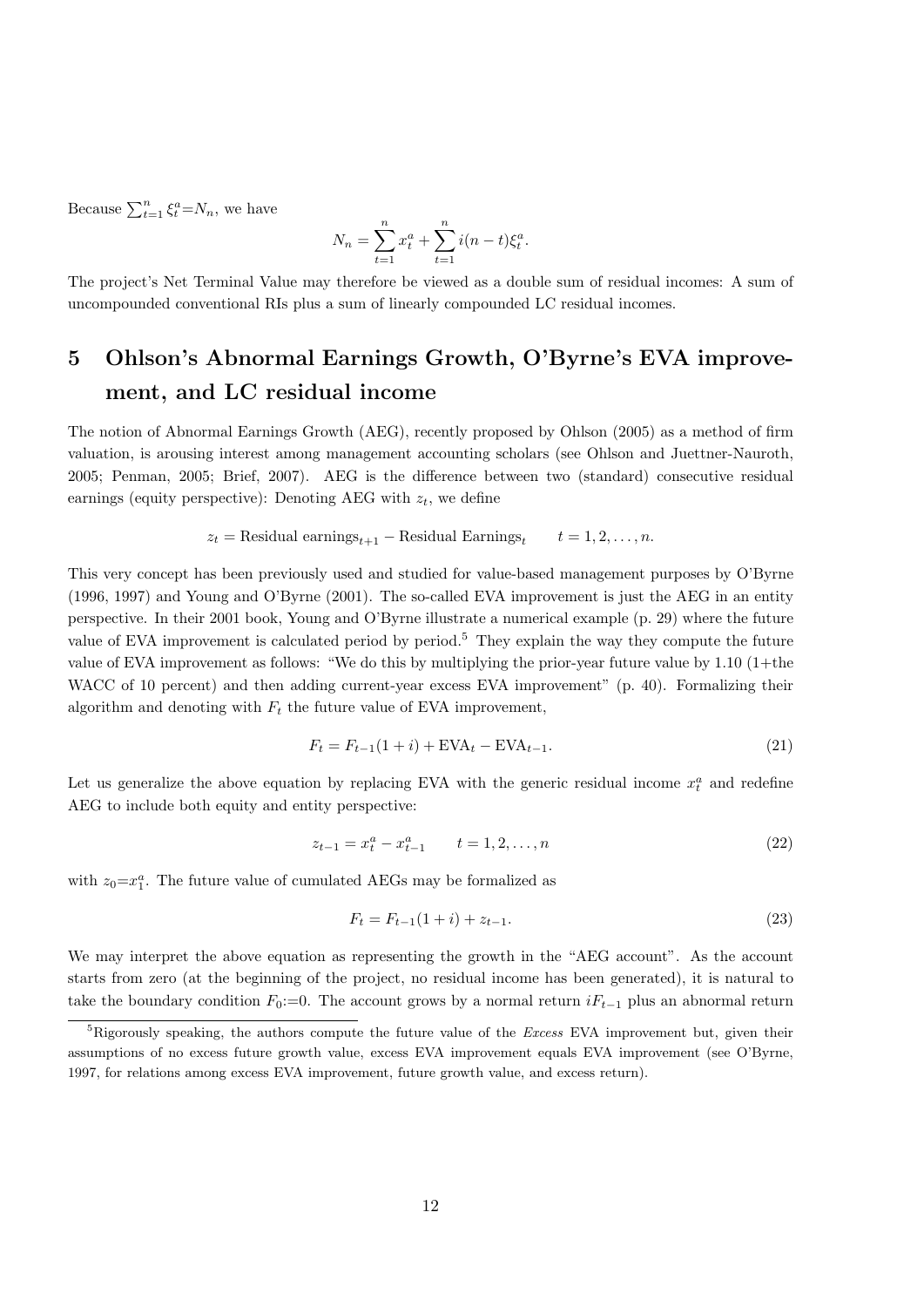$z_{t-1}.^6$ . Using eq. (23), one finds

$$
F_1 = 0(1 + i) + z_0
$$
  
\n
$$
F_2 = z_0(1 + i) + z_1
$$
  
\n
$$
F_3 = z_0(1 + i)^2 + z_1(1 + i) + z_2
$$
  
\n
$$
\vdots = \qquad \vdots
$$
  
\n
$$
F_t = z_0(1 + i)^{t-1} + z_1(1 + i)^{t-2} + z_2(1 + i)^{t-3} + \dots + z_{t-1}
$$
\n(24)

We may then prove the following

Proposition 2. The future value of cumulated AEGs is equal to the lost-capital residual income

$$
\xi_t^a = F_t = \sum_{k=1}^t z_{k-1} u^{t-k}
$$
\n(25)

*Proof.* Reminding that  $z_0 = x_1^a$  and using eqs. (22) and (24), simple manipulations lead to

$$
F_t = x_1^a u^{t-1} + (x_2^a - x_1^a) u^{t-2} + \dots + (x_t^a - x_{t-1}^a)
$$
  
\n
$$
F_t = ix_1^a u^{t-2} + ix_2^a u^{t-3} + \dots + ix_{t-1}^a + x_t^a
$$
  
\n
$$
F_t = x_t^a + i \sum_{k=1}^{t-1} x_k^a u^{t-1-k}
$$

From eq. (12),  $x_t^a + i \sum_{k=1}^{t-1} x_k^a u^{t-1-k} = \xi_t^a$ , so that  $F_t = \xi_t^a$ .

Remark 10. Young and O'Byrne (2001, p. 42) illustrate a numerical example where the notions of Adjusted Invested Capital and Adjusted EVA are introduced. In the example, they assume earnings=dividends. It is easy to show that the two notions correspond to the notions of lost capital and LC residual income. The recurrence equations for the two notions, inferred from the authors' explanations at p. 42 and the numbers in the Table, are as follows:

$$
AIC_t = AIC_{t-1} - AE_t
$$
  
 
$$
AE_t = Earnings_t - wacc * AIC_{t-1}.
$$
 (26)

where wacc coincides with the cost of equity, given their assumption of zero debt. The two equations yield

$$
AIC_t = AIC_{t-1} - Earning_s_t + wacc * AIC_{t-1}
$$
  
= AIC\_{t-1} \* (1 + wacc) - Earning\_s\_t (27)

If one assumes Earnings<sub>t</sub>=dividends, eq. (27) corresponds to the recurrence equation for  $y_t(wacc)$  (see eq.(8)), so that  $AIC_t=y_t(wacc)$ . As a result: (i)  $AE_t$  in eq. (26) is equal to the lost-capital EVA as well as to the future value of cumulated AEGs:  $AE_t = L(EVA_t) = F_t$ .

<sup>&</sup>lt;sup>6</sup>The notion of future value of cumulated AEGs is quite natural, given that AEG measures the growth of abnormal earnings (for this reason GAE might be a better acronym. See Brief, 2007, p. 433)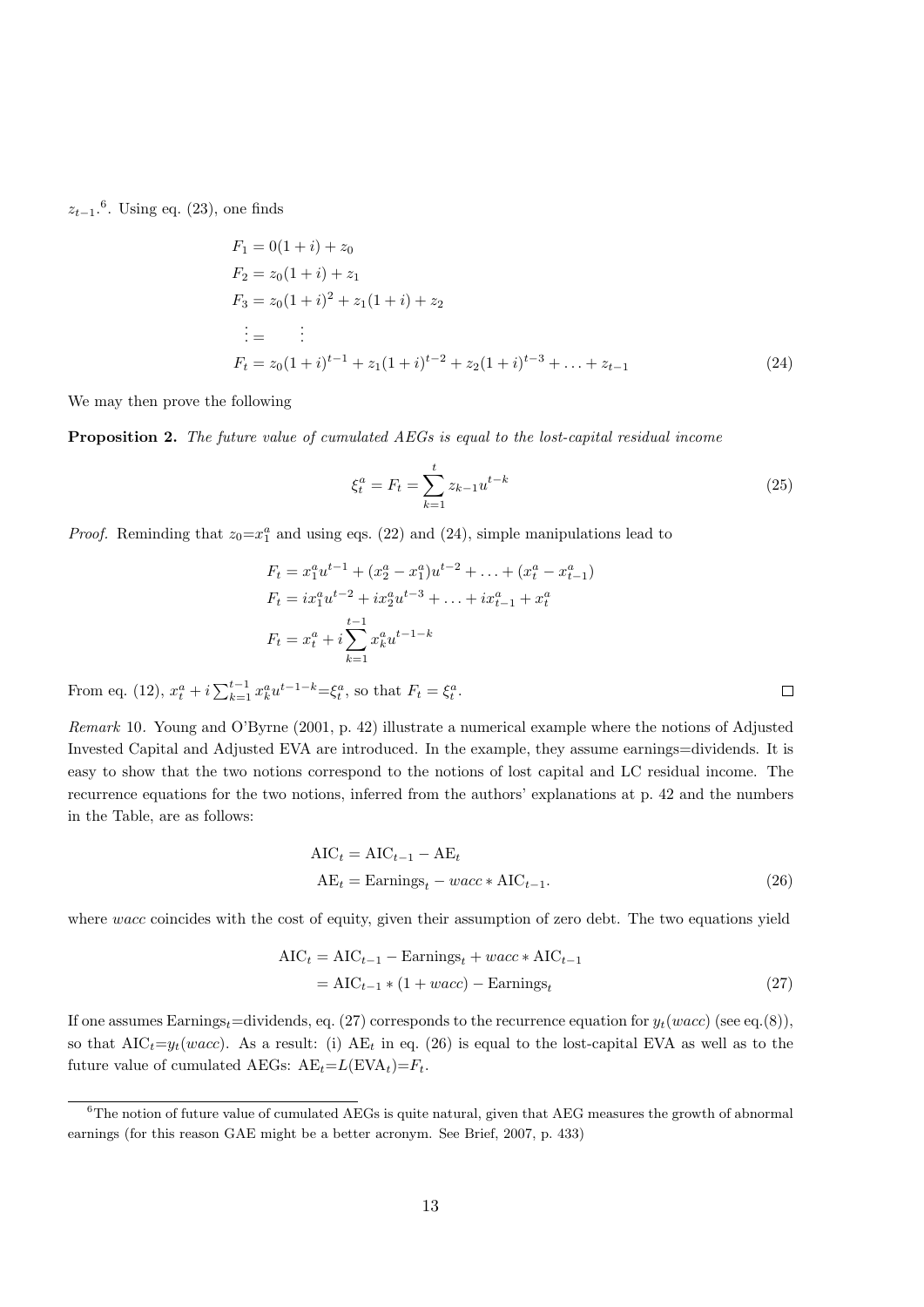*Remark* 11. Reminding that  $y_0(r^*)=d_0=B_0$ , eqs. (17) and (25) imply

$$
V_0 = B_0 + \text{NPV} = B_0 + v^n \sum_{t=1}^n \xi_t^a = B_0 + v^n \sum_{t=1}^n F_t
$$
  
=  $B_0 + v^n \sum_{t=1}^n \sum_{k=1}^t z_{k-1} u^{t-k} = B_0 + \sum_{t=1}^n \sum_{k=1}^t z_{k-1} v^{n-t+k}$  (28)

Disentangling the double sum in eq. (28), one finds

$$
\sum_{t=1}^{n} \sum_{k=1}^{t} v^{n-t+k} z_{k-1} = z_0 v^n
$$
  
+ z\_0 v^{n-1} + z\_1 v^n  
+ z\_0 v^{n-2} + z\_1 v^{n-1} + z\_2 v^n  
\n:  
+ z\_0 v + z\_1 v^2 + z\_2 v^3 + z\_3 v^4 ... + z\_{n-2} v^{n-1} + z\_{n-1} v^n

The t-th column of the above sum may be written as  $\sum_{k=t}^{n} z_{t-1}v^k$ . Summing the *n* columns,

$$
\sum_{t=1}^{n} \sum_{k=t}^{n} z_{t-1} v^{k} = \sum_{t=1}^{n} \sum_{k=1}^{t} z_{k-1} v^{n-t+k}
$$

Hence,

$$
V_0 = B_0 + \sum_{t=1}^{n} \sum_{k=t}^{n} z_{t-1} v^k.
$$
\n(29)

.

Therefore, the lost-capital paradigm gives us the opportunity of viewing AEG with the book value as the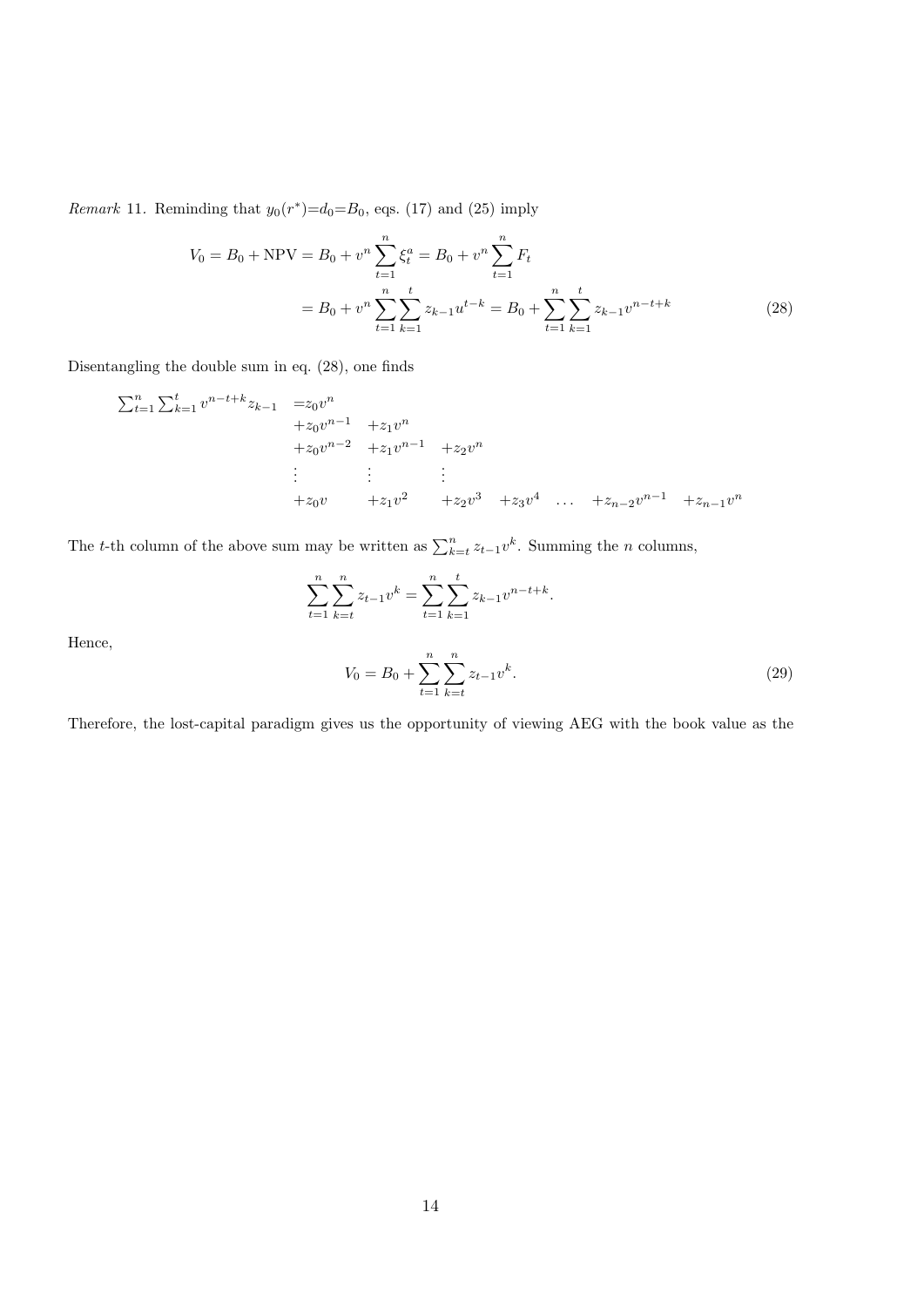anchoring value.<sup>7</sup> The generalization for infinite-lived firms is straightforward:

$$
V_0 = B_0 + \lim_{n \to \infty} \sum_{t=1}^n \sum_{k=t}^n z_{t-1} v^k
$$
  
=  $B_0 + \sum_{t=1}^{\infty} \sum_{k=t}^{\infty} z_{t-1} v^k$   
=  $B_0 + \sum_{t=1}^{\infty} z_{t-1} \frac{v^t}{1-v}$   
=  $B_0 + \frac{1}{i} \sum_{t=1}^{\infty} z_{t-1} v^{t-1} = B_0 + \frac{z_0}{i} + \frac{1}{i} \sum_{t=1}^{\infty} z_t v^t.$  (31)

The latter is just the fundamental EVA equation. O'Byrne (1996, p. 117) introduces this equation by making use of Miller and Modigliani's (1961) investment opportunities approach to valuation; Miller and Modigliani's approach is substantiated in their equation (12), where they include the excess profit generated by the increase in physical assets. Such an excess profit, in the language of EVA, is just the EVA improvement. As a result, our eq. (29) is the lost-capital companion (in a finite-time setting) of Miller and Modigliani's valuation formula  $(12)$  based on earnings plus the value of the future opportunities.<sup>8</sup>

### 6 Tying lost capital to value creation

This section studies some relations among the notions of firm value, net present value, market value added, and the link with the notion of capital.

The net present value of an asset is commonly defined as the difference between the market value of the asset and the capital infused into it at a certain time. This implies that the capital infused may defined as follows:

**Definition 4.** At each time t, the capital infused by an investor into an asset is given by the difference between the market value of the asset and its Net Present Value.

Armed with the above definition, we show the following

7 If one is willing to highlight the first-period earnings as anchoring value (as is done in Ohlson, 2005), one finds

$$
\sum_{t=1}^{n} v^{t} z_{t-1} = \sum_{t=1}^{n} v^{t} x_{t}^{a} - v \left( \sum_{t=1}^{n} v^{t} x_{t}^{a} \right) + v^{n+1} x_{n}^{a} = N_{0} - v N_{0} + v^{n+1} x_{n}^{a} = iv N_{0} + v^{n+1} x_{n}^{a}
$$

where N<sub>0</sub>:=NPV. Reminding that  $x_{n+1}^a = 0$  (the project ends at time n), so that  $z_n = -x_n^a$ , one finds

$$
N_0 = \frac{(1+i)}{i} \left( \sum_{t=1}^n v^t z_{t-1} + v^{n+1} z_n \right) = \frac{1}{i} \left( \sum_{t=1}^n v^{t-1} z_{t-1} + v^n z_n \right) = \frac{1}{i} \left( \sum_{t=0}^n v^t z_t \right).
$$

Using the fact that  $z_0 = x_1^a = (r^* - i)y_0(r^*)$  with  $r^*y_0(r^*)$  being the first-period income, one gets

$$
V_0 = N_0 + y_0(r^*) = \frac{r^*}{i}y_0(r^*) + \left(\sum_{t=1}^n v^t z_t\right) = \frac{\text{Income}_1}{i} + \frac{1}{i}\left(\sum_{t=1}^n v^t z_t\right). \tag{30}
$$

Obviously, eq. (30) is equivalent to eq. (29).

<sup>8</sup>An equivalent formulation of Miller and Modigliani's equation (12) is anticipated in Bodenhorn (1959) and in Walter (1956).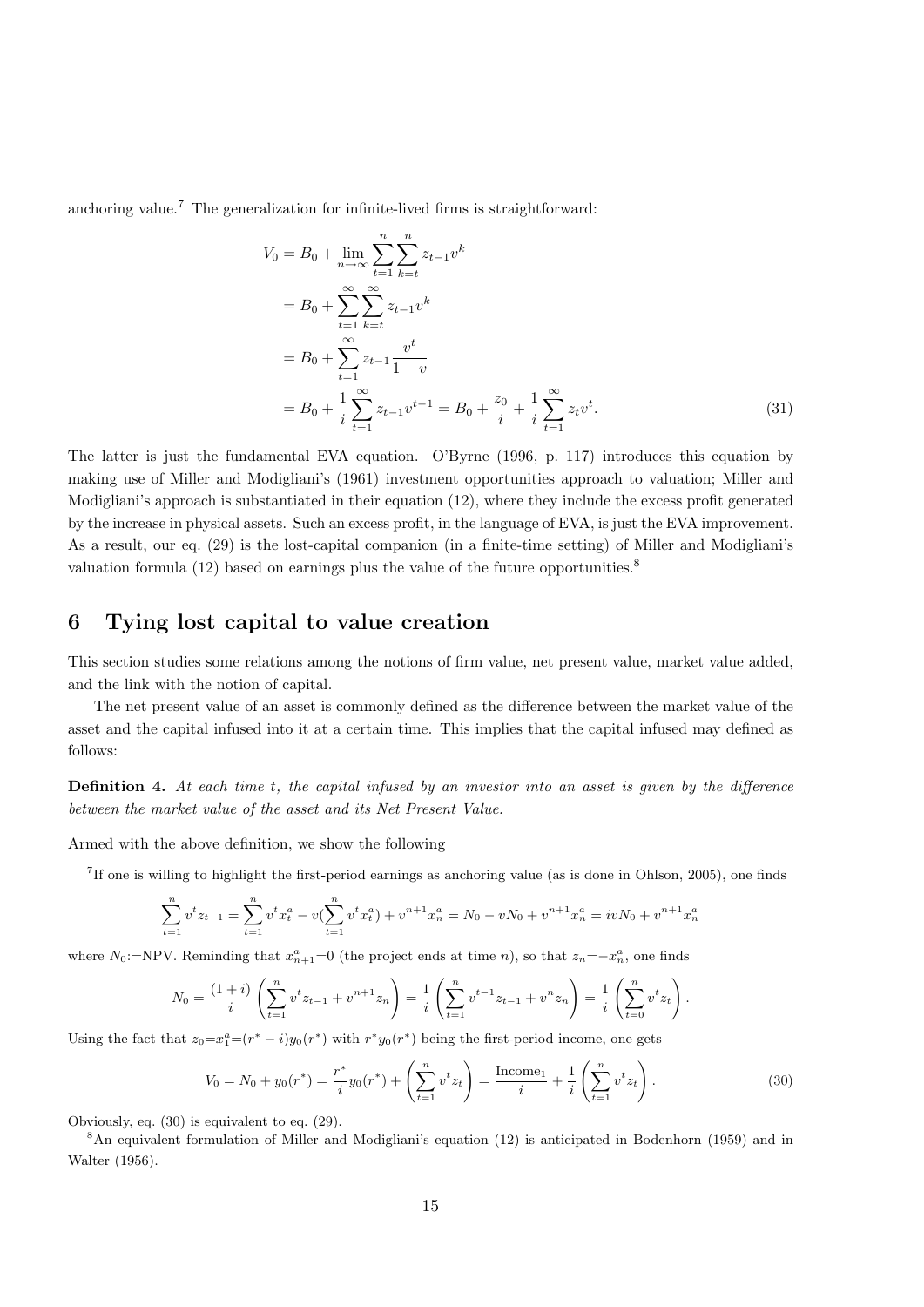**Proposition 3.** For every t, the lost capital  $y_t(i)$  is the capital infused at time t into the project:

$$
y_t(i) = V_t - N_t. \tag{32}
$$

*Proof.* Reminding that  $y_0(r) := d_0$  for any return rate  $r_t$ , using eq. (8) one finds

$$
y_t(i) = d_0 u^t - \sum_{k=1}^t d_k u^{t-k};
$$
\n(33)

however,  $V_t = \sum_{k=t+1}^{n} d_k u^{t-k}$  and  $N_t = NPV u^t = \sum_{k=1}^{n} d_k u^{t-k} - d_0 u^t$ , whence

$$
V_t - N_t = d_0 u^t - \sum_{k=1}^t d_k u^{t-k}.
$$
\n(34)

 $\Box$ 

 $\Box$ 

Eqs. (33) and (34) coincide.

While the notion of lost capital has been previously introduced as a foregone capital, Proposition 3 allows us to reinterpret it as the capital infused by investors into the firm at the beginning of each period: The net present value  $N_t$  just measures by how much the (market) value of the firm exceeds (if positive) the capital infused into the enterprise. Such a capital is not  $y_t(r^*)$ , as could erroneously be expected: It is just the lost capital. If one deducts  $y_t(r^*)$  from  $V_t$ , one obtains what may be called the *generalized* Market Value Added (gMVA). If book values are selected for  $\vec{y}$ , the gMVA boils down to the well-known Market Value Added (MVA).

$$
N_t = V_t - y_t(i) \tag{35}
$$

$$
gMVA_t = V_t - y_t(r^*)
$$
\n(36)

**Proposition 4.** For every  $t>1$ , the difference between the net present value and the market value added is given by the (uncompounded) past lost-capital residual incomes:

$$
N_t - \text{MVA}_t = \sum_{k=1}^t \xi_k^a \tag{37}
$$

Proof. From eq. (10) we have

$$
\sum_{k=1}^{t} \xi_k^a = \sum_{k=1}^{t} [y_{k-1}(i) - y_k(i)] - [y_{k-1}(r^*) - y_k(r^*)]
$$
  
=  $y_t(r^*) - y_t(i)$ . (38)

Picking  $y_t(r^*) = B_t^e$ , eq. (36) becomes

$$
MVA_t = V_t - B_t^e. \tag{39}
$$

Deducting the latter from eq. (35) and using eq. (38) one gets eq. (37).

Proposition 4 says that if one uses the Market Value Added to measure value creation, one forgets the past residual incomes. In other words, value creation is obtained by adding to the firm's Market Value Added the LC residual incomes generated in the past. This very Proposition highlights the major role played by the LC residual income as a measure of excess variation of net present value upon Market Value Added.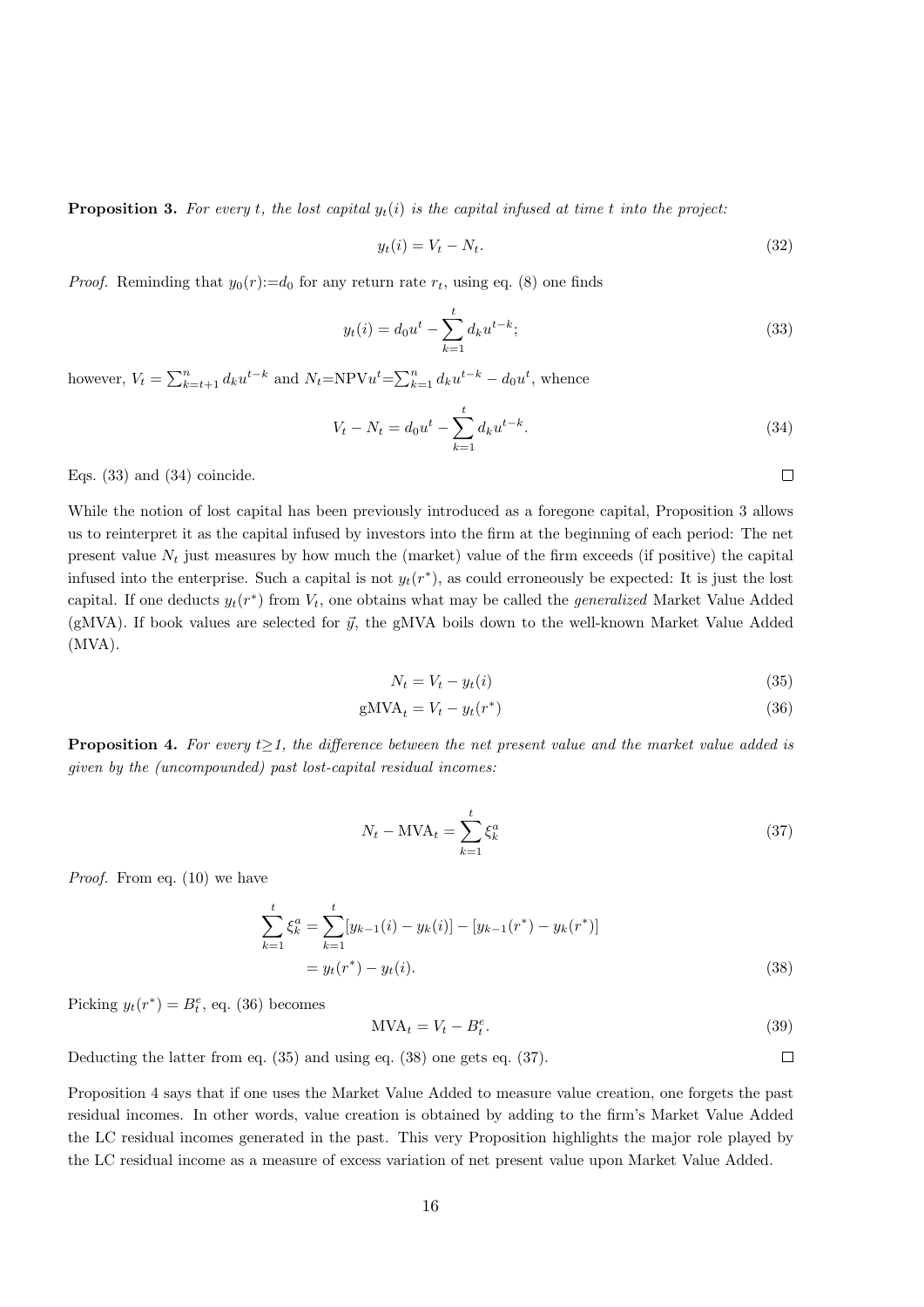Corollary 1. The LC residual income is the difference between NPV's variation and MVA's variation:

$$
\xi_t^a = \Delta N_t - \Delta M V A_t. \tag{40}
$$

*Proof.* From eq. (37) we have  $N_{t-1}-MVA_{t-1} = \sum_{k=1}^{t-1} \xi_k^a$ . Subtracting the latter from eq. (37) one gets eq. (40).  $\Box$ 

**Proposition 5.** The firm's outstanding balance is given by the sum of the capital infused and the (uncompounded) past lost-capital residual incomes:

$$
y_t(r^*) = y_t(i) + \sum_{k=1}^t \xi_k^a.
$$
 (41)

Proof. Straightforward from eq. (38)

The above Proposition provides the relation among the outstanding balance, the lost capital and past residual incomes. The relation holds for any  $y_t(r^*)$ , in particular for  $y_t(r^*) = B_t$ , so one is given the link connecting book value, lost capital and past residual incomes.

Propositions 3-5 show that the investors' commitment to the business is the lost capital, not the actual outstanding capital, and, in particular, not the book value. The relation between  $y_t(r^*)$  and  $y_t(i)$  unveils the relation between the MVA and the NPV. At each date, the net present value  $N_t$  is an overall measure taking account of the entire life of the project. Therefore, it comprises both a forward-looking and a backwardlooking perspective. In contrast, the Market Value Added erases the past and limits its perspective to prospective cash flows: In its view the firm incorporates (the project begins) at time  $t$ .

Net Present Value and Market Value Added may be seen as different ways of splitting the market value of equity: From eqs. (35) and (36),

$$
V_t = N_t + y_t(i) \tag{42}
$$

$$
V_t = gMVA_t + y_t(r^*). \tag{43}
$$

Eq. (42) determines an unambiguous partition of  $V_t$ , given a cash-flow  $\vec{d}$  and a cost of capital i. Eq. (43) originates a set of infinite partitions, one for any choice of  $\vec{r}^*$ .<sup>9</sup>

### 7 O'Hanlon and Peasnell's approach and the lost capital

This section shows that the approach of O'Hanlon and Peasnell (2002) perspective is consistent with the LC paradigm. In their paper, O'Hanlon and Peasnell (OP) introduce the notion of Excess Value Created (EVC), which is based on the notion of "unrecovered capital". They define EVC as the difference

$$
EVC_t = V_t^e - U_t^0 \tag{44}
$$

where  $U_t^0$  is the unrecovered capital:

$$
U_t^0 = d_0 (1 + k_e)^t - \sum_{k=1}^t d_k (1 + k_e)^{t-k}.
$$

<sup>&</sup>lt;sup>9</sup>To be rigorous, one should write  $gMVA_t(r^*)$  rather than  $gMVA_t$ , because the generalized MVA changes as  $\vec{r}^*$ changes.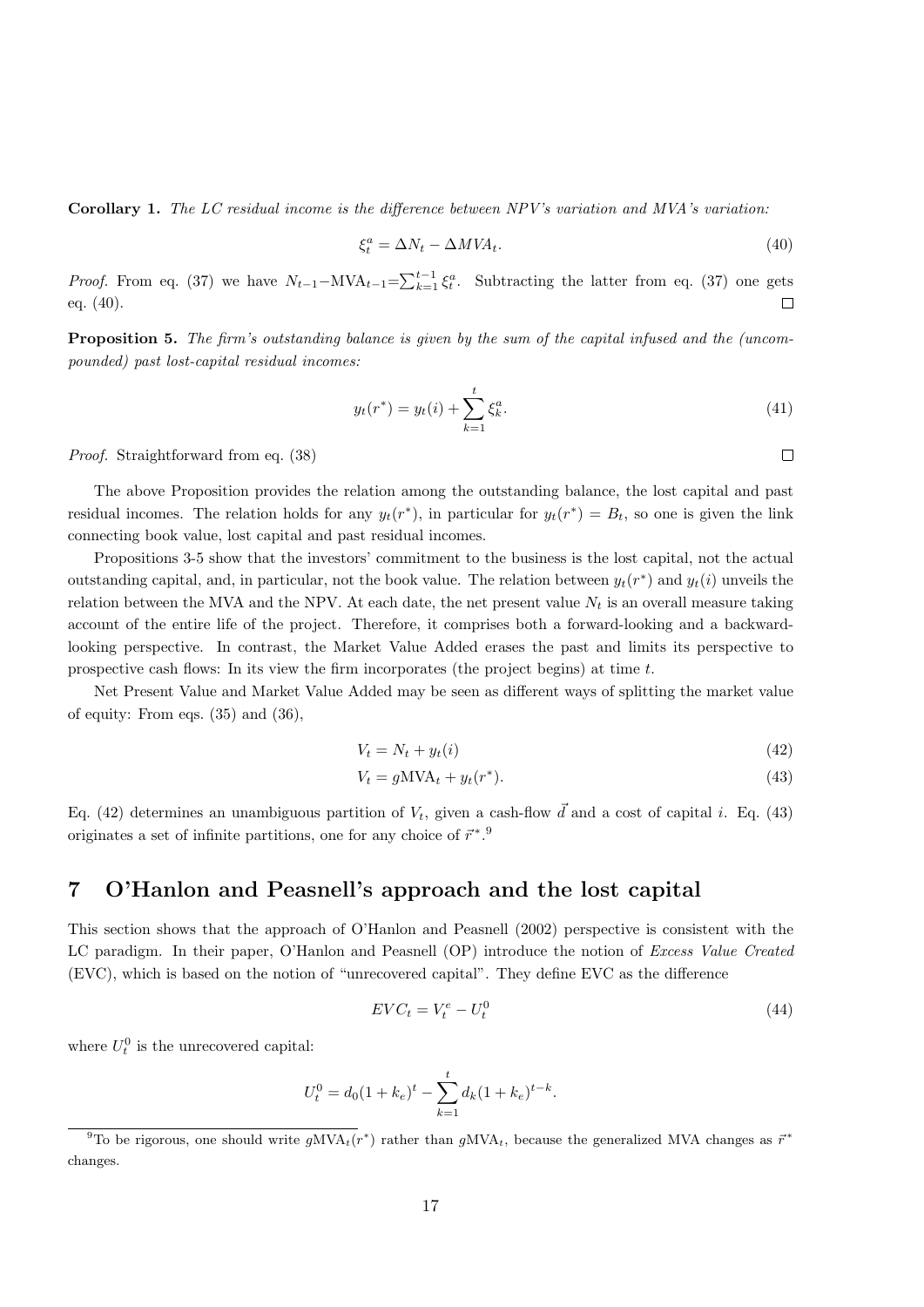Owing to eq. (33), the unrecovered capital is just the capital lost by shareholders:  $U_t^0 = y_t(k_e)$ . The EVC, which OP acknowledge as analogous to Young and O'Byrne's (2001) excess return, actually coincides with the Net Present Value  $N_t$ , and eq. (44) is the equity version of our eq. (35):

$$
U_t^0 = y_t(k_e)
$$
  

$$
N_t = EVC_t.
$$

In their Proposition 1 (p. 233), OP show that the book value of equity may be written as the sum of the unrecovered capital and the compounded past residual incomes, and in their Proposition 2 (pp. 233-234) they show that the EVC equals the sum of compounded residual incomes and the Market Value Added. Using our symbols, OP show that

$$
B_t^e = y_t(k_e) + \sum_{k=1}^t x_t^a (1 + k_e)^{t-k}
$$
\n(45)

$$
N_t = \sum_{k=1}^t x_k^a (1 + k_e)^{t-k} + \sum_{k=t+1}^n x_k^a (1 + k_e)^{t-k}
$$
 (46)

It is worth noting that our Propositions 5 and 4 are, respectively, the LC-companions of OP (2002)'s Propositions 1 and 2. In particular, to pass from eq. (41) to eq. (45) and from eq. (37) to eq. (46) one just has to use eq. (13) with  $i=k_e$  and  $r^*$ =ROE.

However, the following Propositions directly tie the LC paradigm to value creation, dispensing with the notion of market value added (and, therefore, dispensing with the standard RI models).

**Proposition 6.** For every  $t > 1$ , the time-t Net Present Value is given by the sum of all LC residual incomes, discounted at time t:

$$
N_t = v^{n-t} \sum_{k=1}^n \xi_k^a
$$

*Proof.* We have  $N_t = v^{n-t} \sum_{k=1}^n x_k^a u^{n-k}$ . Using eq. (13) with  $t=n$  the thesis follows.

Consider now the project generated by the truncation of  $\vec{d}$  from time 0 to time t−1, or, which is the same, generated by the sum of subprojects  $\vec{d}_{t+1}$ ,  $\vec{d}_{t+2}$ , ...  $\vec{d}_n$ . Denote this project by  $\vec{d}_{t,n}$ . Then,

$$
\vec{d}_{t,n} = \sum_{k=t+1}^{n} \vec{d}_k = (0,0,\ldots,0,-y_t(r^*),d_{t+1},\ldots,d_n) \in \mathbb{R}^{n+1}.
$$

In other words,  $\vec{d}_{t,n}$  is the future part of project  $\vec{d}$ . Letting

$$
\vec{d}_{0,t} = \sum_{k=1}^t \vec{d}_k = (-d_0, d_1, d_2, \dots, d_t + y_t(r^*), 0, 0, \dots, 0) \in \mathbb{R}^{n+1}
$$

be the first part of project  $\vec{d}$ , then project  $\vec{d}$  is the sum of the two parts:  $\vec{d} = \vec{d}_{0,t} + \vec{d}_{t,n}$ .

The following Proposition holds.

**Proposition 7.** The Net Present Value of project  $\vec{d}$  is decomposed into two shares: (i) the sum of the LC residual incomes of project  $\vec{d}$ 's first part, and (ii) the discounted sum of the LC residual incomes of project  $\vec{d}$ 's future part:

$$
N_t = \sum_{k=1}^t \xi_k^a + v^{n-t} \sum_{k=t+1}^n \xi_{k,(\vec{d}_{t,n})}^a \tag{47}
$$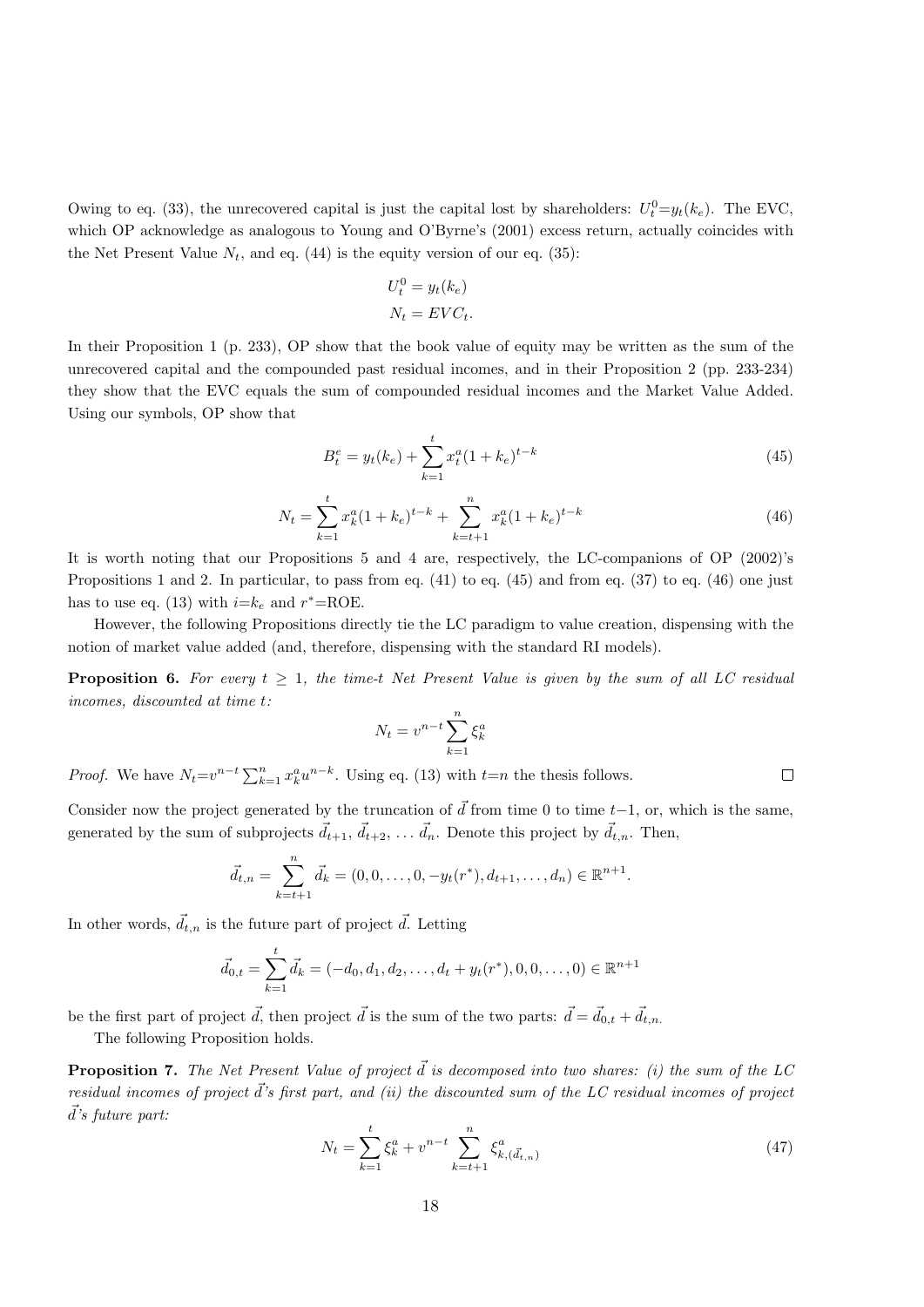where  $\xi_{k,(\vec{d}_{t,n})}^a$  is the LC residual income from  $\vec{d}_{t,n}$ .

*Proof.* Project  $\vec{d}_{t,n}$  begins at time t with initial outstanding capital equal to  $y_t(r^*)$ . The initial boundary condition is  $y_t(r^*)=y_t^{\circ}(i)$ , where  $y_t^{\circ}(i)$  denotes the initial lost capital of project  $\vec{d}_{t,n}$ ; its evolution is given by  $y_k^{\circ}(i) = y_{k-1}^{\circ}(i)(1+i) - d_k$  for  $k > t$ . Therefore, any result previously found for project  $\vec{d}$  holds for project  $\vec{d}_{t,n}$  as well. In particular, eq. (13) applied to project  $\vec{d}_{t,n}$  becomes

$$
\sum_{k=t+1}^{\tau} \xi_{k,(\vec{d}_{t,n})}^a = \sum_{k=t+1}^{\tau} x_{k,(\vec{d}_{t,n})}^a u^{\tau-k} \qquad \text{for every } \tau > t
$$

where  $x_{k,(\vec{d}_{t,n})}^a$  is the standard RI for project  $\vec{d}_{t,n}$ . However, the right-hand side holds for both  $\vec{d}$  and  $\vec{d}_{t,n}$ , because cash flows, outstanding capitals, rates of return of the two projects coincide  $(\vec{d}_{t,n})$  is the future part of  $\vec{d}$ ). Therefore,  $x_{k,(\vec{d}_{t,n})}^a = x_k^a$ . This implies

$$
\sum_{k=t+1}^{\tau} \xi_{k,(\vec{d}_{t,n})}^a = \sum_{k=t+1}^{\tau} x_k^a u^{\tau-k} \qquad \text{for every } \tau > t.
$$

Picking  $\tau = n$ , and using the fact that  $v^{n-t} \sum_{k=t+1}^{n} x_k^a (1+i)^{n-k} = gMVA_t$ , one gets

$$
v^{n-t} \sum_{k=t+1}^{n} \xi_{k,(\vec{d}_{t,n})}^a = gMVA_t.
$$

Eq. (47) is finally derived by using eq. (37) with  $gMVA_t$  replacing  $MVA_t$ .<sup>10</sup>

Remark 12. In the proof above we make use of the initial boundary condition according to which the initial outstanding capital equals the initial lost capital. If the analysis is made at time t, time t is the 'new' time  $0$ , and the capital initially infused into the project at the new time 0 coincides, by assumption, with both the outstanding capital and the lost capital of project  $\vec{d}_{t,n}$ . This implies that, using book values for outstanding capitals, book value represent the *initial* lost capital of project  $\vec{d}$ 's future part.

Proposition 7 says that the Net Present Value (the Excess Value Created, in OP's words) is reached by summing the lost-capital RIs of the first part of  $\vec{d}$  and by discounting the aggregated lost-capital RIs of the future part of  $\vec{d}$ . Picking  $i=k_e$  and  $r^*$ =ROE in eq. (47) one finds the equivalent of OP's eq. (46) expressed in genuine LC terms.

The same Proposition induces a generalization of eq. (17). Using the equality  $gMVA_t = V_t - y_t(r^*)$  and the fact that  $gMVA_t = v^{n-t} \sum_{k=t+1}^n \xi_{k,(\vec{d}_{t,n})}^a$  (see proof of Proposition 7), one finds

$$
V_t = y_t(r^*) + v^{n-t} \sum_{k=t+1}^n \xi_{k,(\vec{d}_{t,n})}^a.
$$
 (48)

Choosing the equity perspective and selecting book values as outstanding capitals, the above equality becomes

$$
V_t^e = B_t^e + \frac{1}{(1 + k_e)^{n-t}} \sum_{k=t+1}^n \xi_{k, (\vec{d}_{t,n})}^a \qquad \text{for every } t.
$$
 (49)

Setting  $t=0$  one finds back eq. (17), given that  $\vec{d}_{0,n} = \vec{d}$ , which implies  $\xi^a_{k,(\vec{d}_{0,n})} = \xi^a_k$  for all k. Eq. (49) says that to get the equity market value one does not need to forecast dividends nor residual incomes: Only the

<sup>&</sup>lt;sup>10</sup>Obviously, eq. (37) does hold if  $MVA_t$  is replaced by  $gMVA_t$ .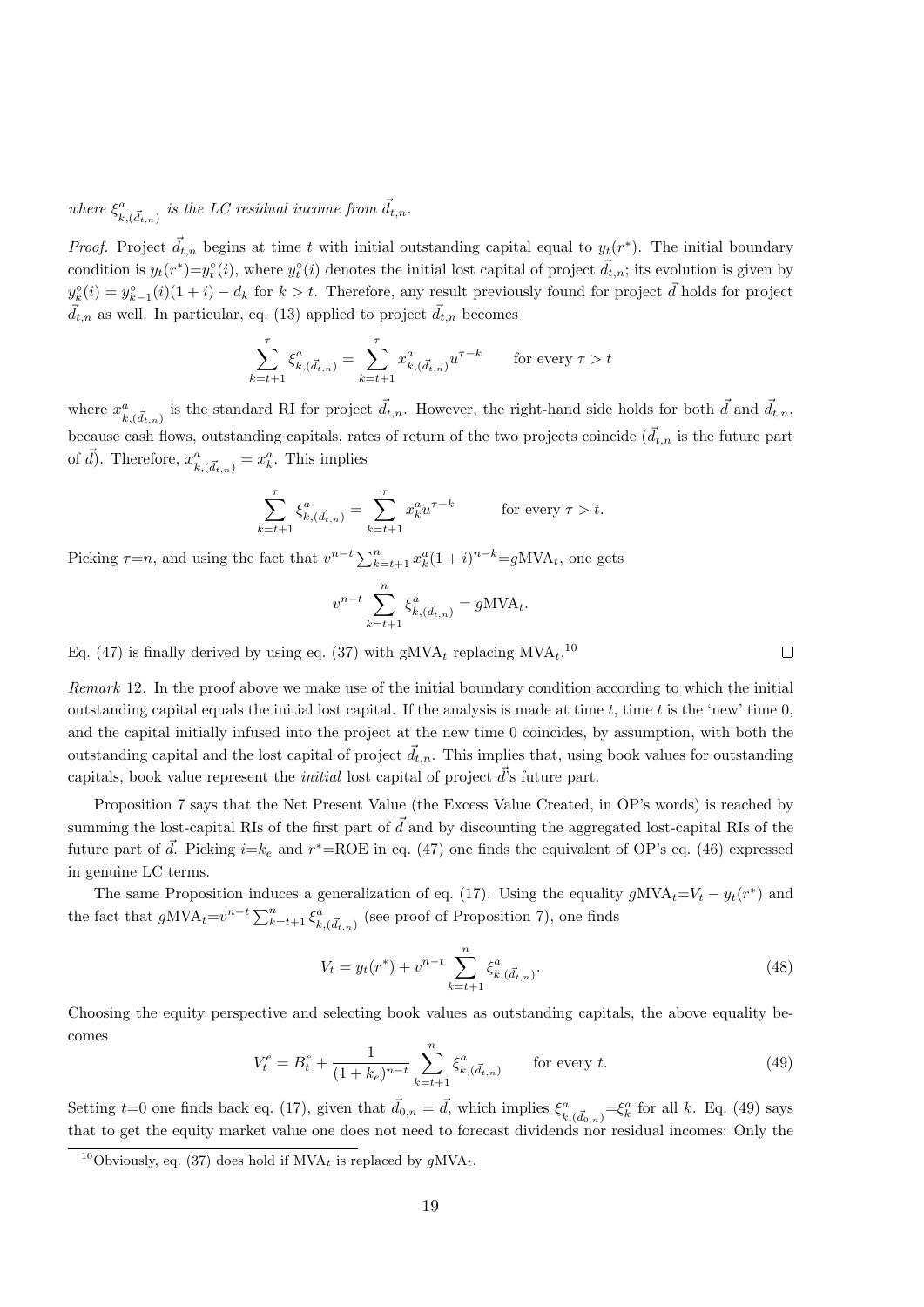total amount of prospective residual incomes is relevant. The result here shown is related to Ohlson's (1989, 1995) famous result: Ohlson deals with an infinite horizon and shows that, if abnormal earnings follow an autoregressive process,

$$
V_t^e \approx \frac{1}{((1+k_e)^T - 1)} \Big[ \sum_{k=t+1}^T \text{earnings} + \sum_{k=t+1}^T \big( (1+k_e)^{T-k} - 1 \big) d_k \Big] \tag{50}
$$

if  $T$  is sufficiently large; the difference between the left-hand side and the right-hand side is independent of dividends  $d_k$ .

We have just found, assuming a finite horizon,

$$
V_t^e = B_t^e + \frac{1}{(1 + k_e)^{n-t}} \left( \sum_{k=t+1}^n \text{earnings} - \sum_{k=t+1}^n \text{normal earnings} \right) \tag{51}
$$

It is noteworthy that the difference between market value and book value (the MVA) is exactly equal to total abnormal earnings aggregated, multiplied by the proper capitalization factor. Further, both eqs. (50) and (51) include aggregated earnings, but the latter includes two types of earnings, the firm's expected earnings and the expected earnings of a normal firm. And, recalling that  $V_t^e = \sum_{k=t+1}^n d_k (1 + k_e)^{t-k}$ , it is also worth noting that dividends appear in the left-hand side of eq. (51) but not in the right-hand side, where only earnings appear.

From a practical point of view, forecasts of cash flows may be replaced by forecasts of earnings. Earning aggregations make forecast of each and every residual income irrelevant: Only the total residual incomes is of concern. In particular, the concept of normal earning may turn to be useful. In real-life applications (and in theory as well), normal earnings are often referred to as the average earnings of a class of firms; typically, accounting offers a huge amount of information on both the firm's past earnings and the average earnings of the sector where the firm operates. If these data are reliable indicators, then they may represent the basis for the determination of two average earning powers: One refers to the firm, the other one concerns a normal (average) firm operating in the same sector.<sup>11</sup> Multiplying both earning powers by the relevant horizon and deducting the latter from the former, the project's Net Terminal Value is found. Discounting back, the Net Present Value is reached.<sup>12</sup> Formally, considering  $t = 0$  as the valuation date and assuming  $\xi$  is the expected

$$
V_t^e = \sum_{t=1}^n \frac{d_t}{(1+k_e)^t} = \sum_{t=1}^n \frac{d_t + h_t}{(1+k_e)^t}
$$

for any vector  $(h_1, h_2, \ldots, h_{n-1}) \in \mathbb{R}^{n-1}$  if and only if  $\sum_{t=1}^n \frac{h_t}{(1+k_e)^t} = 0$ . This means that  $V_t^e$  is a constant function with respect to  $h_1, h_2, \ldots, h_{n-1}$ , if the difference between the cash flow available for distribution and the dividend is always reinvested (if positive) or financed (if negative) at the equity cost of capital. In this case, the right-hand side of eq. (51) is constant as well. See DeAngelo and DeAngelo (2006) and Magni (2007) on the relevance or irrelevance of dividends in Miller and Modigliani's (1961) theorem.

<sup>&</sup>lt;sup>11</sup>Normal earnings must obviously refer to an average firm whose equity book value is, at time, t, the same as the equity book value of the firm under consideration: This is just the meaning of the initial boundary condition  $y_t^{\circ}(i) = y_t(r^*).$ 

 $12^2$ Dividends irrelevance' is often misinterpreted. Eq. (51) obviously holds regardless of the dividend policy, given that it is an identity, but both sides of the equation are constant with respect to changes in dividend policies only if extra distribution of dividends or retained equity cash flow are used for zero-NPV activities. Suppose dividends differ from the prospective equity cash flows  $d_t$  by an amount  $h_t$ ,  $t = 1, 2, \ldots, n$ ,  $h_t \neq 0$ ; one gets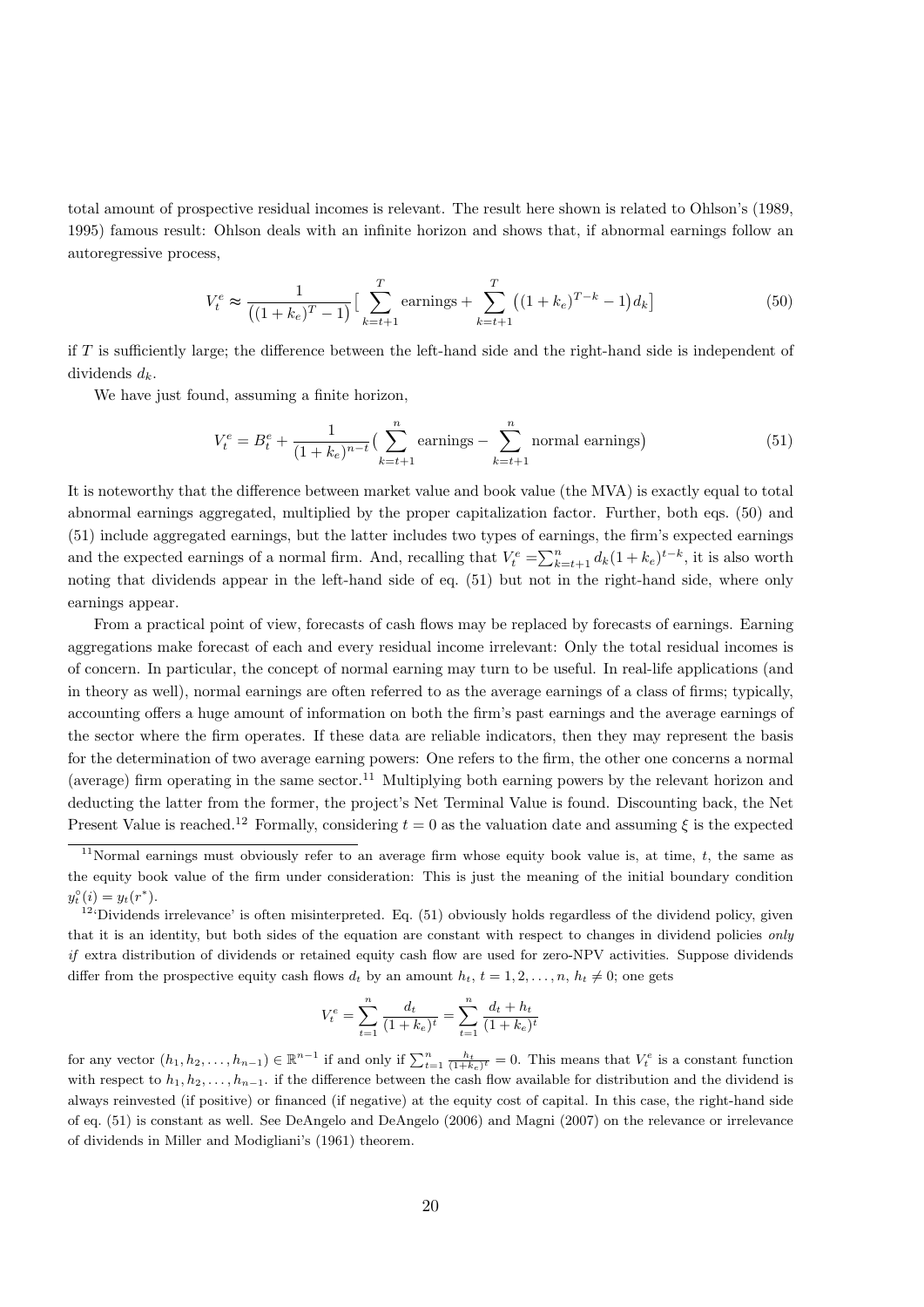average (abnormal) earnings of the firm, eq. (51) becomes

$$
V_0^e = B_0^e + \frac{1}{(1 + k_e)^n} \sum_{t=1}^n \xi_n = B_0^e + \frac{n\xi}{(1 + k_e)^n}.
$$

### 8 Aligning RI and NPV: The Net Value Added

As Young and O'Byrne (2001) remind, while excess return is the ultimate goal of the firm, "we need flow measures, not stock measures" (p. 34). And, in addition, we need a metric aligned with excess return, or, which is the same, with the net present (or terminal) value. A possible route to this end is "to develop a modified measure of residual income for which each period's  $RI_t$  has the same sign as the present value of all future  $RI_t$  or net present value" (Martin et al., 2003, p. 14).<sup>13</sup> Grinyer (1985, 1987, 1995) selects a metric named Earned Economic Income (EEI) which does comply with the sign of the Net Present Value  $(N_0)$ . His index is defined as

$$
EEL_t = d_t - Dep_t
$$

where  $Dep_t = d_t \frac{d_0}{V_0^e}$ . Substituting, and reminding that  $N_0 = V_0^e - d_0$ ,

$$
EEL_t = \frac{d_t}{V_0^e} N_0.
$$

Therefore,  $EEL_t>0$  if and only if  $N_0>0$ . Yet, the economic meaning of the EEI as a genuine residual income is not clear: "the relationship between EEI and RI appears not to be well understood" (Peasnell, 1995, p. 235). Formally, this ambiguity is confirmed by the fact that there is no easy way to rewrite EEI in the form described by eq.  $(5)$ .<sup>14</sup> Furthermore, alignment with the NPV holds only under particular assumptions, viz. if and only if the project's cash flows have the same sign. However, "this latter constraint is very unrealistic as many positive NPV projects have a mixture of positive and negative cash flows throughout the project's life." (Martin et al., 2003, pp. 20–21).

Focussing on the set of all possible metrics  $\{\xi^a_t\}$  within the LC paradigm, it is possible to single out, quite naturally, a subclass of RI models that manifests a perfect alignment with the Net Present Value, irrespective of the sign of the project's cash flows. We label this subclass Net Value Added:

Definition 5. The Net Value Added (NVA) is the subclass of lost-capital RIs generated by the choice of market values as outstanding capitals: That is,  $y_t(r^*) = V_t$ , for  $t = 1, ..., n - 1$ .

**Proposition 8.** The NVA has the same sign as the net value  $N_t$ .

Proof. Proposition 3 implies

$$
\xi_t^a = r_t^* y_{t-1}(r^*) - i(V_{t-1} - N_{t-1}).\tag{52}
$$

<sup>&</sup>lt;sup>13</sup>As previously seen, the present value of all future  $\mathrm{RI}_t$  is gMVA<sub>t</sub>, which differs from the net present value  $N_t$ , as long as  $t > 0$ . Thus, to choose a metric aligned either to MVA or to NPV means to adopt different perspectives.

<sup>&</sup>lt;sup>14</sup>Certainly, EEI does not belong to the class of lost-capital RI models, given that it is not additively coherent with respect to the Net Terminal Value:  $\sum_{t=1}^{n} E E I_t \neq N_n$ . And if EEI belonged to the class of standard RI models, the vector of outstanding balances would be such that  $y_{t-1}(r^*) = d_t N_0/[V_0^e(r_t^* - i)]$  and  $y_{t-1} = (y_t(r^*) + d_t)/(1 + r_t^*)$ which is not true in general.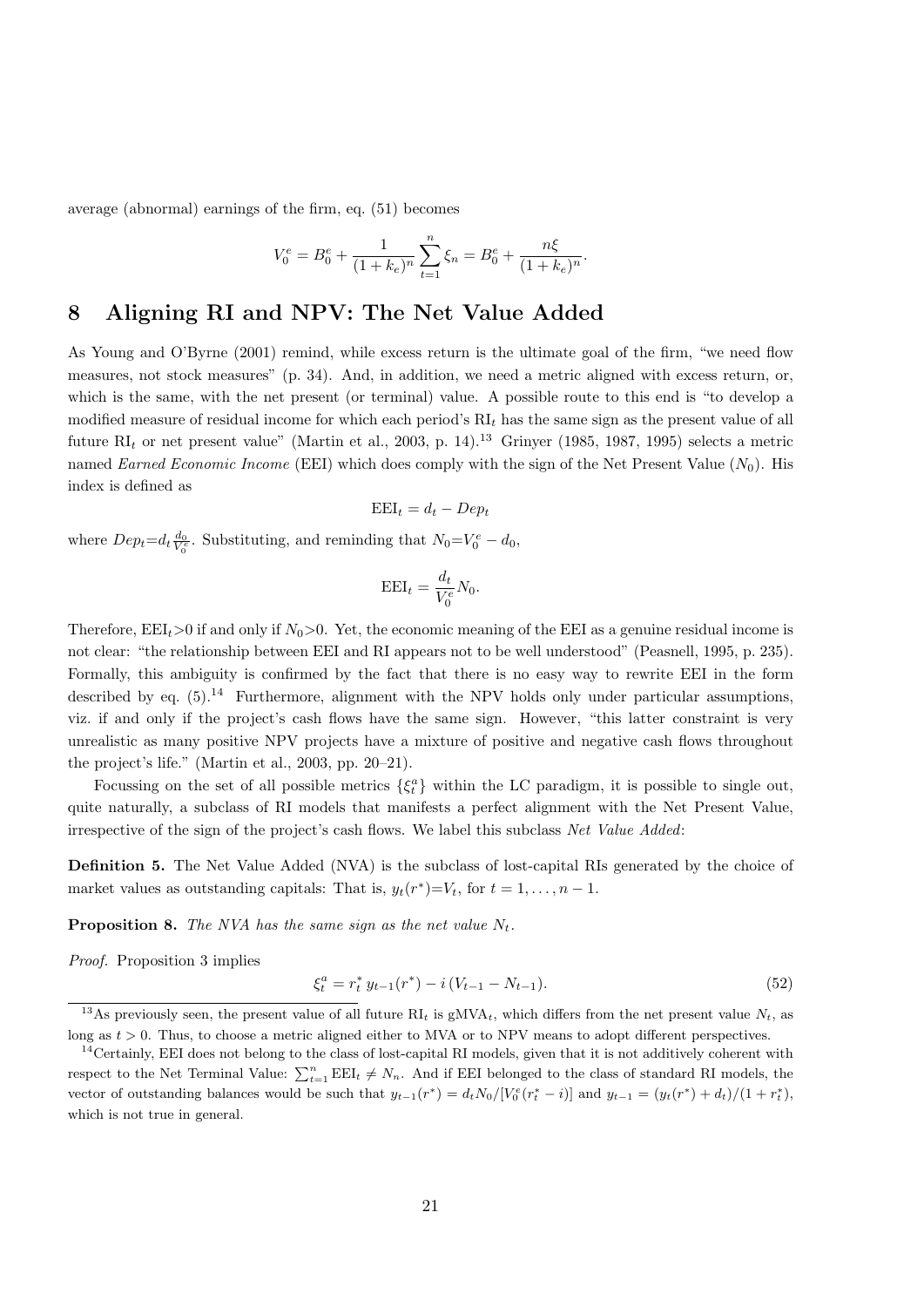Definition 5 implies  $\vec{r} = (\frac{V_1 + d_1 - d_0}{d_0}, i, i, \dots i)$ , so that eq. (52) becomes

$$
NVA_t = \begin{cases} i(V_{t-1} - d_0) + (V_{t-1} - d_0) & \text{if } t = 1\\ i(V_{t-1} - y_{t-1}(i)) & \text{if } t > 1 \end{cases}
$$
(53)

where we have used the equalities  $V_0 - N_0 = d_0$  and  $V_1 + d_1 = V_0(1 + i)$ .

Therefore, given that  $N_t=V_t-y_t(i)$  for all t, we have, for t> 1, NVA<sub>t</sub>>0 if and only if  $N_{t-1}>0$ ; as for t=1, we have NVA<sub>1</sub>>0 if and only if  $N_1>0$ , given that  $N_1=N_0(1+i)=(V_0-d_0)(1+i).$ <sup>15</sup>  $\Box$ 

As no assumption has been made on the signs of the cash flows, the above Proposition compellingly proposes a subclass of RI models that always signal a positive residual income if and only if Net Present Value is positive, i.e if and only value exceeds capital infused into the business. The uncompounded sum of all the NVAs is equal to the project's Net Terminal Value  $N_n$ .<sup>16</sup>

Remark 13. The significance of the LC paradigm is also appreciated in terms of evolutions of NPV and gMVA. From eq. (32) and eq. (53) we find

$$
N_t = \begin{cases} \text{NVA}_t & \text{if } t = 1\\ N_{t-1} + \text{NVA}_t & \text{if } t > 1. \end{cases} \tag{54}
$$

The NVA is the periodic addition to the net present value or, equivalently, the NVA is just the RI model generated by the NPV.

Using induction upon eq. (54),

$$
N_t = \sum_{k=1}^t \text{NVA}_k. \tag{55}
$$

The above equation and eq. (37) imply  $\text{MVA}_t=0$ . This is obvious, given that in the NVA model the outstanding balance  $y_t(r^*)$  equals the market value for all  $t\geq 1$ . Eq. (55) gives some insights on the Net Present Value. Having previously found that the NPV may be written as sum of future LC residual incomes and past LC residual incomes (eq.  $(47)$ ), we have now rewritten the NPV by using only past LC residual incomes. This result shows that NPV and LC paradigm are strictly connected, and that the use of the NVA-class enables one us to dismiss the future LC residual incomes.<sup>17</sup> Also, we are left with an equality where no explicit capitalization process is given.

### 9 User cost, lost capital, and Net Value Added

In 1936, Keynes introduced the notion of user cost in The General Theory of Employment, Interest and Money. Referring to an entrepreneur, user cost is defined as the difference between "the value of his capital equipment at the end of the period . . . and . . . the value it might have had at the end of the period if he had refrained from using it" (Keynes, 1967, p. 66). Some years after, the same concept is investigated by Coase (1968), which relabels it "depreciation through use". User cost is equal to

$$
G' - G \tag{56}
$$

<sup>&</sup>lt;sup>15</sup>It is worth noting that all net values  $N_t$  have the same sign.

<sup>&</sup>lt;sup>16</sup>While this result just derives from eq. (16), we give a direct proof in the Appendix (see also eq. (55)).

<sup>&</sup>lt;sup>17</sup>This does not imply that future data are not relevant: Every NVA<sub>k</sub>,  $k \leq t$ , depends on  $N_t$  which, in turn, depends on future cash flows as well as past ones.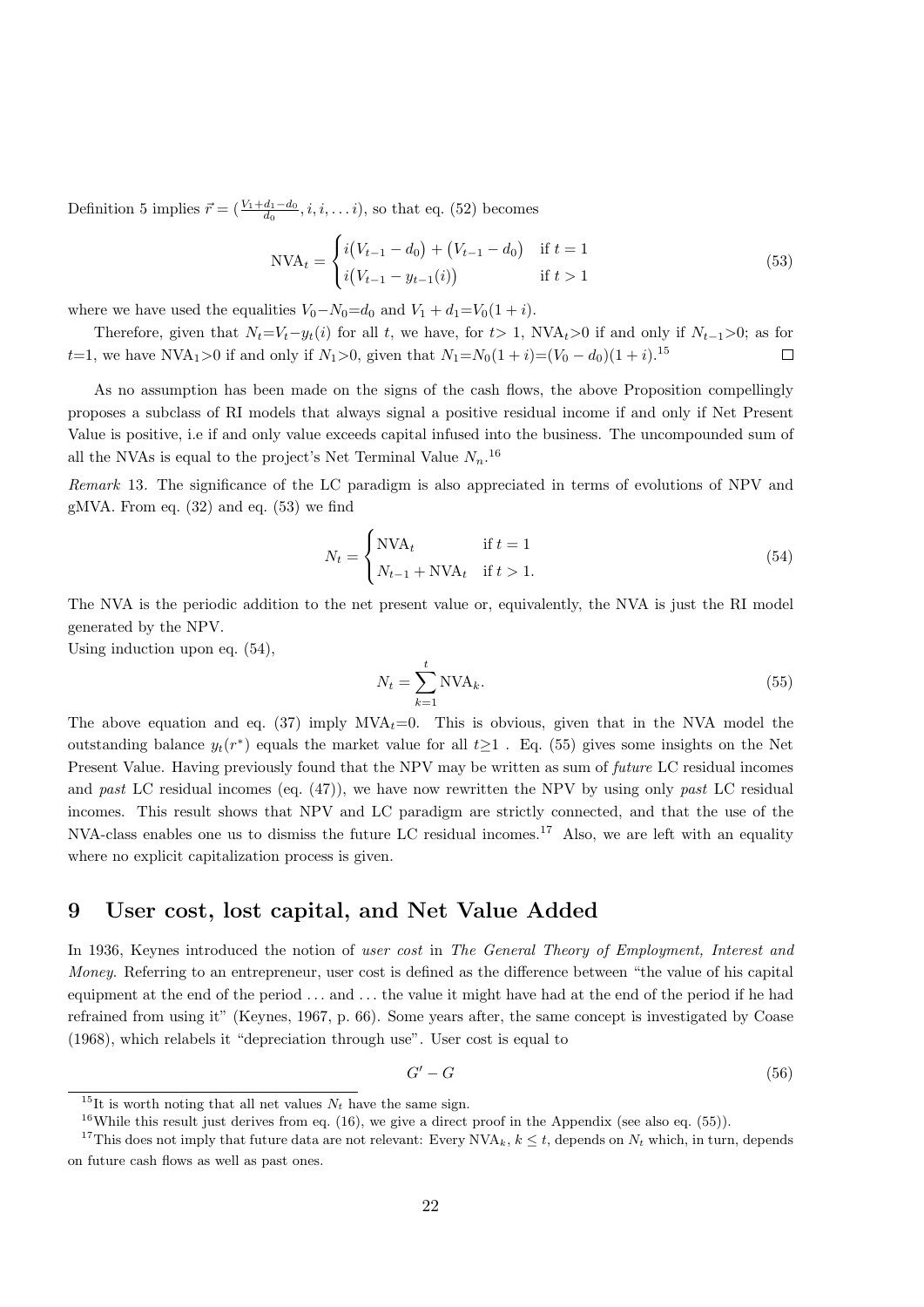where " $G'$  is the value of the entrepreneurial stock and equipment had they not been used and  $G$  is their value after use" (Scott, 1953, p. 370). Equation (56) compares two different choices: "The choice between . . . using a machine for a purpose and using it for another" (Coase, 1968, p. 123) and the result represents a depreciation in the value of the asset. Such a depreciation represents the "opportunity cost of putting goods and resources to a certain use" (Scott, 1953, p. 369), and is therefore an economic measure of "the opportunity lost when another decision is carried through" (Scott, 1953, p. 375, italics added).

In this section we apply this concept to the situation where the entrepreneur may either put his resources in asset  $\vec{d}$  or invest them in an asset yielding return at the market rate i. To compute G and G', one must calculate "the present value of the net receipts . . . by discounting them at a rate of interest" (Coase, 1968, p. 123). This "rate of discount coincides with that in the market" (Scott, 1953, p. 378).

Using the arbitrage-type description given in section 2, if project is undertaken the cash-flow stream is  $(-d_0, d_1, d_2, \ldots, d_n)$ ; if the entrepreneur abstains from investing in the projet, his cash-flow stream is  $(-d_0, d_1, d_2, \ldots, d_n + y_n(i))$ . In the former case, the value of the entrepreneurial stock at time t is  $G =$  $\sum_{k=t+1}^{n} d_k v^{k-t}$ . In the latter case, it is  $G' = \sum_{k=t+1}^{n} d_k v^{k-t} + y_n(i) v^{n-t}$ . User cost is therefore

$$
G' - G = \sum_{k=t+1}^{n} d_k v^{k-t} + y_n(i) v^{n-t} - \sum_{k=t+1}^{n} d_k v^{k-t}
$$
  
=  $y_n(i) v^{n-t}$  (57)

which, as Keynes acknowledges, represents "the discounted value of the additional prospective yield which would be obtained at some later date" (Keynes, 1967, p. 70). In other terms, reminding that the Net Terminal Value is the final lost capital changed in sign  $(N_n = -y_n(i))$ , user cost is the time-t NPV (changed in sign):  $G' - G = -N_t$ . It is worth noting that  $G=V_t$  by definition of market value. Also,  $G'=y_t(i)$ . To prove the latter, just note that, using eq. (4) with  $r=i$ ,

$$
d_0u^n - \sum_{k=1}^t d_k u^{n-k} = \sum_{k=t+1}^n d_k u^{n-k} + y_n(i).
$$

Dividing by  $(1+i)^{n-t}$ ,

$$
d_0 u^t - \sum_{k=1}^t d_k u^{t-k} = \sum_{k=t+1}^n d_k v^{k-t} + y_n(i) v^{n-t}.
$$
\n(58)

The left-hand side is  $y_t(i)$ , the right-hand side is G'. Therefore, the lost capital is a fundamental ingredient of Keynes's user cost, which confirms the importance of such a notion. Furthermore, we have the following

Proposition 9. The Net Value Added is equal to the periodic change in user cost

Proof. From eq. (11)

$$
NVA_t = [y_{t-1}(i) - V_{t-1}] - [y_t(i) - V_t].
$$

But, as just seen,  $G'_t = y_t(i)$  and  $G_t = V_t$ , where subscripts are added for calling attention to time. Thus,

$$
NVA_t = (G'_{t-1} - G_{t-1}) - (G'_{t} - G_{t}).
$$

 $\Box$ 

User cost is the change in the value of the asset due to a different use of it, and, in turn, the NVA is the change in value of user cost due to time. Not only we do have a link between an important keynesian concept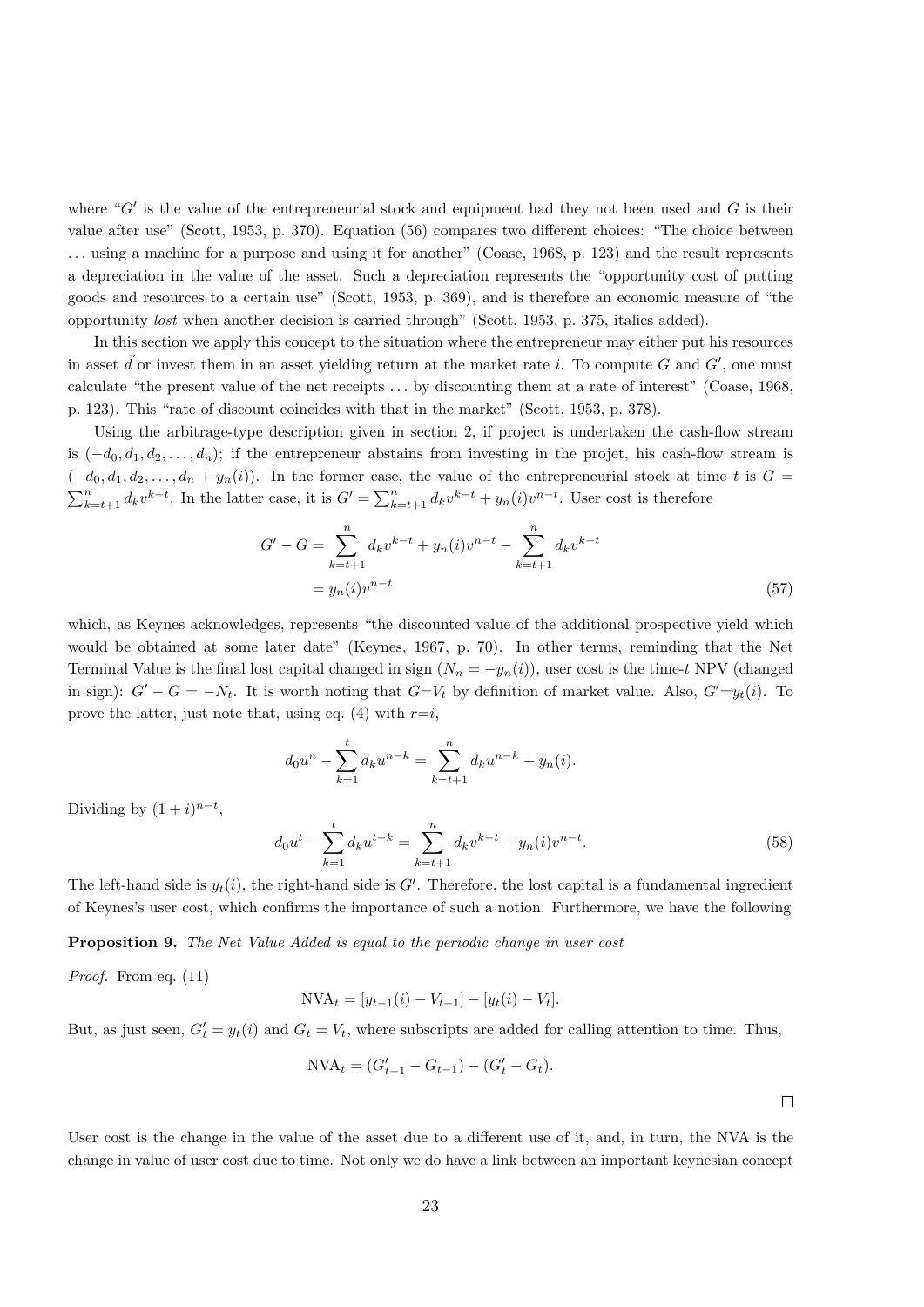and the LC paradigm, but the notion of user cost enables us to present residual income in terms of periodic variation of user cost.

It is worth noting that one may write

$$
NVA_t = [y_{t-1}(i) - y_t(i)] - [V_{t-1} - V_t]
$$

or, equivalently,

$$
NVA_t = [y_{t-1}(i) - V_{t-1}] - [y_t(i) - V_t];
$$

equations (10) and (11) may be then interpreted as representing lost-capital residual income in terms of a generalized user cost. Scott (1953) observes that "economists cannot afford to lump together, as "depreciation", changes in present value caused by the passage of time, and by use" (p. 371). In fact, the above equalities just show that LC paradigm does enable one to lump together depreciation through time and depreciation through use.

# 10 Net Value Added, Created Shareholder Value, and Net Economic Income

The LC perspective gives us the opportunity of conjoining two seemingly disparate metrics in a unified view, introduced in a value-based management book and in a corporate finance book, respectively. The former is the Net Economic Income (NEI) and its use is suggested by Drukarczyk and Schueler (2000) for managerial purposes. The latter is the Created Shareholder Value (CSV) and is fostered by Fernández's (2002) for measuring value creation.

It is easy to see that NEI and the LC-companion of CSV belong to the class of NVA metrics. As for NEI, the authors define current invested capital  $IC_t$  as

$$
IC_t = IC_{\tau}(1 + wacc)^{t-\tau} - \sum_{k=\tau+1}^{t} NCF_k(1 + wacc)^{t-\tau},
$$

where  $\tau < t$  is the time of the initial investment and  $NCF_k$  are the free cash flows. Evidently, setting  $\tau=0$ ,  $IC_t$  is just  $y_t(i)$ , and  $i=wacc$  (which also means that their notion of invested capital coincides with the entity version of O'Hanlon and Peasnell's unrecovered capital).<sup>18</sup> Net Economic Income is defined as

$$
NEI_t = NCF_t + (MV_t - MV_{t-1}) - wacc \cdot IC_{t-1}
$$
\n
$$
(59)
$$

with  $MV_t$  being the market value of the firm. It is evident that this perspective is consistent with the LC paradigm and that NEI is just an instantiation of the NVA measures in an entity approach:

**Proposition 10.** Net Economic Income is an entity-approach version of NVA.<sup>19</sup>

*Proof.* Pick *i*=*wacc* and  $V=V<sup>l</sup>$  in eq. (53), so that

$$
NVA_t = \begin{cases} (V_{t-1}^l - d_0) + wacc \cdot (V_{t-1}^l - d_0) & \text{if } t = 1\\ wacc \cdot (V_{t-1}^l - y_{t-1}(wacc)) & \text{if } t > 1. \end{cases}
$$

<sup>&</sup>lt;sup>18</sup>Note that, with  $\tau > 0$ ,  $IC_{\tau}$  is the initial lost-capital of the future part of project  $\vec{d}$  starting at  $t = t^*$ , i.e. the initial lost capital of  $\vec{d}_{\tau,n}$ :  $IC_{\tau} = y_{\tau}^{\circ}(i)$ .

 $19$ Another entity-approach version of NVA is found by considering capital cash flows instead of free cash flows, and using pre-tax wacc as the cost of capital.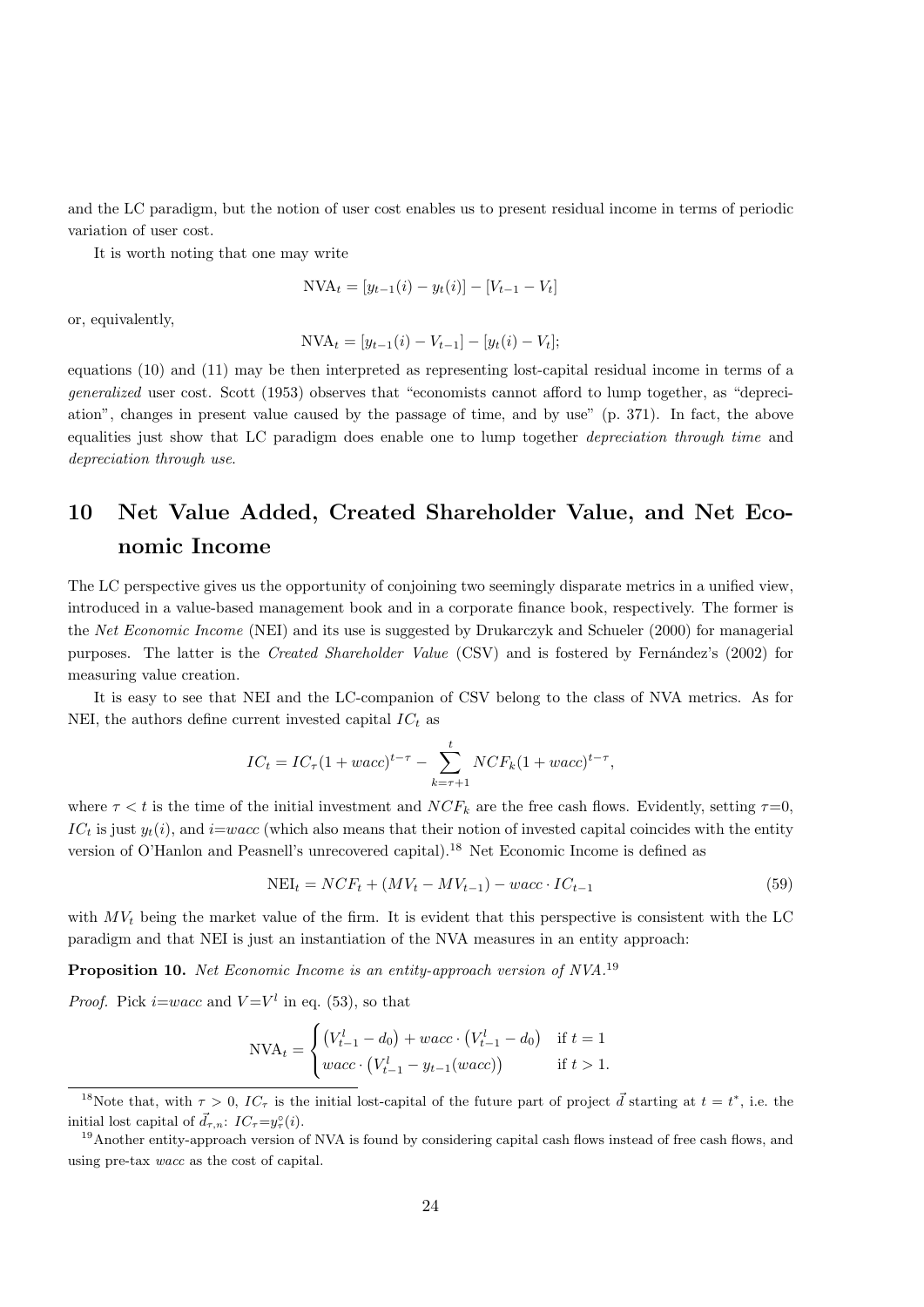Therefore eqs. (59) and (53) coincide, given that  $wacc \cdot V_{t-1}^l = NCF_{t-1} + (MV_t - MV_{t-1})$ .  $\Box$ 

Net Economic Income is therefore the NVA from the point of view of all capital providers.<sup>20</sup>

As for Fernández's metric, it lies within the boundaries of the conventional paradigm, as seen in section 1. The author suggests the choice  $y_t(r^*)=V_t^e, t=1, 2, ..., n-1$ , so that

$$
CSV_t = \begin{cases} d_0(r_t^* - k_e) & \text{if } t = 1\\ V_{t-1}^e(r_t^* - k_e) & \text{if } t > 1. \end{cases}
$$
 (60)

The author's choice of equity market values as outstanding capitals implies that, in the first period, the internal rate of return is  $r_1^* = (V_1^e + d_1)/d_0 - 1$  (see Fernández, 2002, p. 281) and  $r_t^* = k_e$  otherwise. This in turn implies that the CSV model imputes value creation to the first period only (assuming expectations are met):  $\text{CSV}_1=d_0(\frac{V_1^e+d_1-d_0}{d_0}-k_e)$  and  $\text{CSV}_t=0$  for  $t>1.^{21}$  This metric is not aligned to  $N_t$ , because (if expectations are met) residual incomes after  $t > 1$  are all zero, regardless of the sign of the Net Present Value. However, the LC-companion of CSV is aligned with  $N_t$ , because it is just the NVA in an equity approach.

Proposition 11. The LC-companion of Fernández's CSV is the equity-approach version of the NVA. *Proof.* For  $t = 1$ ,

$$
L(CSV1) = CSV1 = d0(\frac{V1e + d1 - d0}{d0} - ke) = (V0e - d0) + ke(V0e - d0) = NVA1.
$$

As for  $t > 1$ , to pass from CSV<sub>t</sub> to  $L(\text{CSV}_t)$  we replace  $k_e V_{t-1}^e$  with  $k_e y_{t-1}(k_e)$  in eq. (60). One finds

$$
L(CSV)_t = r_t^* V_{t-1}^e - k_e y_{t-1}(k_e) = k_e (V_{t-1}^e - y_{t-1}(k_e))
$$
  
=  $k_e N_{t-1} = N_t - N_{t-1} = NVA_t$ 

 $\Box$ 

Propositions 10 and 11 show that seemingly dissimilar metrics (CSV and NEI) share common conceptual and formal analogies if they are connected via a LC perspective: Both preserve the NPV sign (the NEI directly, the CSV after transforming it into its LC-companion).

### 11 Anthony's argument and the unification of the two paradigms

In his Accounting for the Cost of Interest, Anthony (1975) advocates the use of a charge on equity capital in accounting statements: The interest on the use of equity capital should be accounted for as an item of cost. Evidently, to record equity interest as a cost boils down to redefine the notion of profit: In this view, profit is earnings in excess of the equity interest. Anthony's profit is therefore just what management accountants call residual income, as he himself recognizes (Anthony, 1975, p. 3).

The idea of recording equity interest as a cost for accounting purposes implies that, for certain assets, the amounts recorded is higher, and shareholders' equity is correspondingly higher. Anthony describes an enlightening example that is worth quoting extensively:

<sup>&</sup>lt;sup>20</sup>Rigorously speaking, coincidence holds for  $t>1$ . For  $t=1$  the NEI is, so to say, ill-defined (because it compares return from  $d_0$  with return from  $V_0^e$  (i.e. the initial condition  $d_0 = y_0(r^*) = y_0(i)$  is not fulfilled).

<sup>&</sup>lt;sup>21</sup>We also have  $\text{CSV}_1=N_1=\text{NPV}(1+k_e)$ .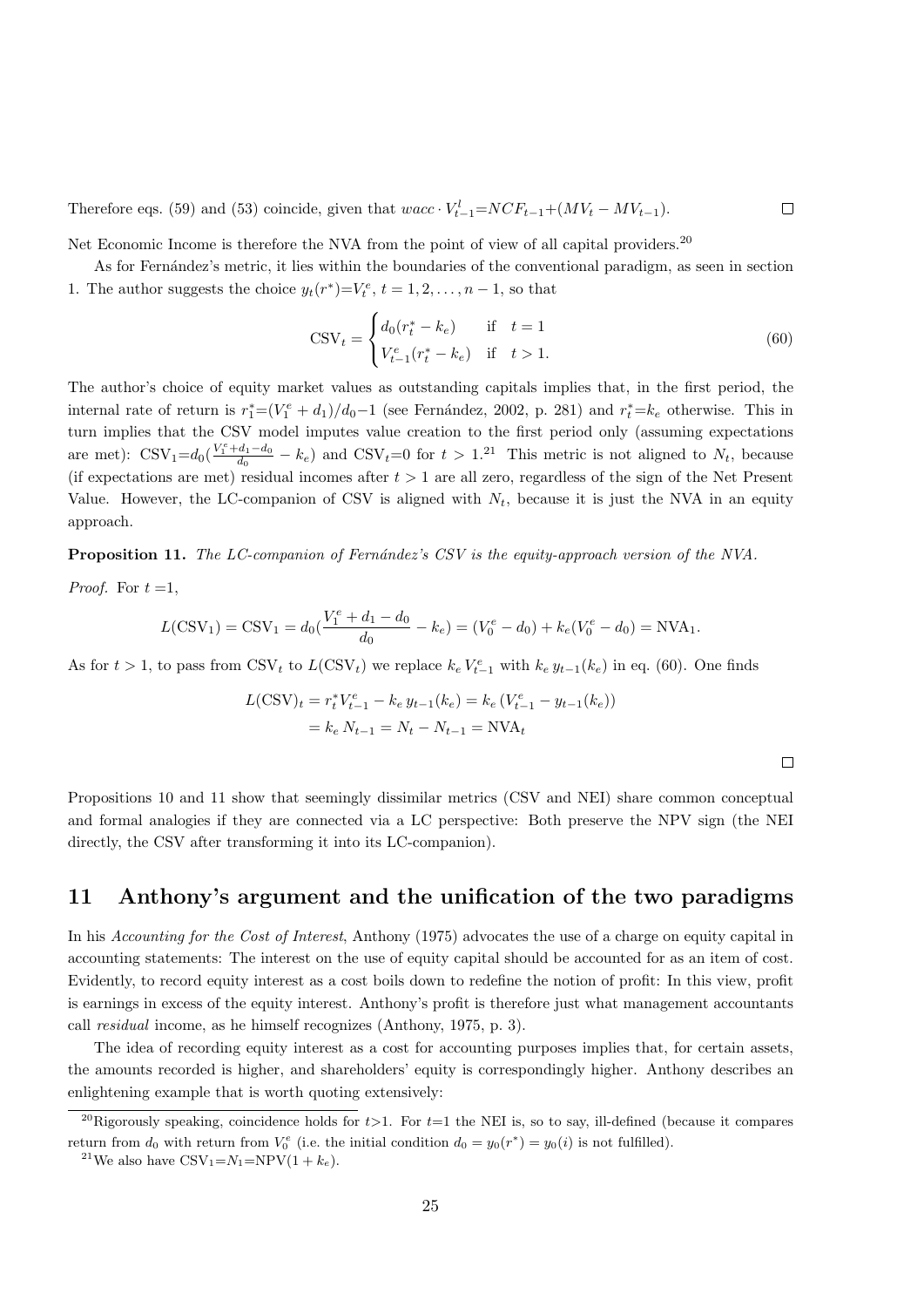Consider, for example, a corporation that is formed to invest in land. It buys a parcel for \$1,000,000, holds it for five years, sells the land for \$2,000,000 at the end of the fifth year, and liquidates.

. . .

In the proposed system, interest cost would be added to the cost of the land each year, and there would be a corresponding credit to shareholder's equity. At the end of the fifth year, there would be an additional entry to shareholders' equity, representing the net income realized from the sale; that is, the difference between the sales revenue and the accumulated cost of the land. Thus, the statements would show an increase in shareholders' equity in each of the five years. During the first four years, the company would report neither income nor loss; instead, the costs incurred in holding the land, here assumed to be only equity interest, would be added to the original cost of the land. In the fifth year, when the sale took place, net income would be reported as the difference between the selling price and the costs accumulated in inventory up to that time. (Anthony, 1975, p. 30)

As shown below, paraphrasing in a formal way Anthony's suggestion, an interesting residual income model is generated. Under Anthony's proposal, the book value of the land increases periodically by the cost of equity capital. This means that the depreciation charge for the land is negative (i.e. it is an increase in shareholders' equity) and is equal to the interest on equity. In other terms, the periodic rate of return in the first four years is set equal to the ROE, and the ROE is set equal to the cost of equity: Formally, the project is  $\vec{d} = (-1, 0, 0, 0, 2)$  (in millions), and Anthony is choosing  $r_t^* = \text{ROE} = k_e$  and therefore  $y_t(r^*) = B_t^e = y_t(k_e)$ for  $t = 1, 2, 3, 4$ . The lost capital coincides with the equity book value and the latter evolves according to

$$
y_t(k_e) = y_{t-1}(k_e)(1 + k_e) \qquad \text{for all } 1 < t < 5,\tag{61}
$$

which is just eq. (8) with  $i=k_e$  and  $d_t=0$  for  $t < 5$ . Thus, the equity book values are

$$
y_0(r^*) = 1
$$
,  $y_1(r^*) = (1 + k_e)$ ,  $y_2(r^*) = (1 + k_e)^2$ ,  $y_3(r^*) = (1 + k_e)^3$ ,  $y_4(r^*) = (1 + k_e)^4$ .

During the first four years, residual income (Anthony's profit) is neither positive nor negative, because net income is equal to the increase in shareholders' equity,  $2^2$  which is just equal to the capital charge  $iy_{t-1}(i)=k_{e}y_{t-1}(k_{e})$ :

 $Residual$  Income = Net Income  $-$  equity capital charge

$$
= k_e y_{t-1}(k_e) - k_e y_{t-1}(k_e) = 0.
$$
  
=  $k_e (1 + k_e)^{t-1} - k_e (1 + k_e)^{t-1} = 0.$ 

At time  $t = 5$ , the accumulated cost is  $y_4(k_e)(1 + k_e) = (1 + k_e)^5$  and the net income is given by the sum of the negative depreciation (=appreciation) charge  $k_e y_4(k_e)$  and the surplus generated by the sale of the land:  $2 - y_4(k_e)(1 + k_e)$ . Therefore,

 $Residual$  Income = Net Income  $-$  equity capital charge

$$
= [k_e y_4(k_e) + 2 - y_4(k_e)(1 + k_e)] - k_e y_4(k_e)
$$
  
= 2 - y\_4(k\_e)(1 + k\_e)  
= 2 - (1 + k\_e)<sup>5</sup>

 $22$ This is because revenues are zero and the depreciation charge is negative (equity appreciates).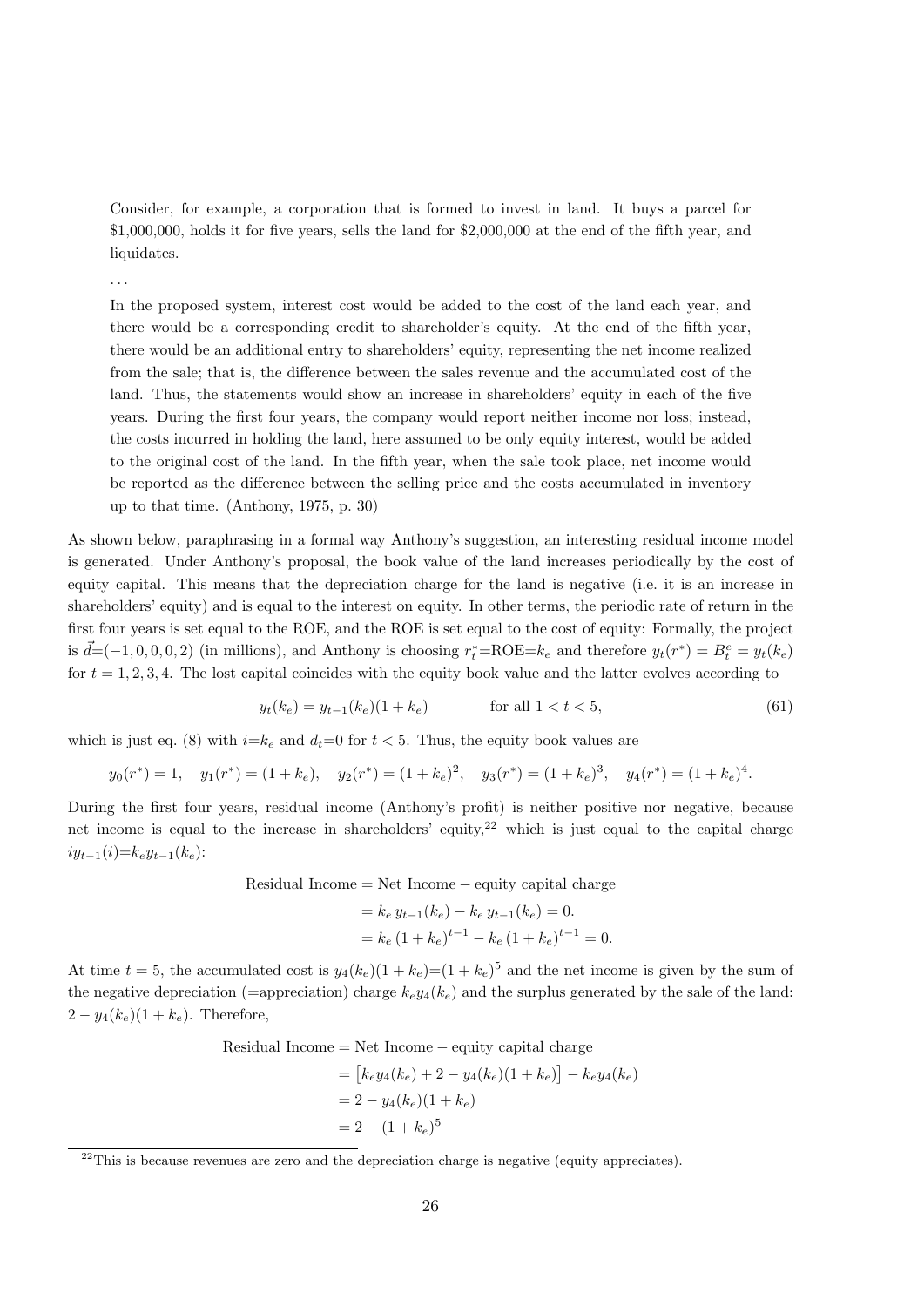As Anthony acknowledges, last year's (residual) profit is just the difference between the selling price and the costs accumulated up to that time. This residual income may be written as

Residual Income = 
$$
y_4(k_e)(r_5^* - k_e)
$$

with  $r_5^* = (k_e y_4(k_e) + 2 - y_4(k_e)(1+k_e)) / y_4(k_e) = (k_e(1+k_e)^4 + 2 - (1+k_e)^5) / (1+k_e)^4$ . It is worth noting that this model provides zero residual incomes for all years except the last one, when residual income is equal to the project's Net Terminal Value:

Residual Income = 
$$
2 - (1 + k_e)^5 = N_5
$$

or, in terms of NPV,

Residual Income = 
$$
(-1 + \frac{2}{(1 + k_e)^5})(1 + k_e)^5 = NPV(1 + k_e)^5
$$
.

Applying Anthony's argument to a generic project, the project's outstanding capital is set equal to the lost capital:  $y_t(r^*)=y_t(i)$  so that eqs. (7) and (8) coincide. Also, taking an equity approach,  $r^*$  is set equal to ROE and i is set equal to  $k_e$  for  $t = 1, 2, \ldots, n-1$ ; a new RI model is thus generated, here named Anthony's Residual Income (ARI):

$$
ARI_t = r_t^* y_{t-1}(k_e) - k_e y_{t-1}(k_e)
$$
  
with  $r_t^* = k_e$  if  $t < n$ , and  $r_n^* = \frac{k_e y_{n-1}(k_e) + d_n - y_{n-1}(k_e)(1+k_e)}{y_{n-1}(k_e)}$ . (62)

By suggesting that the lost capital be directly recorded in accounting statements, because it represents a real cost, Anthony implicitly maintains that the appropriate book value of assets should be given by the value assets would have had if the initial sum  $d_0$  had been invested at the cost of equity. This is a conceptual shift: In his view the book value equals the lost capital, i.e. the capital shareholders renounce to when investing in the project (firm). However, this lost-opportunity interpretation is not given by Anthony, who, instead, considers the lost capital not lost at all: It is just the shareholders' credit. Therefore, he uses a metaphor from loan theory (see Table 1), and to him the clean surplus relation is derived by interpreting equity as a shareholders' credit.

This conceptual shift brings about some interesting consequences:

- (a) The lost capital may be interpreted as the capital which is "borrowed" from claimholders
- (b) Anthony's residual income is a mirror-image of Fernández's CSV: According to the latter value is created in the first period, according to the former value is created in the last period. Therefore, the latter is, so to say, finance-derived, whereas the former is accounting-derived
- (c) Anthony's RI model realizes a unification of the two paradigms. His argument is the only one that is consistent with both paradigms

As for claim (a), it gives us a fourth interpretation of the lost capital, besides the three previously found: The lost capital is the capital which is lost by investors (section 2), the outstanding capital of a shadow project whose standard RI coincides with the lost-capital RI (Magni, 2000a, 2005, 2006), the capital infused into the business (section 6), and the capital "borrowed" from shareholders, whose interest rate is the equity cost of capital. These four interpretations, while seemingly discordant, are coherently harmonized under the formal lens of the LC paradigm.<sup>23</sup>

 $23$ O'Hanlon and Peasnell's (2002) view of the lost capital as an unrecovered capital coincides with the first interpretation: Capital cannot be recovered, and thus it is definitively foregone.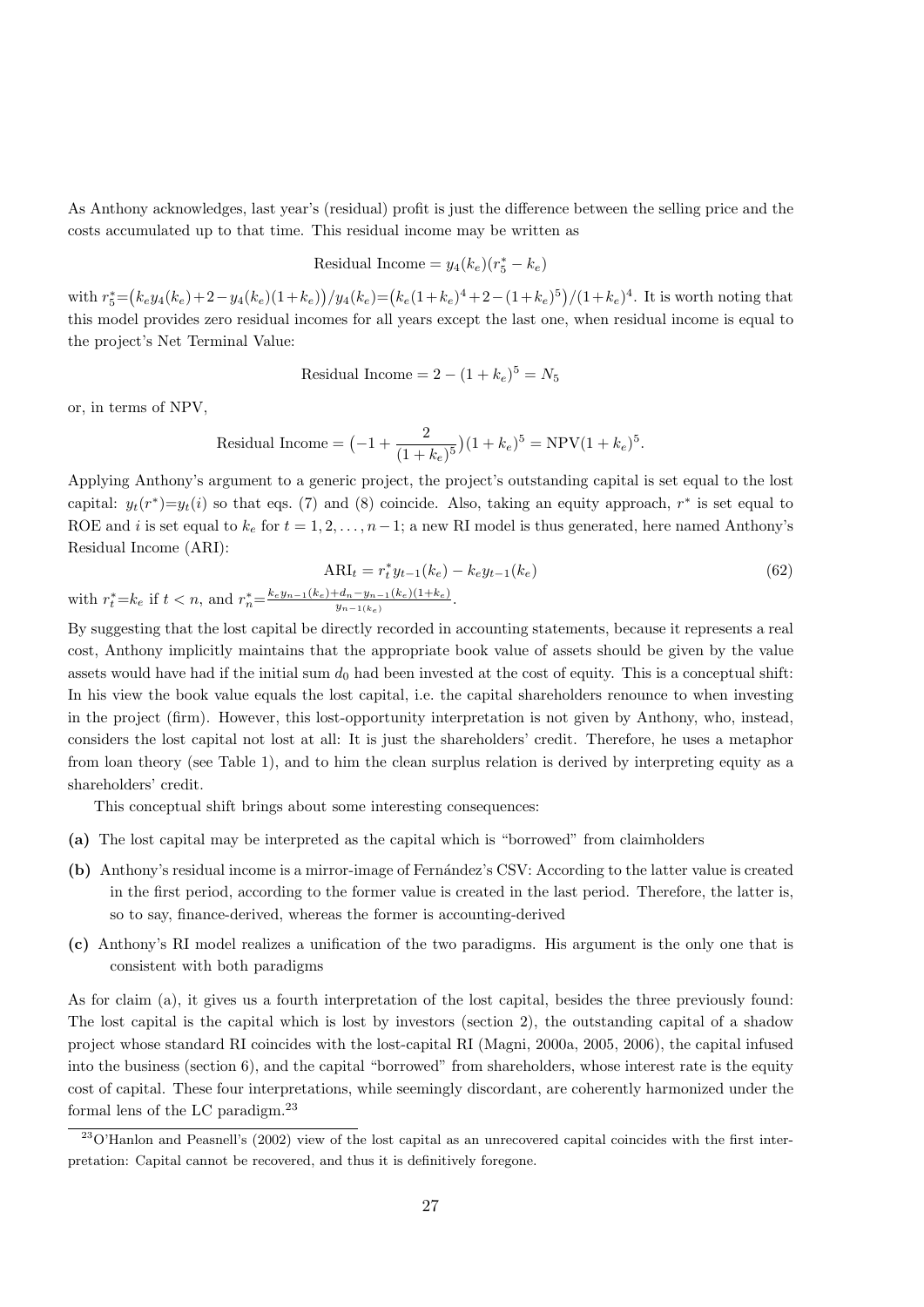Claim (b) is evident from Table 3, which uses the definition of CSV and ARI given in the previous and current section respectively: In Anthony's view, value is recorded only in the last period, whereas the previous RIs are zero. This is consistent with accounting principles: "In accordance with the realization concept, income would be reported only in the fifth year, when the land was sold" (Anthony, 1975, p. 31). In Fernández's view, value is created in the first period, when the project is undertaken, whereas the subsequent RIs are zero. This is consistent with a financial perspective, according to which market immediately recognizes value creation (see also Robichek and Myers, 1965, pp. 11-12). Referring to dates instead of periods: Fernández recognizes value creation at time 0 as a windfall gain (value creation=Net Present Value), Anthony recognizes value at time n (value creation=Net Terminal Value).

As for claim (c), looking at eqs. (5) and (9), the two sets of model intersect if and only if

$$
y_{t-1}(r_t^* - i) = r_t^* y_{t-1} - iy_{t-1}(i)
$$
 for every  $t = 1, 2, ..., n$ .

The above equality implies  $y_{t-1}(r^*) = y_{t-1}(i)$  for every  $t = 1, 2, ..., n$ , which is just Anthony's suggestion.

Thus, Anthony's argument gives rise to a theoretically significant subclass of RI models: They are the only models that belong to both paradigms. Putting it in equivalent terms, the notion of residual income is univocal if Anthony's argument is used, because the project's outstanding capital is made to coincide with the lost capital. $24,25$ 

### 12 Concluding remarks

This paper presents an investigation into an alternative non-standard notion of residual income (RI), originally introduced in Magni (2000a, 2000b, 2000c, 2001a, 2001b) with the name Systemic Value Added. The paradigm is here renamed "lost-capital" (LC) paradigm, owing to the central role played by the capital that investors lose by undertaking the project. The LC paradigm is a theoretical domain which enables one to embrace varied notions, results, and models which have been developed in different fields with disparate scopes and aims.

The main results of the paper are the following ones:

- the LC paradigm may be drawn from an arbitrage-type line of reasoning
- the LC paradigm may be derived from an accounting argument where a pair of clean surplus relations are involved
- the sum of LC residual incomes equal the capitalized sum of conventional residual incomes
- a property of (abnormal) earning aggregation holds: The Net Terminal Value is given by the (uncompounded) sum of LC residual incomes. Therefore, to get the value of the business time is not important: Only total aggregated earnings are relevant
- the capital (implicitly) infused into the business by the investors at the beginning of each period is not the outstanding capital of the business (in particular, it is not the book value), but the lost capital itself

<sup>&</sup>lt;sup>24</sup>Strictly speaking, Anthony selects  $r^*$ =ROE=i= $k_e$ , but obviously his argument also implies the possible choice of  $r^*$ =ROA= $i$ =wacc, which means that an entity perspective is adopted.

<sup>&</sup>lt;sup>25</sup>Anthony's example may be interpreted as a particular case of either EBO or  $L(EBO)$ , where ROE is set equal to  $k_e$  in all periods but the last one.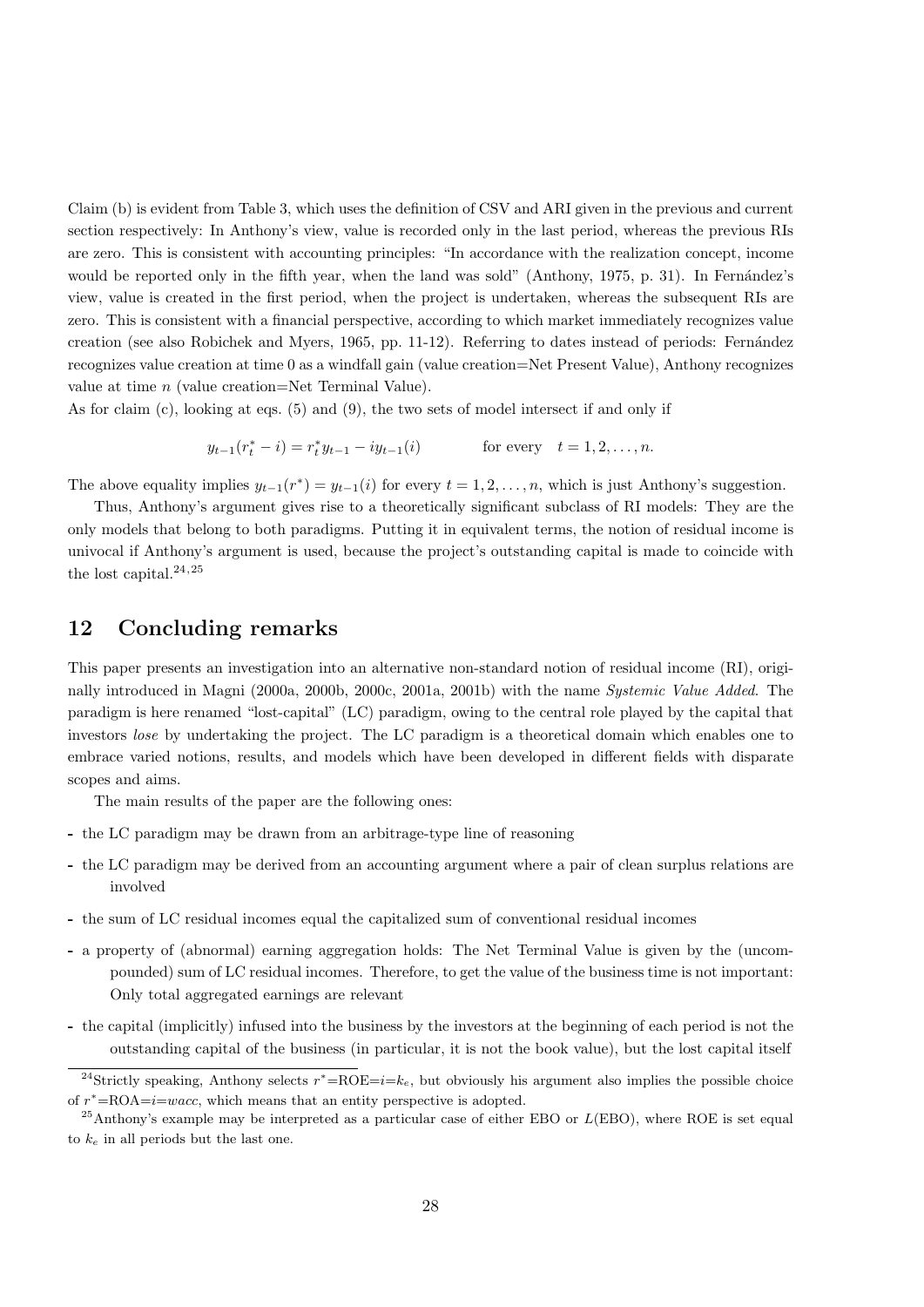- the value of the firm is equal to equity book value plus total abnormal earnings aggregated, multiplied by the appropriate capitalization factor.
- the total RIs aggregated measure the difference between time-t Net Present Value and time-t Market Value Added
- the lost-capital residual income measures the difference between variation in Net Present Value and variation in Market Value Added
- the project's (firm's) outstanding capital is equal to the lost capital plus the total aggregated residual incomes
- the LC paradigm is consistent with O'Byrne's (1997) EVA improvement, Ohlson's (2005) Abnormal Earnings Growth, and with Miller and Modigliani's investment opportunities approach to valuation. The future value of cumulated AEGs is equal to the LC residual income
- the LC paradigm is consistent with O'Hanlon and Peasnell's (2002) approach: Their unrecovered capital coincides with the lost capital and their Excess Value Created is just the time-t Net Present Value. Their results, expressed in a standard-residual-income perspective, may be rewritten in LC terms: In particular, the Excess Value Created is split into a backward-looking component (past LC residual incomes) and a forward-looking one (prospective LC residual incomes). Both components enjoy the property of earnings aggregation
- a subclass of LC residual income models (Net Value Added) guarantees that residual incomes have the same sign as the Net Present Value. This makes this class particularly interesting for incentive compensation purposes
- the economic notion of user cost, introduced by Keynes in 1936, is consistent with the LC residual income. In particular, the periodic variation in user cost is equal to the Net Value Added. The notion of user cost enables one to lump together two types of depreciation implicit in the LC paradigm: Depreciation through time and depreciation through use
- if an equity approach is adopted, the Net Value Added gives rise to the lost-capital companion of Fern´andez's (2002) Created Shareholder Value; if an entity approach is followed, the Net Value Added gives rise to Drukarczyk and Schueler's (2000) Net Economic Income
- Anthony's (1975) proposal of accounting for the cost of equity interest is such that capital charge is included in the very notion of profit. Anthony's argument refers to items such as inventory and plants: Generalizing and formalizing his line of reasoning, one obtains a model symmetric to Fernández's above mentioned model: To the latter, value is created in the first period, to the former value is generated in the last period; residual incomes are zero for both models in any other period
- the subclass of models derived by Anthony's argument is the only subclass belonging to either the set of standard RI models and the set of LC models. In particular, if an equity approach is adopted Anthony's model may be interpreted as derived from either the EBO model or its LC companion  $L(EBO)$ ; if an entity approach is taken the model may be interpreted as derived from either the EVA model or its LC companion  $L(EVA)$
- the lost capital may equivalently be interpreted as (i) the capital foregone by investors, (ii) the outstanding capital of a shadow project whose standard residual income coincides with project  $\vec{d}$ 's LC residual income, (iii) the capital infused into the business, (iv) the claimholders' credit.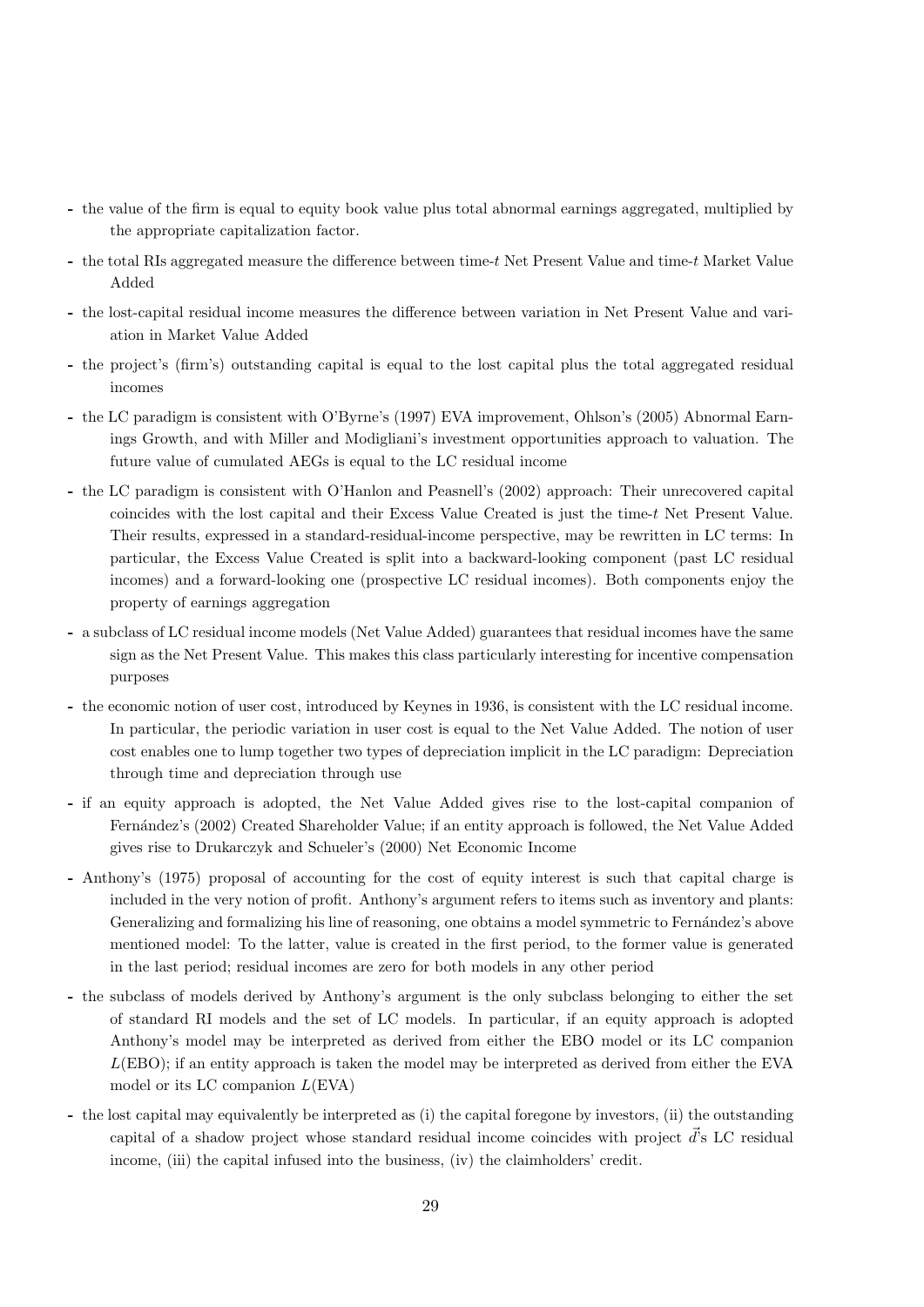Future researches may be devoted to deepen the theoretical network originated by the LC paradigm, which seems to be susceptible of embracing several different notions and models and providing a fruitful integration among concepts in various fields such as economics, accounting, finance. An enrichment of this conceptual environment will possibly address in a more thorough way the issue of practical usefulness of this paradigm for value creation, incentive compensation, and capital budgeting decisions. From these points of view, and from the more general view of a fruitful integration of accounting and finance, the results found seem to be auspicious.

### Appendix

We show that the sum of NVAs is equal to the Net Terminal Value  $N_n$ .

$$
\sum_{t=1}^{n} NVA_t = N_1 + iN_1 + \dots + iN_{n-1}
$$
  
=  $N_0(1 + i) + iN_1 + \dots + iN_{n-1}$   
=  $N_0 \left[ 1 + i(1 + u + u^2 + \dots u^{n-1}) \right]$   
=  $N_0 \left[ 1 + i \frac{u^n - 1}{u - 1} \right]$   
=  $N_0 u^n$   
=  $N_n$ 

### References

- Anthony, R.N. (1975). Accounting for the Cost of Interest. Lexington, MA: D. C. Heath and Company.
- Arnold, G. (2005). Corporate Financial Management. Harlow, UK: Pearson Education.
- Arnold, G. and M. Davies (Eds.) (2000). Value-based Management: Context and Application. Chichester, UK: John Wiley & Sons.
- Bodenhorn, D. (1959). On the problem of capital budgeting, Journal of Finance, 14(4), 473–492.
- Brief, R.P. (2007). Accounting valuation models: A short primer. Abacus, 43(4), 429–437.
- Brief, R.P. and R.A. Lawson (1990). The role of the accounting rate of return in financial statement analysis. The Accounting Review. Reprinted in R. Brief & K. V. Peasnell (Eds.), A Link Between Accounting and Finance. New York: Garland, 1996.
- Brief, R.P. and K.V. Peasnell (Eds.) 1996. Clean Surplus: A Link Between Accounting and Finance. New York and London: Garland Publishing.
- Buchanan, J. (1969). Cost and Choice. An Inquiry in Economic Theory. Chicago: Markham. Republished as Midway reprint, Chicago: University of Chicago Press, 1977.
- Coase, R.H. (1968). The nature of costs. In D. Solomons (ed.), Studies in Cost Analysis, London: Sweet & Maxwell, second edition.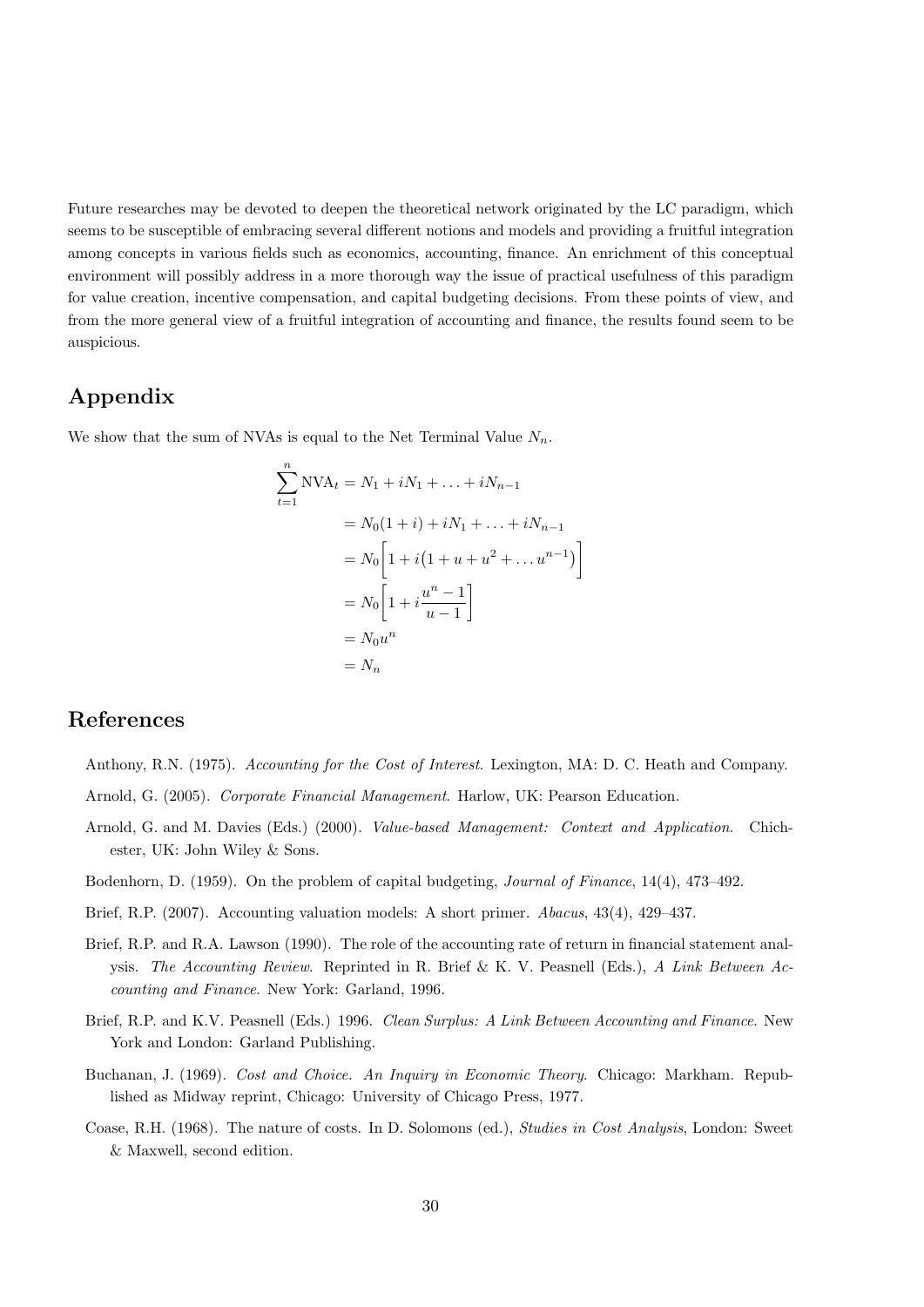- DeAngelo, H. and L. DeAngelo (2006). The irrelevance of the MM dividend irrelevance theorem. Journal of Financial Economics, 79, 293–315.
- Drukarczyk, J. and A. Schueler (2000). Approaches to value-based performance measurement. In G. Arnold & M. Davies (Eds.), Value-based Management: Context and Application. Chichester, UK: John Wiley & Sons
- Edwards, E. and P. Bell (1961). The Theory and Measurement of Business Income. Berkeley University of California Press.
- Ehrbar, A. (1998). Eva: The Real Key to Creating Value. New York: John Wiley & Sons.
- Fern´andez, P. (2002). Valuation Methods and Shareholder Value Creation. San Diego, CA: Elsevier Science.
- Forker, J. and R. Powell (2000). A review of accounting and VBM alternatives. In G. Arnold & M. Davies, Value-based Management: Context and Application. Chichester, UK: John Wiley & Sons.
- Ghiselli Ricci, R. and C.A. Magni (2006). Economic Value Added and Systemic Value Added: Symmetry, additive coherence and differences in performance. Applied Financial Economics Letters, 2(3), 151– 154, May.
- Grinyer, J.R. (1985). Earned Economic Income A theory of matching.  $Abacus, 21(2), 130-148$ .
- Grinyer, J.R. (1987). A new approach to depreciation. Abacus, 23(2), 43–54.
- Grinyer, J.R. (1995). Analytical Properties of Earned Economic Income a response and extension. British Accounting Review, 27, 211–228.
- Kellison, S.G. (1991). The Theory of Interest, second edition. Homewood, IL: Irwin/McGraw-Hill.
- Keynes, J.M. (1967). The General Theory of Employment Interest and Money. London: MacMillan. First published 1936.
- Lundholm, R. and T. O'Keefe (2001). Reconciling value estimates from the discounted cash flow model and the residual income model. Contemporary Accounting Research 18(2) 311–335, Summer.
- Madden, B.J. (1999). Cash Flow Return On Investment: A Total System Approach to Valuing the Firm. Oxford, UK: Butterworth-Heinemann.
- Magni, C.A. (2000a). Systemic Value Added, residual income and decomposition of a cash flow stream. Working paper n. 318, Department of Economics, University of Modena and Reggio Emilia. Available at <http://ssrn.com/abstract=1032011> and at <http://merlino.unimo.it/web dep/materiali discussione/0318.pdf>.
- Magni, C.A. (2000b). Decomposition of a certain cash flow stream: Differential systemic Value and net final value, Proceedings of the XXIV Annual AMASES Conference, Padenghe sul Garda, Italy, pp. 163-170, September 6-9. Available at <SSRN: http://ssrn.com/abstract=1096213>
- Magni, C.A. (2000c). TIR, ROE e VAN: convergenze formali e concettuali in un approccio sistemico Finanza marketing e produzione XVIII(4), 31–59.
- Magni, C.A. (2001a). Scomposizione di sovraprofitti: Economic Value Added e Valore Aggiunto Sistemico, Finanza Marketing e Produzione, 19(4), 94–119.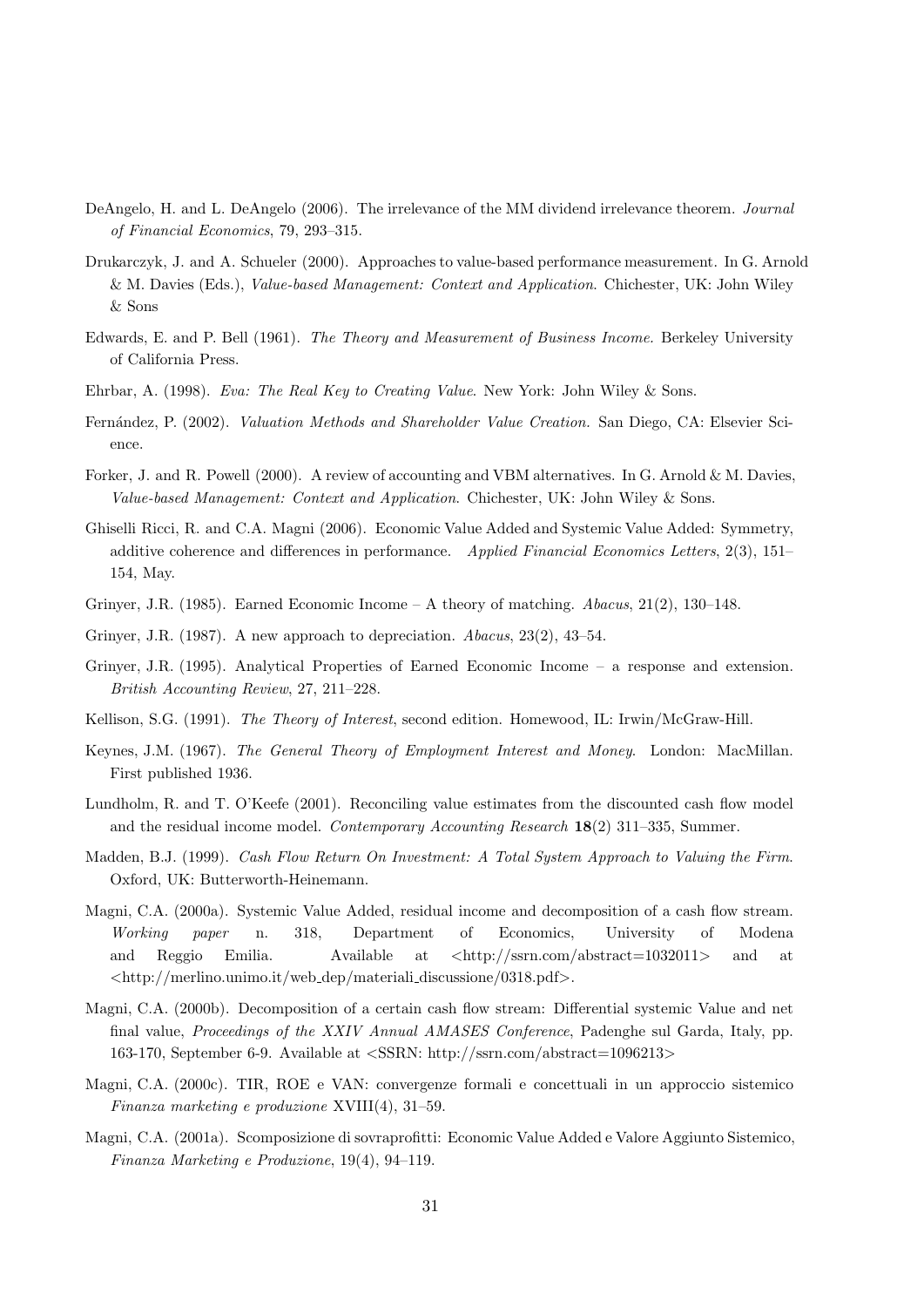- Magni, C.A. (2001b). Valore aggiunto sistemico: un'alternativa all'EVA quale indice di sovraprofitto periodale, Budget, 25, 63–71, I trimestre.
- Magni, C.A. (2003). Decomposition of net final values: Systemic Value Added and residual income, Bulletin of Economic Research 55(2), 149–176.
- Magni, C.A. (2004). Modelling excess profit, Economic Modelling, 21, 595–617.
- Magni, C.A. (2005). On decomposing net final values: EVA, SVA and shadow project. Theory and Decision. 59, 51–95.
- Magni, C.A. (2006). Zelig and the art of measuring excess profit, Frontiers in Finance and Economics, 3(1), 103–129, June.
- Magni, C.A. (2007). Relevance or irrelevance of retention for dividend policy irrelevance. Available at SSRN: <http://ssrn.com/abstract=1027401>
- Magni, C.A. (forthcoming). Opportunity cost, excess profit, and counterfactual conditionals, Frontiers in Finance and Economics. Available at SSRN:  $\langle \text{http://ssrn.com/abstract=1028749>}$ .
- Martin, J.D. and J.W. Petty (2000). *Value Based Management. The Corporate Response to Shareholder* Revolution. Boston, MA: Harvard Business School.
- Martin, J.D., J.W. Petty and S.P. Rich (2003). An analysis of EVA and other measures of firm performance based on residual income. Hankamer School of Business, Working paper. Available at SSRN: <http://papers.ssrn.com/sol3/papers.cfm?abstract id=412122>.
- Miller, M. and F. Modigliani (1961). Dividend policy, growth, and the valuation of shares. *Journal of* Business, 34(4), 411–433.
- O'Byrne. S.F. (1996). EVA and market value. Journal of Applied Corporate Finance, 9(1), 116–125, Spring.
- O'Byrne. S.F. (1997). EVA and shareholder return. Financial Practice and Education, 7(1), Spring/Summer.
- O'Byrne. S.F. and D.S. Young (2006). Incentives and investor expectations. Journal of Applied Corporate Finance, 18(2) 98–105, Spring.
- O'Hanlon, J. and K.V. Peasnell (2000). Residual income and EVA. Economic and Financial Computing, Summer, 53–95.
- O'Hanlon J. and K.V. Peasnell (2002). Residual income and value creation: the 'missing link', Review of Accounting Studies, 7(2/3), 229–245.
- Ohlson, J.A. (1989). Accounting earnings, book values, and dividends: The theory of the clean surplus equation in equity valuation. Reprinted in R. Brief & K. V. Peasnell (Eds.), A Link Between Accounting and Finance. New York: Garland, 1996, 167–227.
- Ohlson. J.A. (1995). Earnings, book values, and dividends in equity valuation. Contemporary Accounting Research, 11(2), 661–687, Spring.
- Ohlson. J.A. (2005). On accounting-based valuation formulae. Review of Accounting Studies, 10, 323– 347.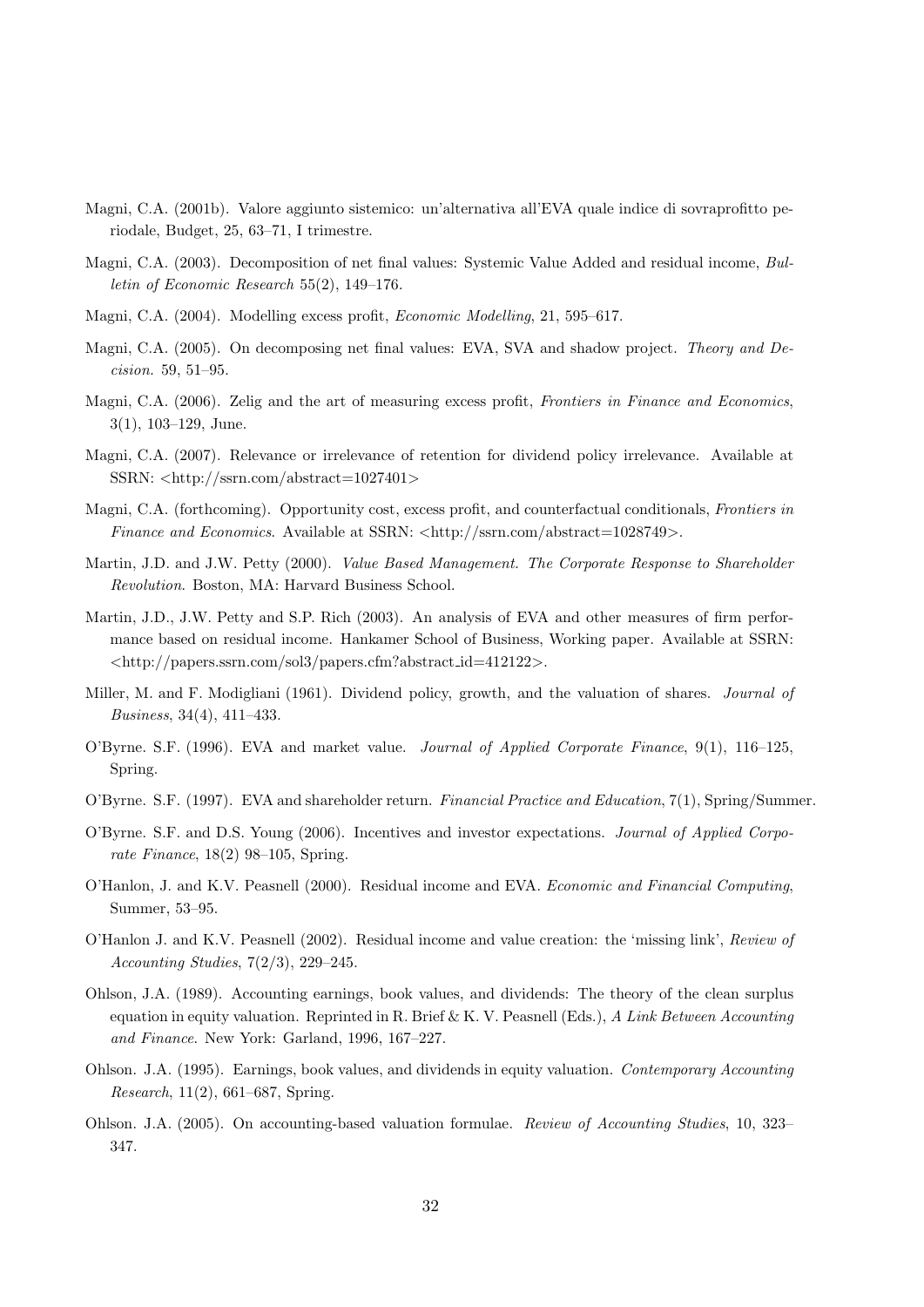- Ohlson. J.A. and Juettner-Nauroth, B.E. (2005). Expected EPS and EPS growth as determinants of value. Review of Accounting Studies, 10, 349–365.
- Peasnell, K.V. (1981). On capital budgeting and income measurement. Abacus, 17(1), 52–67, June.
- Peasnell, K.V. (1982). Some formal connections between economic values and yields and accounting numbers. Journal of Business Finance & Accounting, 9(3), 361–381.
- Peasnell, K.V. (1995). Second thoughts on the analytical properties of earned economic income. British Accounting Review, 27, 229–239.
- Peccati, L. (1992). Multiperiod analysis of a levered portfolio. In: J. Spronk & B. Matarazzo (Eds.) Modelling for Financial Decisions. Berlin: Springer-Verlag.
- Penman, S.H. (1992). Return to fundamentals. Journal of Accounting Auditing and Finance. Reprinted in R. Brief and K. V. Peasnell (Eds.) (1996). Clean Surplus: A Link Between Accounting and Finance. New York and London: Garland Publishing.
- Penman, S.H. (2005). Discussion of "On accounting-based valuation formulae" and "Expected EPS and EPS growth as determinants of value". Review of Accounting Studies, 10, 367–378.
- Preinreich, G. (1936). The fair value and yield of common stock. The Accounting Review Reprinted in R. Brief and K. V. Peasnell (Eds.) (1996). Clean Surplus: A Link Between Accounting and Finance. New York and London: Garland Publishing.
- Preinreich, G. (1938). Annual survey of economic theory: the theory of depreciation. *Econometrica* 6(1), 219–241, January.
- Promislow, S.D. (2006). Fundamentals of Actuarial Mathematics. Chichester, UK: John Wiley & Sons.
- Rappaport, A. (1998). Creating Shareholder Value. New York: The Free Press.
- Robichek, A.A. and S.C. Myers (1965). Optimal Financing Decisions. Englewood Cliffs, NJ: Prentice-Hall.
- Ruback, R.S. (2002). Capital Cash Flows: a simple approach to valuing cash flows. Financial Management, Summer, 85–103.
- Scott, A.D. (1953). Notes on user cost. Economic Journal, 63, 368–384, June.
- Solomons, D. (1965). Divisional Performance: Measurement and Control. Homewood, IL: Richard D. Irwin.
- Soper, C.S. (1959). The marginal efficiency of capital. *Economic Journal*, 69, 174-177 March.
- Stewart, G.B. (1991). The Quest for Value: the  $EVA^{TM}$  Management Guide. HarperCollins Publishers Inc.
- Teichroew, D., A. Robichek, and M. Montalbano (1965a). Mathematical analysis of rates of return under certainty. Management Science, 11, 395-403.
- Teichroew, D., A. Robichek, and M. Montalbano (1965b). An analysis of criteria for investment and financing decisions under certainty. Management Science, 12, 151-179.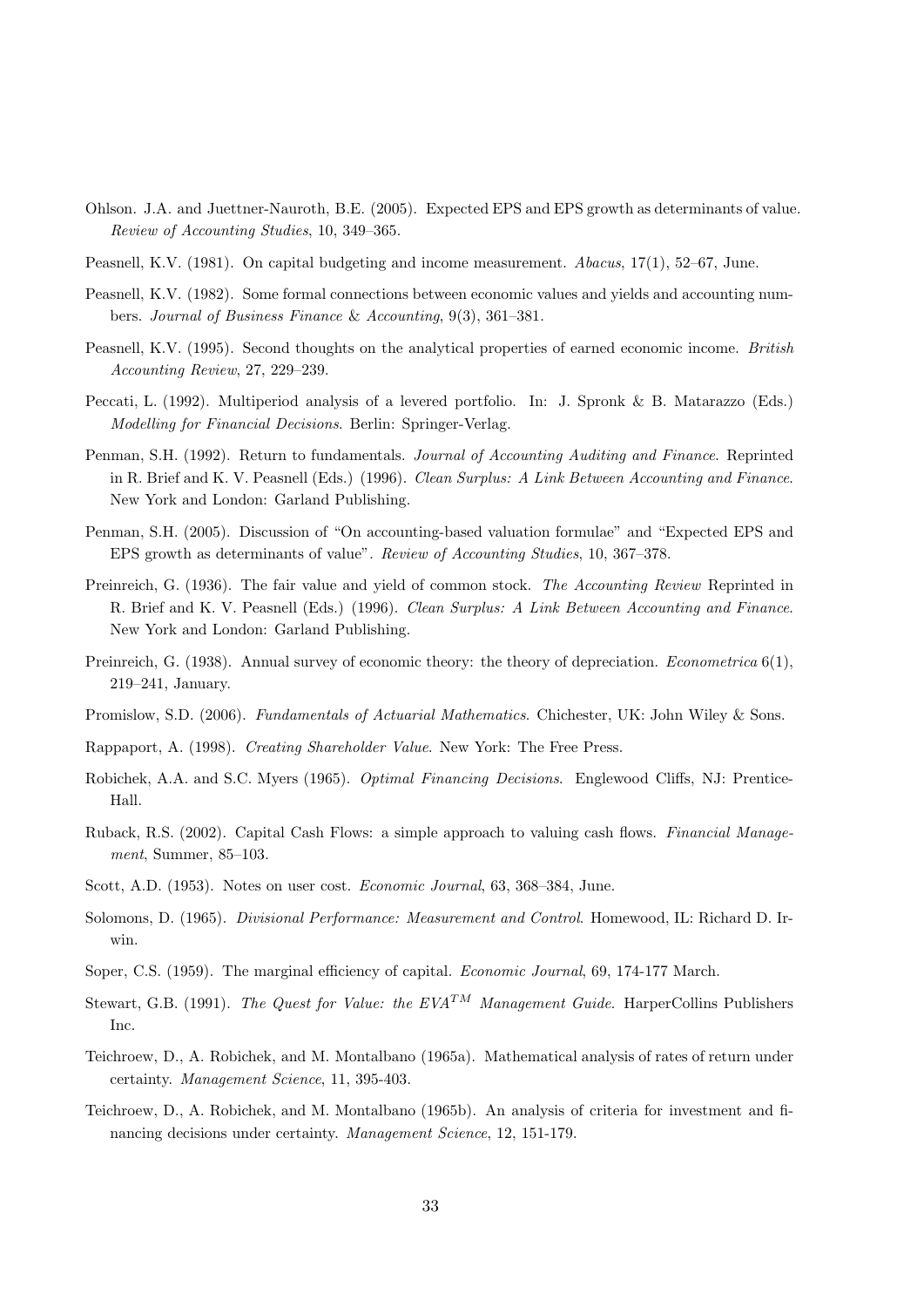- V´elez-Pareja, I. and J. Tham (2003). Do the RIM (Residual Income Model), EVA and DCF (Discounted Cash Flow) really match?. Working Paper n. 25. Available at  $\langle \text{http://ssrn.com/abstract=379740.}\rangle$
- Walter, J.E. (1956). Dividend policies and common stock prices. Journal of Finance, 11(1), 29-41.
- Weaver S.C. and J.F. Weston (2003). A unifying theory of value based management. Finance. Paper 4-03. Available at  $\langle \text{http://repositories.cdlib.org/anderson/fin/4-03/}\rangle$
- Young, S.D. and S.F. O'Byrne (2001). EVA and Value-Based Management. McGraw-Hill.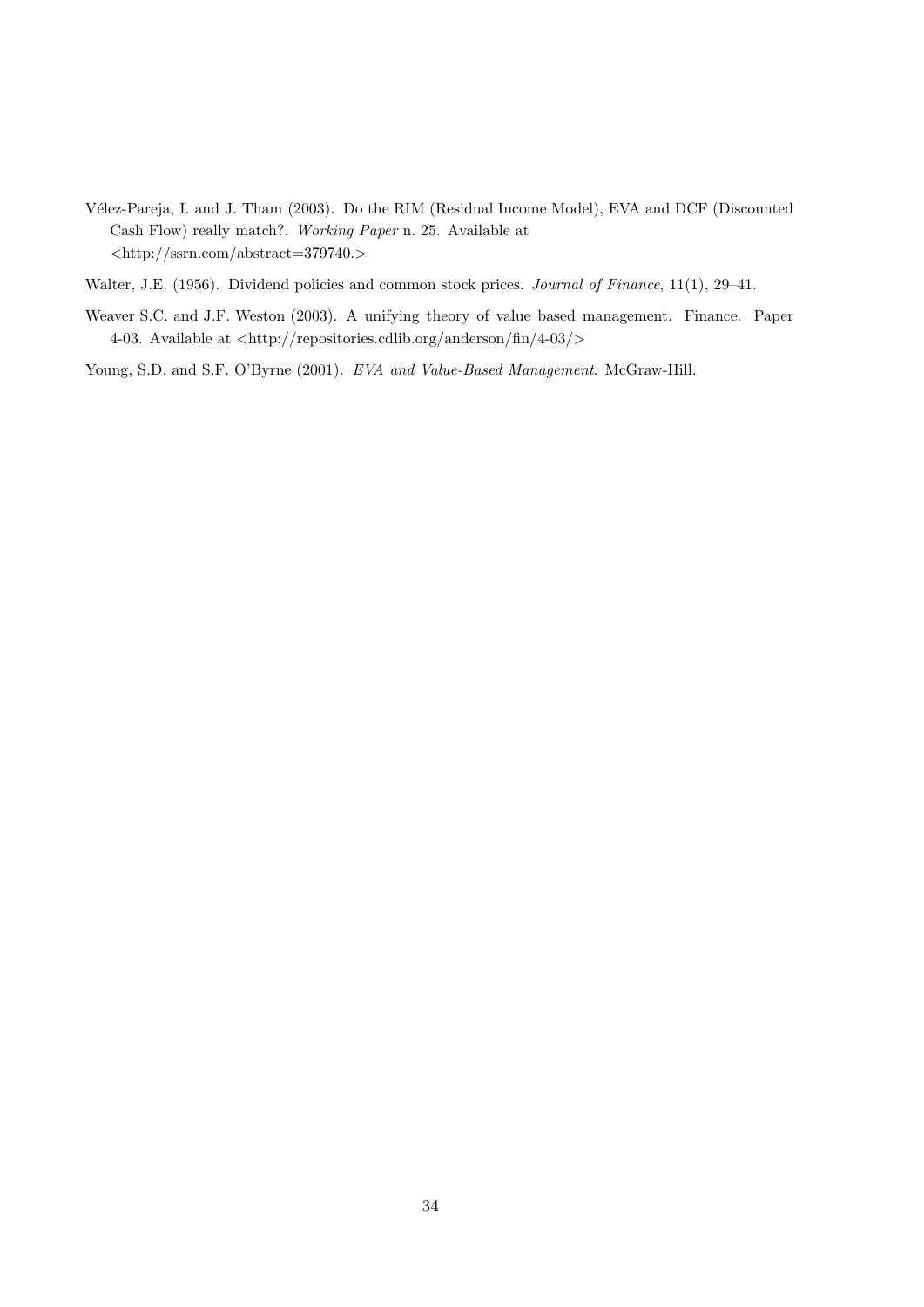| Symbol              | means                                                     | is equal to                                                         |
|---------------------|-----------------------------------------------------------|---------------------------------------------------------------------|
|                     |                                                           |                                                                     |
| $\vec{d}$           | project, firm, business                                   |                                                                     |
| $d_t$               | cash flow from $\vec{d}$ available for distribution       | equity/free/capital cash flow                                       |
| $\vec{d}_t$         | uniperiodic project                                       |                                                                     |
| $y_{t-1}$           | capital invested                                          |                                                                     |
| $r_t$               | uniperiodic rate of return                                |                                                                     |
| $y_{t-1}(r)$        | capital growing at rate $r$                               |                                                                     |
| $\dot{\imath}$      | (opportunity) cost of capital                             |                                                                     |
| $\vec{r}^*$         | internal discount function for project $d$                |                                                                     |
| $r_t^*$             | periodic (internal) rate of return                        |                                                                     |
| $B_t^e$             | book value of equity                                      | $\sum_{k=t+1}^{n} \frac{d_k}{\prod_{k=t+1}^{n} (1 + \text{ROE}_k)}$ |
| <b>ROE</b>          | Return On Equity                                          |                                                                     |
| $x_t^a$             | standard residual income                                  |                                                                     |
| $y_{t-1}(r^*)$      | outstanding capital of project $\vec{d}$                  |                                                                     |
| RI                  | residual income                                           |                                                                     |
| <b>EVA</b>          | Economic Value Added                                      |                                                                     |
| wacc                | weighted average cost of capital                          |                                                                     |
| <b>ROA</b>          | Return On Assets                                          |                                                                     |
| <b>CFROI</b>        | Cash Flow Return On Investment                            |                                                                     |
| <b>EBO</b>          | Edwards-Bell-Ohlson                                       |                                                                     |
| $k_e$               | cost of equity (required return on equity)                |                                                                     |
| <b>CSV</b>          | Created Shareholder Value                                 |                                                                     |
| $V_t^e$             | market value of equity                                    | $\sum_{k=t+1}^{n} \frac{d_k}{(1+k_e)^{k-t}}$                        |
| <b>CFROE</b>        | Cash Flow Return On Equity                                |                                                                     |
| $C_t$               | value of the reinvestment proceeds at time $t-1$          |                                                                     |
| $C^t$               | amount of wealth at time $t$ if project is not undertaken |                                                                     |
| LC                  | lost capital                                              |                                                                     |
| $\xi_t^a$           | lost-capital residual income                              |                                                                     |
| $\Delta y_t(\cdot)$ | capital's variation                                       | $y_t(\cdot) - y_{t-1}(\cdot)$                                       |
| $L(x_t^a)$          | LC-companion of $x_t^a$                                   |                                                                     |
| L(EVA)              | LC companion of EVA                                       |                                                                     |
| $B_t^l$             | book value of total liabilities                           |                                                                     |
| L(EBO)              | LC companion of EBO                                       |                                                                     |
| L(CSV)              | LC companion of CSV                                       |                                                                     |
| $\boldsymbol{u}$    | compounding factor                                        | $1+i$                                                               |
| $\boldsymbol{v}$    | discount factor                                           | $(1+i)^{-1}$                                                        |

(The Table is continued on the next page)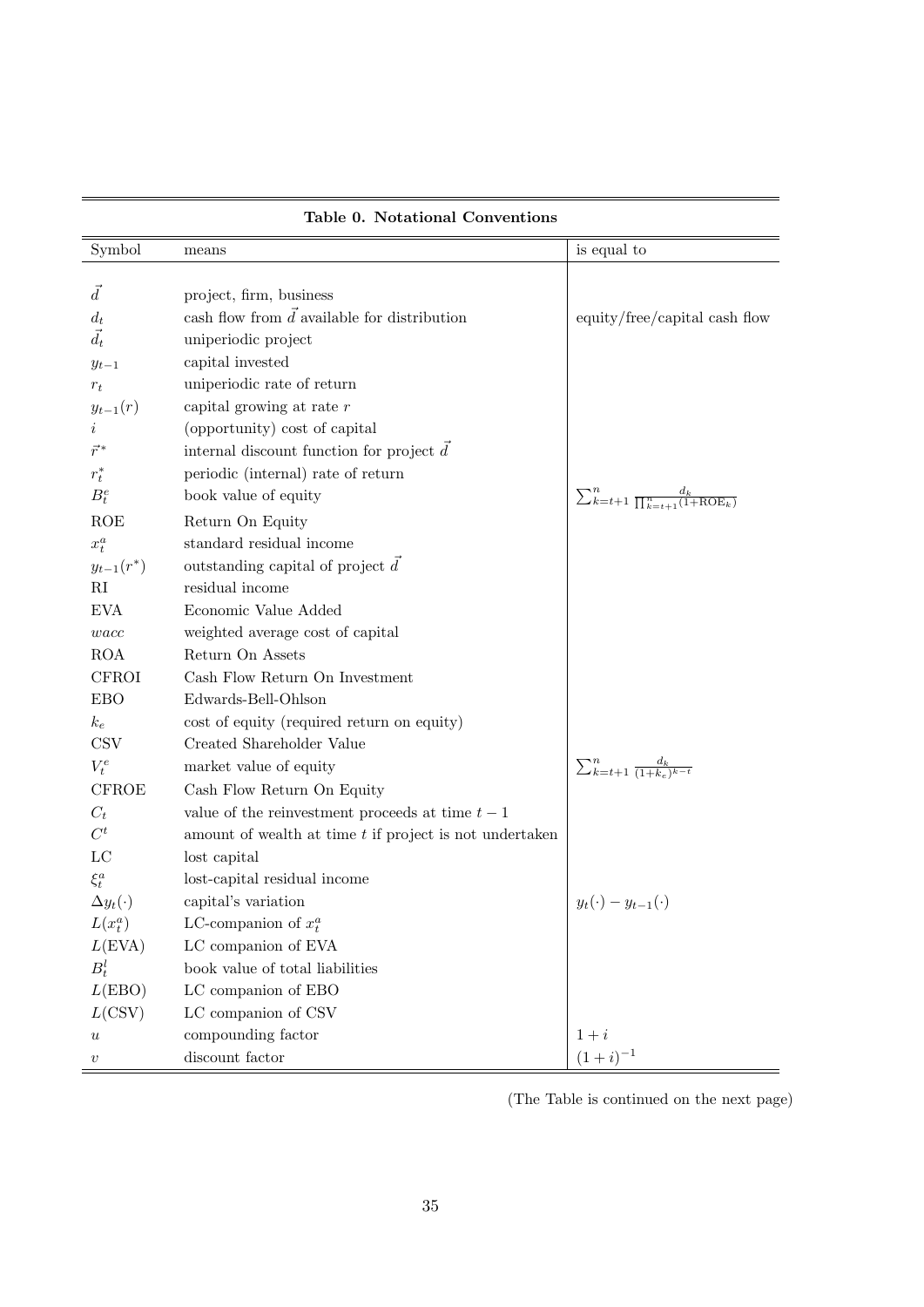| Symbol                      | means                                               | is equal to                                                                    |
|-----------------------------|-----------------------------------------------------|--------------------------------------------------------------------------------|
|                             |                                                     |                                                                                |
| <b>NPV</b>                  | Net Present Value                                   | $\sum_{k=1}^{n} \frac{a_k}{(1+i)^k} - a_0$                                     |
| $N_n$                       | Net Terminal Value                                  | $NPV(1+i)^n$                                                                   |
| AEG                         | Abnormal Earnings Growth                            |                                                                                |
| $z_t$                       | Abnormal Earnings Growth                            | Residual earnings <sub><math>t+1</math></sub> – Residual Earnings <sub>t</sub> |
| $F_t$                       | future value of cumulated AEGs                      |                                                                                |
| <b>AIC</b>                  | Adjusted Invested Capital                           |                                                                                |
| AE                          | Adjusted EVA                                        |                                                                                |
| $V_t$                       | market value                                        | $\sum_{k=t+1}^{n} \frac{d_k}{(1+i)^{k-t}}$                                     |
| $N_t$                       | time- $t$ Net Present Value                         | $NPV(1+i)^t$                                                                   |
| gMVA                        | generalized Market Value Added                      | $V_t - A_t(x)$                                                                 |
| <b>MVA</b>                  | Market Value Added                                  | $V_t^e-B_t^e$                                                                  |
| $\Delta N_t$                | Net Present Value's variation                       | $N_t - N_{t-1}$                                                                |
| $\Delta MVA_t$              | Market Value Added's variation                      | $MVA_t - MVA_{t-1}$                                                            |
| $B_t$                       | book value                                          |                                                                                |
| $EVC_t$                     | Excess Value Created                                | $N_t$                                                                          |
| $U_t^0$                     | unrecovered capital                                 | $y_t(i)$                                                                       |
| $\vec{d}_{t,n}$             | second part of project $\vec{d}$                    |                                                                                |
| $\vec{d}_{0,t}$             | first part of project $\overrightarrow{d}$          |                                                                                |
| $\xi^a_{k,(\vec{d}_{t,n})}$ | lost-capital RI of project $\vec{d}$ 's second part |                                                                                |
| $x_{k,(\vec{d}_{t,n})}^a$   | standard RI of project $\vec{d}$ 's second part     |                                                                                |
| $y_t^{\circ}(i)$            | initial lost capital of project $\vec{d}_{t,n}$     | $y_t(r^*)$                                                                     |
| $\text{EEL}_{t}$            | Earned Economic Income                              | $d_tN_0/V_0^e$                                                                 |
| $NVA_t$                     | Net Value Added                                     |                                                                                |
| G                           | value of assets if they are used                    | $V_t$                                                                          |
| G'                          | value of assets if they had not been used           | $y_t(i)$                                                                       |
| $G'-G$                      | user cost                                           | $N_t$                                                                          |
| $IC_t$                      | current invested capital                            | $y_t(i)$                                                                       |
| $NCF_k$                     | Net Cash Flow                                       | free cash flows                                                                |
| $NEI_t$                     | Net Economic Income                                 |                                                                                |
| $MV_t$                      | market value                                        | $V_t$                                                                          |
| $V_t^l$                     | market value of total liabilities                   | $\sum_{k=t+1}^{n} \frac{d_k}{\prod_{k=t+1}^{n}(1+wacc_k)}$                     |
| $ARI_t$                     | Anthony's Residual Income                           |                                                                                |

continued - Table 0. Notational Conventions